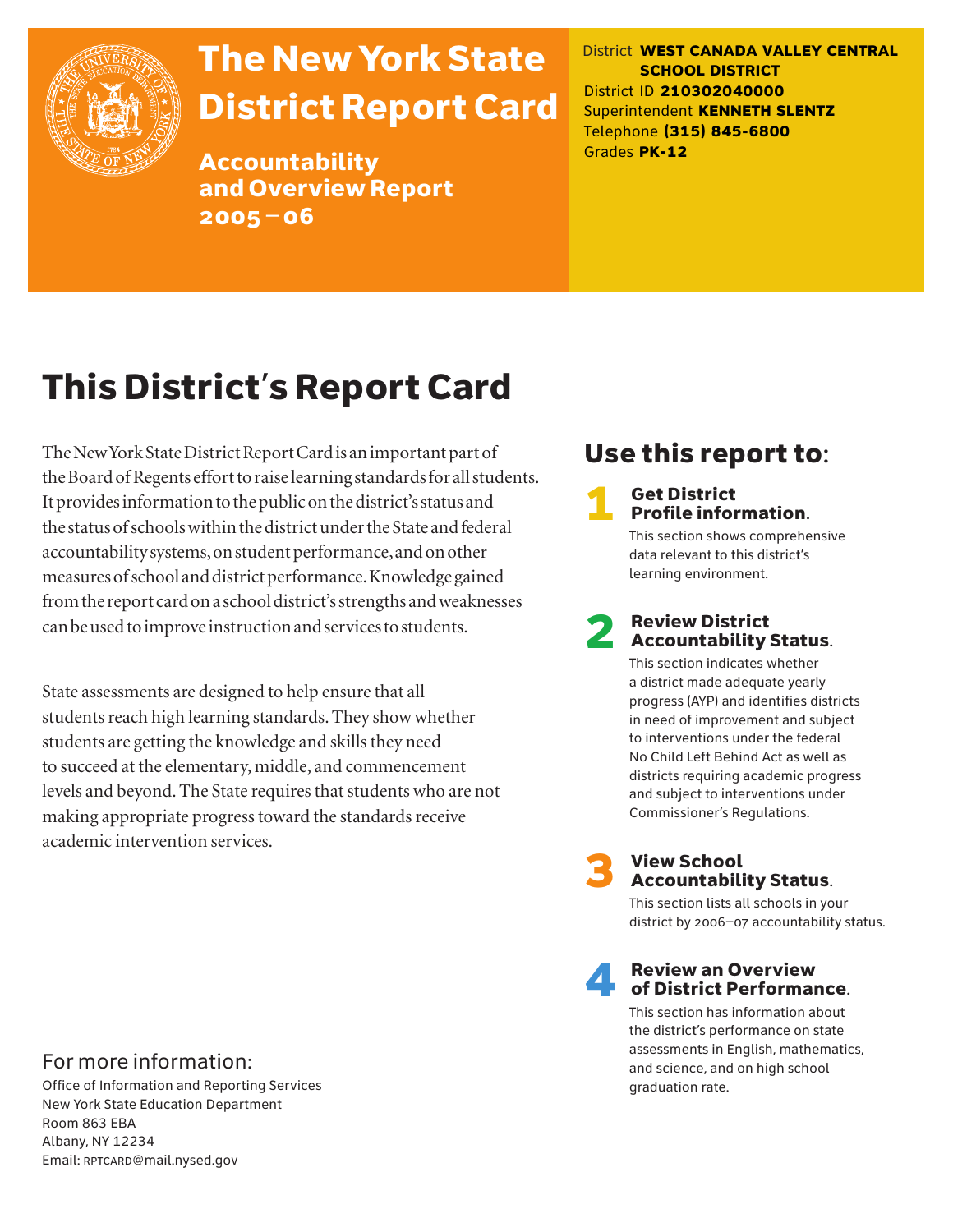# District Profile

This section shows comprehensive data relevant to this school district's learning environment, including information about enrollment, average class size, and teacher qualifications.

# Enrollment

|                            | $2003 - 04$ | $2004 - 05$ | 2005-06 |
|----------------------------|-------------|-------------|---------|
| Pre-K                      | 11          | 0           | 38      |
| Kindergarten               | 55          | 54          | 47      |
| Grade 1                    | 71          | 58          | 64      |
| Grade 2                    | 72          | 69          | 60      |
| Grade 3                    | 58          | 69          | 66      |
| Grade 4                    | 74          | 58          | 67      |
| Grade 5                    | 62          | 73          | 59      |
| Grade 6                    | 78          | 63          | 75      |
| <b>Ungraded Elementary</b> | 0           | 0           | 0       |
| Grade 7                    | 82          | 76          | 68      |
| Grade 8                    | 86          | 85          | 78      |
| Grade 9                    | 79          | 84          | 83      |
| Grade 10                   | 78          | 76          | 81      |
| Grade 11                   | 79          | 73          | 78      |
| Grade 12                   | 60          | 75          | 73      |
| <b>Ungraded Secondary</b>  | 0           | 0           | 0       |
| Total K-12                 | 934         | 913         | 899     |

# Enrollment Information

*Enrollment* counts are as of Basic Educational Data System (BEDS) day, which is typically the first Wednesday of October of the school year. Students who attend BOCES programs on a part-time basis are included in a district's enrollment. Students who attend BOCES on a full-time basis or who are placed full time by the district in an out-of-district placement are not included in a district's enrollment. Students classified by districts as "pre-first" are included in first grade counts.

## Average Class Size

|                       | $2003 - 04$ | $2004 - 05$ | $2005 - 06$ |
|-----------------------|-------------|-------------|-------------|
| <b>Common Branch</b>  | 19          | 19          | 20          |
| Grade 8               |             |             |             |
| English               | 22          | 21          | 18          |
| <b>Mathematics</b>    | 22          | 21          | 18          |
| Science               | 22          | 21          | 18          |
| <b>Social Studies</b> | 22          | 22          | 18          |
| Grade 10              |             |             |             |
| English               | 19          | 19          | 20          |
| <b>Mathematics</b>    | 21          |             |             |
| Science               | 23          | 19          |             |
| Social Studies        | 19          | 18          | 20          |

# Average Class Size Information

*Average Class Size* is the total registration in specified classes divided by the number of those classes with registration. *Common Branch* refers to self-contained classes in Grades 1–6.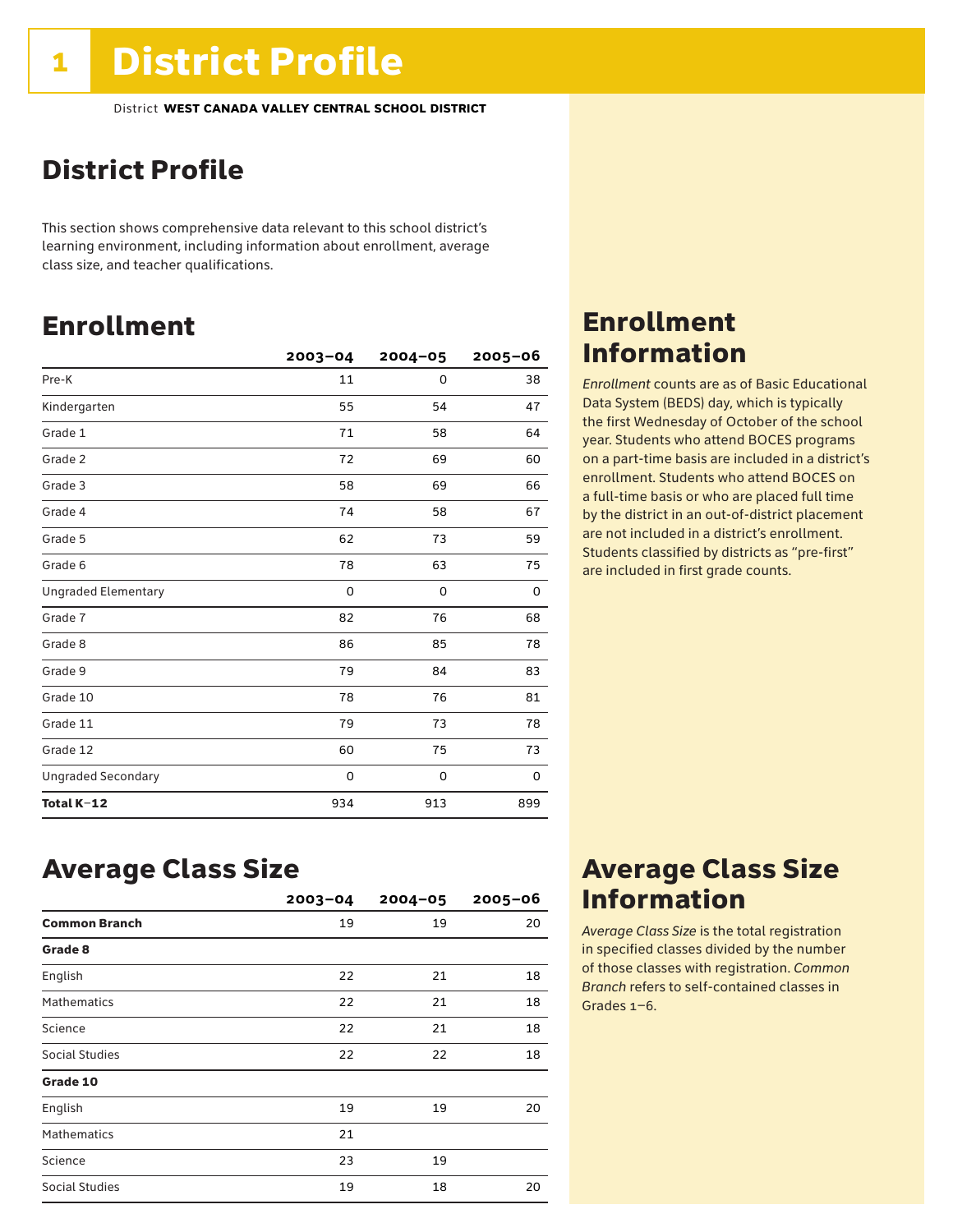# Demographic Factors

|                                                    | $2003 - 04$ |     | $2004 - 05$    |               | $2005 - 06$ |     |
|----------------------------------------------------|-------------|-----|----------------|---------------|-------------|-----|
|                                                    | #           | %   | #              | $\frac{0}{0}$ | #           | %   |
| Eligible for Free Lunch                            | 205         | 22% | 204            | 22%           | 174         | 19% |
| Reduced-Price Lunch                                | 89          | 10% | 115            | 13%           | 90          | 10% |
| Student Stability*                                 |             | N/A |                | N/A           |             | N/A |
| Limited English Proficient                         | 16          | 2%  | 16             | 2%            | 12          | 1%  |
| <b>Racial/Ethnic Origin</b>                        |             |     |                |               |             |     |
| American Indian or Alaska Native                   | 0           | 0%  | 0              | 0%            | 0           | 0%  |
| <b>Black or African American</b>                   | 5           | 1%  | $\overline{7}$ | 1%            | 9           | 1%  |
| Hispanic or Latino                                 | 1           | 0%  | 2              | 0%            | 3           | 0%  |
| Asian or Native<br>Hawaiian/Other Pacific Islander | 0           | 0%  | 0              | 0%            | 0           | 0%  |
| White                                              | 928         | 99% | 904            | 99%           | 887         | 99% |

 \* Not available at the district level.

# Attendance and Suspensions

|                            |    | $2002 - 03$   |    | $2003 - 04$   |    | $2004 - 05$ |  |
|----------------------------|----|---------------|----|---------------|----|-------------|--|
|                            | #  | $\frac{0}{6}$ | #  | $\frac{0}{0}$ | #  | $\%$        |  |
| Annual Attendance Rate     |    | 96%           |    | 96%           |    | 96%         |  |
| <b>Student Suspensions</b> | 22 | N/A           | 31 | 3%            | 39 | 4%          |  |

# Demographic Factors Information

*Eligible for Free Lunch* and *Reduced*-*Price Lunch* percentages are determined by dividing the number of approved lunch applicants by the Basic Educational Data System (BEDS) enrollment in full-day kindergarten through Grade 12. *Eligible for Free Lunch* and *Limited English Proficient* counts are used to determine *Similar Schools* groupings within a *Need*/*Resource Capacity* category.

## Attendance and Suspensions Information

*Annual Attendance Rate* is determined by dividing the school district's total actual attendance by the total possible attendance for a school year. A district's actual attendance is the sum of the number of students in attendance on each day the district's schools were open during the school year. Possible attendance is the sum of the number of enrolled students who should have been in attendance on each day schools were open during the school year. *Student Suspension* rate is determined by dividing the number of students who were suspended from school (not including in-school suspensions) for one full day or longer anytime during the school year by the Basic Educational Data System (BEDS) day enrollments for that school year. A student is counted only once, regardless of whether the student was suspended one or more times during the school year.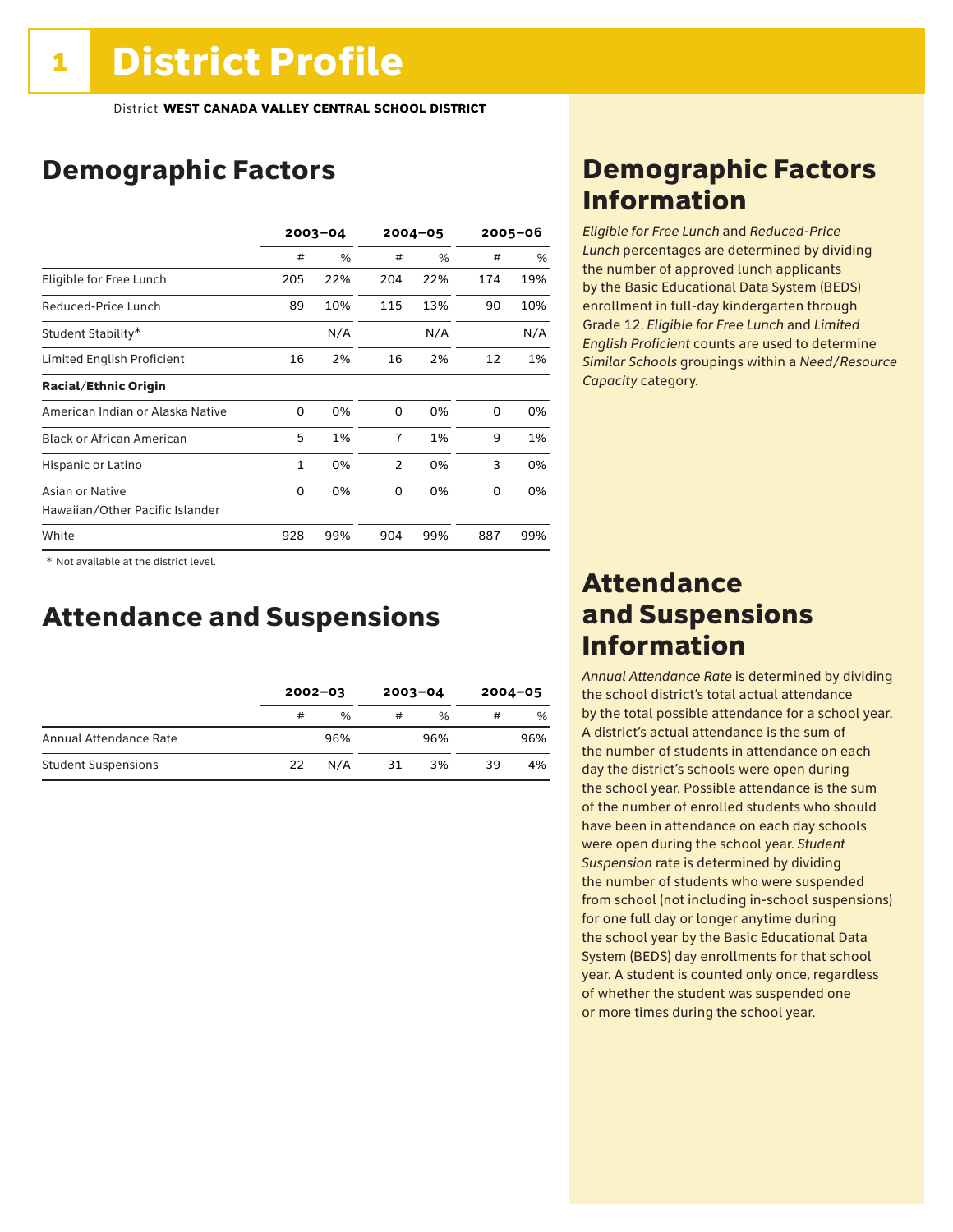# Teacher Qualifications

|                                                                                         | $2003 - 04$ | $2004 - 05$    | $2005 - 06$ |
|-----------------------------------------------------------------------------------------|-------------|----------------|-------------|
| <b>Core Classes Not Taught</b><br>by Highly Qualified Teachers                          |             |                |             |
| <b>Total Number of Core Classes</b>                                                     | 203         | 203            | 286         |
| Percent Not Taught by<br><b>Highly Qualified Teachers</b>                               | 3%          | 3%             | 4%          |
| <b>Teachers with</b><br><b>No Valid Teaching Certificate</b>                            |             |                |             |
| <b>Total Number of Teachers</b>                                                         | 1           | $\Omega$       | 1           |
| Percent with No Valid<br><b>Teaching Certificate</b>                                    | 1%          | 0%             | 1%          |
| <b>Individuals Teaching</b><br><b>Out of Certification</b>                              |             |                |             |
| Number of Teachers                                                                      | 1           | $\overline{2}$ | 2           |
| Percentage of Total                                                                     | 1%          | 3%             | 3%          |
| <b>Percent of Teachers with</b><br><b>Master's Degree Plus 30 Hours</b><br>or Doctorate | 8%          | 9%             | 10%         |

# Staff Counts

|                                       | $2003 - 04$ | $2004 - 05$ | $2005 - 06$ |
|---------------------------------------|-------------|-------------|-------------|
| <b>Total Teachers</b>                 | 76          | 78          | 79          |
| <b>Total Other Professional Staff</b> | 5           |             | 10          |
| Total Paraprofessionals*              | 23          | 28          | 20          |
| <b>Assistant Principals</b>           | O           | ŋ           |             |
| Principals                            |             | ŋ           |             |

\* Not available at the school level.

# Teacher Qualifications Information

To be *Highly Qualified*, a teacher must have at least a Bachelor's degree, be certified to teach in the subject area, and show subject matter competency. The number of *Individuals Teaching Out of Certification* is the number doing so more than on an incidental basis; that is, teaching for five or fewer periods per week outside certification.

# Staff Counts Information

*Other Professionals* includes administrators, guidance counselors, school nurses, psychologists, and other professionals who devote more than half of their time to non-teaching duties. Teachers who are shared between buildings within a district are reported on the district report only.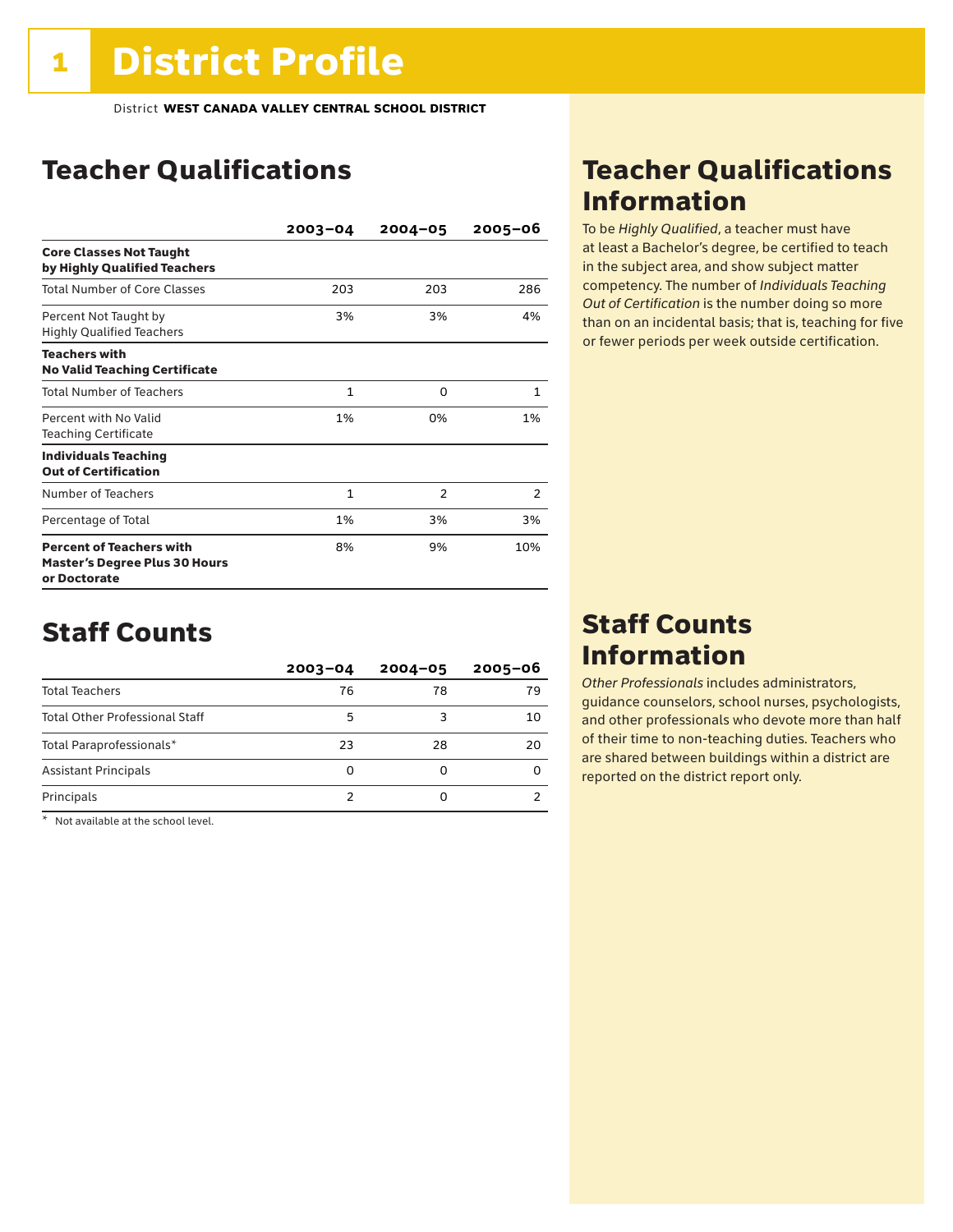# Understanding How Accountability Works in New York State

The federal No Child Left Behind (NCLB) Act requires that states develop and report on measures of student proficiency in 1) English language arts (ELA), in 2) mathematics, and on 3) a third indicator. In New York State in 2005–06, the third indicator is science at the elementary/middle level and graduation rate at the secondary level. Schools or districts that prove student proficiency on these measures are making Adequate Yearly Progress (AYP).

For more information about accountability in New York State, visit: www.emsc.nysed.gov/irts/accountability/home.shtml.

### 1 English Language Arts (ELA)

To make AYP in ELA, every accountability group must make AYP. For a group to make AYP, it must meet the participation *and* the performance criteria.

### A Participation Criterion

At the elementary/middle level, 95 percent of Grades 3–8 students enrolled during the test administration period in each group with 40 or more students must be tested on the New York State Testing Program (NYSTP) in ELA or, if appropriate, the New York State English as a Second Language Achievement Test (NYSESLAT), or the New York State Alternate Assessment (NYSAA) in ELA. At the secondary level, 95 percent of seniors in 2005–06 in each accountability group with 40 or more students must have taken an English examination that meets the students' graduation requirement.

### B Performance Criterion

At the elementary/middle level, the Performance Index (PI) of each group with 30 or more continuously enrolled tested students must equal or exceed its Effective Annual Measurable Objective (AMO) or the group must make Safe Harbor. At the secondary level, the PI of each group in the 2002 cohort with 30 or more members must equal or exceed its Effective AMO or the group must make Safe Harbor. To make Safe Harbor, the PI of the group must equal or exceed its Safe Harbor Target and the group must meet the qualification for Safe Harbor.

english language arts

mathematics **third indicator** 

### 2 Mathematics

The same criteria for making AYP in ELA apply to mathematics. At the elementary/middle level, the measures used to determine AYP are the NYSTP and the NYSAA in mathematics. At the secondary level, the measures are mathematics examinations that meet the students' graduation requirement.

### 3 Third Indicator

In addition to English language arts and mathematics, the school must also make AYP in a third area of achievement. This means meeting the criteria in science at the elementary/middle level and the criteria in graduation rate at the secondary level.

Elementary/Middle-Level Science: To make AYP, the All Students group must meet the participation criterion *and* the performance criterion.

### A Participation Criterion

Eighty percent of students in Grades 4 and/or 8 enrolled during the test administration period in the All Students group, if it has 40 or more students, must be tested on an accountability measure. In Grade 4, the measures are the Grade 4 elementary-level science test and the Grade 4 NYSAA in science. In Grade 8 science, the measures are the Grade 8 middle-level science test, Regents science examinations, and the Grade 8 NYSAA in science.

### B Performance Criterion

The PI of the All Students group must equal or exceed the State Science Standard (100) or the Science Progress Target.

Qualifying for Safe Harbor in Elementary/Middle-Level ELA and Math: To qualify, the PI must equal or exceed the State Science Standard or the Science Progress Target in elementary/middle-level science for that group.

Secondary-Level Graduation Rate: For a school to make AYP in graduation rate, the percent of students in the 2001 graduation-rate cohort in the All Students group earning a high school diploma by August 31, 2005 must equal or exceed the Graduation-Rate Standard (55%) or the Graduation-Rate Progress Target.

Qualifying for Safe Harbor in Secondary-Level ELA and Math: To qualify, the percent of the 2001 graduation-rate cohort earning a local diploma by August 31, 2005 must equal or exceed the Graduation-Rate Standard (55%) or the Graduation-Rate Progress Target for that group.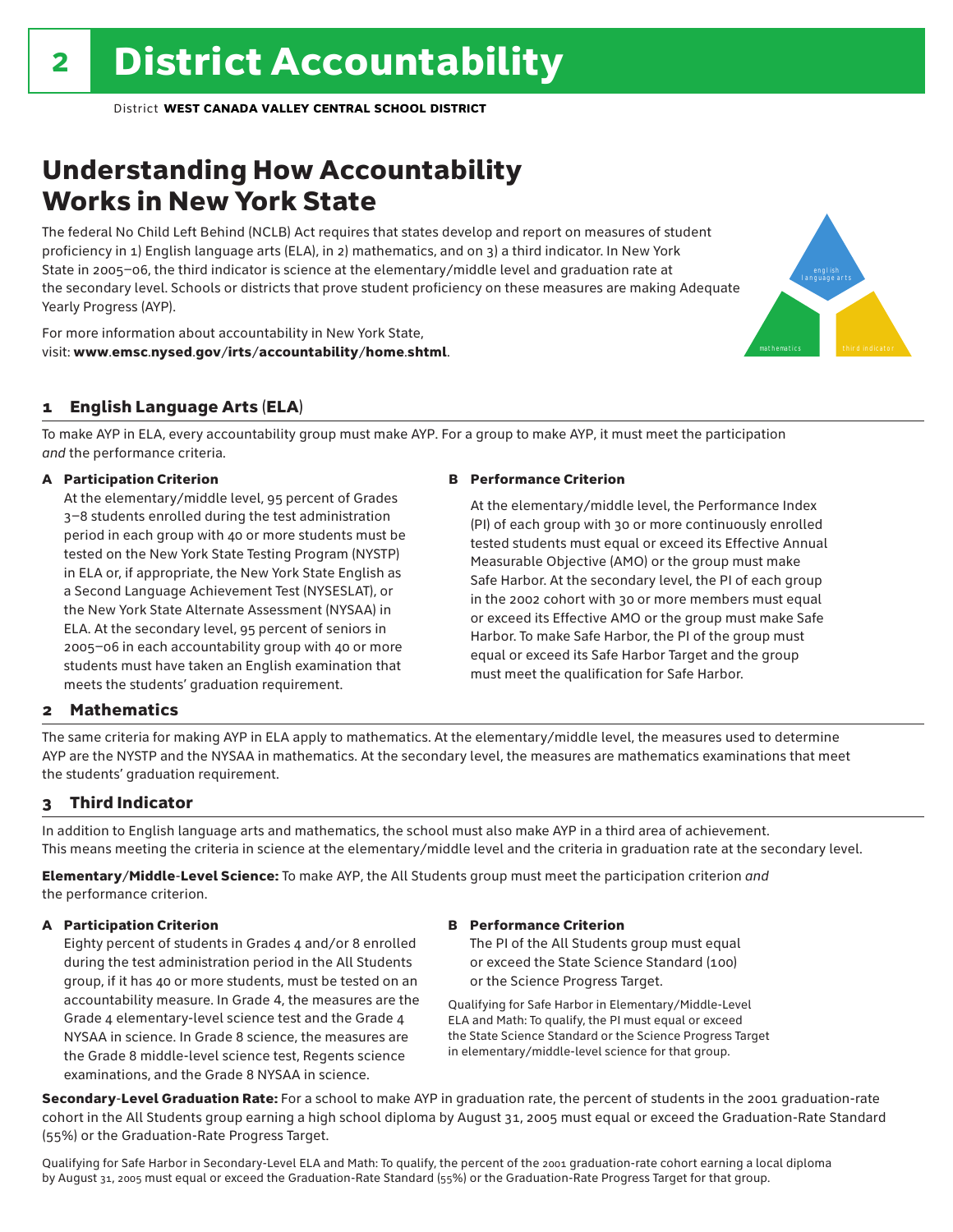# Useful Terms for Understanding Accountability

### Accountability Cohort

The 2002 school accountability cohort consists of all students who first entered Grade 9 anywhere in the 2002–03 school year, and all ungraded students with disabilities who reached their seventeenth birthday in the 2002–03 school year, who were enrolled on October 6, 2005 and did not transfer to a diploma granting program. Students who earned a high school equivalency diploma or enrolled in an approved high school equivalency preparation program by June 30, 2006, are not included in the 2002 school accountability cohort. The 2002 district accountability cohort consists of all students in each school accountability cohort plus students who transferred within the district after BEDS day plus students who were placed outside the district by the Committee on Special Education or district administrators and who met the other requirements for cohort membership. Cohort is defined in Section 100.2 (p) (16) of the Commissioner's Regulations.

### Adequate Yearly Progress (AYP)

Adequate Yearly Progress (AYP) indicates satisfactory progress by a district or a school toward the goal of proficiency for all students.

### Annual Measurable Objective (AMO)

The Annual Measurable Objective (AMO) is the Performance Index (PI) value that signifies that an accountability group is making satisfactory progress toward the goal that 100 percent of students will be proficient in the State's learning standards for English language arts and mathematics by 2013–14. The secondary-level AMO will be increased as specified in  $CR100.2(p)(14)$  and will reach 200 in 2013-14. (See Effective AMO for further information.)

### Continuously Enrolled Students

At the elementary/middle level, continuously enrolled students are those enrolled in the school or district on BEDS day (usually the first Wednesday in October) of the school year until the test administration period. At the secondary level, all students who meet the criteria for inclusion in the accountability cohort are considered to be continuously enrolled.

### Effective Annual Measurable Objective (Effective AMO)

The Effective Annual Measurable Objective (Effective AMO) is the Performance Index (PI) value that each accountability group within a school or district is expected to achieve to make Adequate Yearly Progress (AYP). The Effective AMO is the lowest PI that an accountability group of a given size can achieve in a subject for the group's PI not to be considered significantly different from the AMO for that subject. If an accountability group's PI equals or exceeds the Effective AMO, it is considered to have made AYP. A more complete definition of Effective AMO and a table showing the PI values that each group size must equal or exceed to make AYP are available at www.emsc.nysed.gov/irts.

### Performance Index (PI)

Performance Index is a value from 0 to 200 that is assigned to an accountability group, indicating how that group performed on a required State test (or approved alternative) in English language arts, mathematics, or science. Student scores on the tests are converted to four performance levels, from Level 1 (indicating no proficiency) to Level 4 (indicating advanced proficiency). At the elementary/middle level, the PI is calculated using the following equation:

100 × [(Count of Continuously Enrolled Tested Students Performing at Levels 2, 3, and 4 + the Count at Levels 3 and  $4$ ) ÷ Count of All Continuously Enrolled Tested Students]

At the secondary level, the PI is calculated using the following equation:

100 × [(Count of Cohort Members Performing at Levels 2, 3, and  $4 +$  the Count at Levels 3 and  $4$ ) ÷ Count of All Cohort Members]

A list of tests used to measure student performance for accountability is available at www.emsc.nysed.gov/irts.

### Progress Target

For accountability groups below the State Standard in science or graduation rate, the Progress Target is an alternate method for making Adequate Yearly Progress (AYP) or qualifying for Safe Harbor in English language arts and mathematics based on improvement over the previous year's performance.

### Safe Harbor

Safe Harbor provides an alternate means to demonstrate Adequate Yearly Progress (AYP) for accountability groups that do not achieve their Effective Annual Measurable Objectives (AMOs) in English or mathematics.

### Safe Harbor Targets

The original 2005–06 safe harbor targets were calculated using the following equation:

2005–06 PI + (200 – the 2005–06 PI) × 0.10

The resulting targets were adjusted so that their proportion of the 2005–06 AMO was the same as the original target's proportion of the 2004–05 AMO.

### Science Progress Target

The elementary/middle-level 2005–06 Science Progress Target is calculated by adding one point to the 2004–05 PI. The 2006–07 Science Progress Target is calculated by adding one point to the 2005–06 PI. The 2006–07 target is provided for groups whose PI was below the State Science Standard in 2005–06.

### Science Standard

The criterion value that represents a minimally satisfactory performance in science. In 2005–06, the State Science Standard at the elementary/middle level is a Performance Index (PI) of 100. The Commissioner may raise the State Science Standard at his discretion in future years.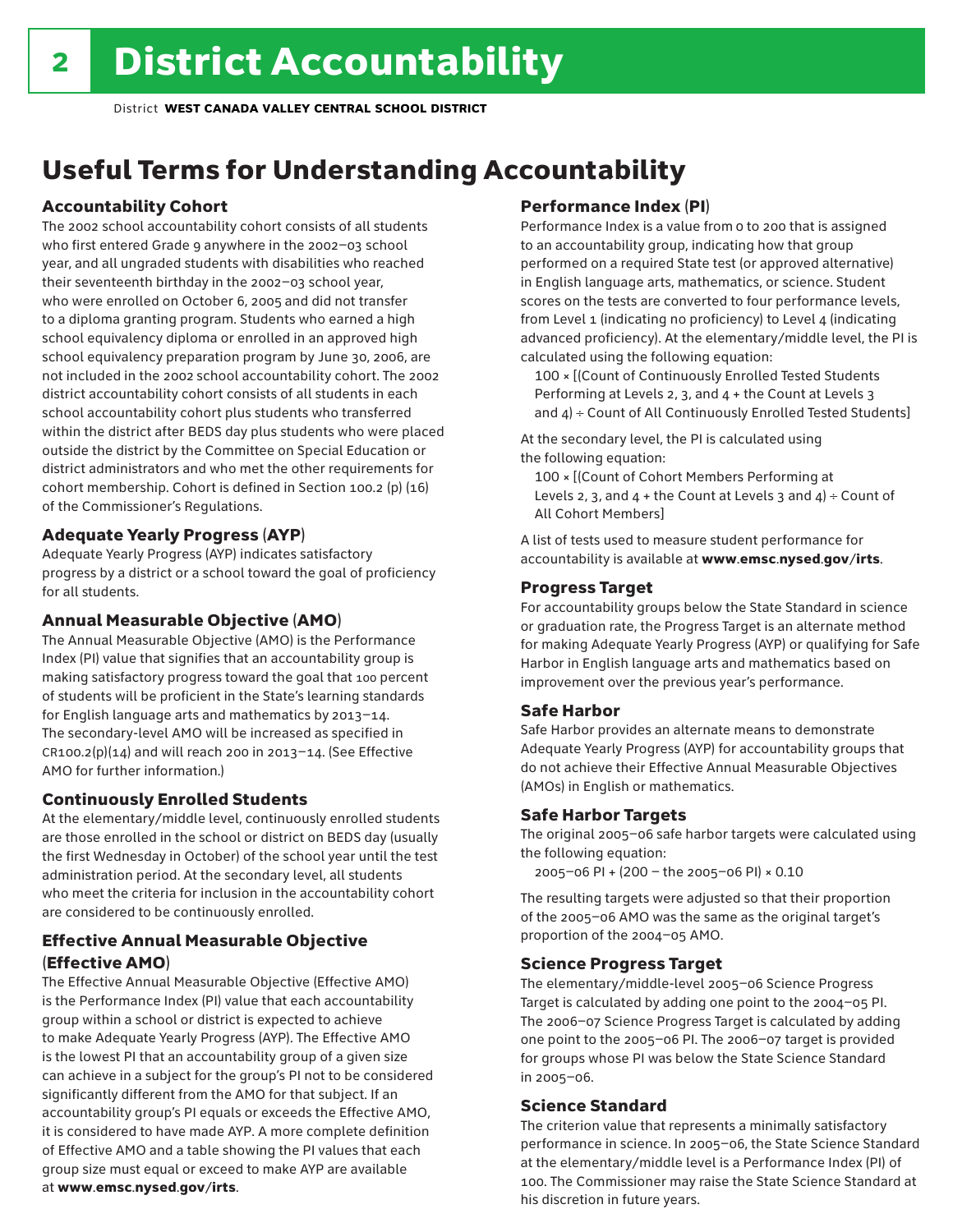# Understanding Your District Accountability Status

The list below defines the district status categories applied to each accountability measure under New York State's district accountability system, which is divided into a Federal Title I component and a State component. Accountability measures for districts are English language arts (ELA), mathematics, elementary/middle-level science, and graduation rate. A district may be assigned a different status for different accountability measures. The overall status of a district is the status assigned to the district for the accountability measure with the most advanced designation in the hierarchy. If the district receives Title I funds, it is the most advanced designation in the Title I hierarchy, unless the district is in good standing under Title I but identified as DRAP under the State hierarchy. A district that does not receive Title I funding in a school year does not have a federal status in that year; however, all districts receive a state status even if they do not receive Title I funding. Consequences for districts not in good standing can be found at: www.emsc.nysed.gov/irts/school-accountability/about.shtml.

### Federal Title I Status

New York State Status

| (Applies to all New York State districts receiving Title I funds)                                                                                                                                                                                                                                                                            | (Applies to New York State districts)                                                                                                                                                                                                                                                                                 |
|----------------------------------------------------------------------------------------------------------------------------------------------------------------------------------------------------------------------------------------------------------------------------------------------------------------------------------------------|-----------------------------------------------------------------------------------------------------------------------------------------------------------------------------------------------------------------------------------------------------------------------------------------------------------------------|
| ← District in Good Standing<br>A district is considered to be in good standing if it has not been identified as a District in Need of Improvement<br>or a District Requiring Academic Progress.                                                                                                                                              |                                                                                                                                                                                                                                                                                                                       |
| District in Need of Improvement (Year 1)<br>A district that has not made AYP for two consecutive years<br>on the same accountability measure is considered a District<br>in Need of Improvement (Year 1) for the following year, if it<br>continues to receive Title I funds.                                                                | <b>District Requiring Academic Progress (Year 1)</b><br>A district that has not made AYP on the same accountability<br>measure for two consecutive years is considered a District Requiring<br>Academic Progress (Year 1) for the following year.                                                                     |
| District in Need of Improvement (Year 2)<br>A District in Need of Improvement (Year 1) that does not<br>make AYP on the accountability measure for which it was<br>identified is considered a District in Need of Improvement<br>(Year 2) for the following year, if it continues to receive<br>Title I funds.                               | <b>District Requiring Academic Progress (Year 2)</b><br>A District Requiring Academic Progress (Year 1) that does not<br>make AYP on the accountability measure for which it was identified<br>is considered a District Requiring Academic Progress (Year 2) for<br>the following year.                               |
| <b>District in Need of Improvement (Year 3)</b><br>A District in Need of Improvement (Year 2) that does not<br>make AYP on the accountability measure for which it was<br>identified is considered a District in Need of Improvement<br>(Year 3) for the following year, if it continues to receive<br>Title I funds.                        | <b>District Requiring Academic Progress (Year 3)</b><br>A District Requiring Academic Progress (Year 2) that does not<br>make AYP on the accountability measure for which it was identified<br>is considered a District Requiring Academic Progress (Year 3) for<br>the following year.                               |
| District in Need of Improvement (Year 4)<br>A District in Need of Improvement (Year 3) that does not<br>make AYP on the accountability measure for which it was<br>identified is considered a District in Need of Improvement<br>(Year 4) for the following year, if it continues to receive<br>Title I funds.                               | <b>District Requiring Academic Progress (Year 4)</b><br>A District Requiring Academic Progress (Year 3) that does not<br>make AYP on the accountability measure for which it was identified<br>is considered a District Requiring Academic Progress (Year 4) for<br>the following year.                               |
| District in Need of Improvement (Year 5 and above)<br>A District in Need of Improvement (Year 4 and above)<br>that does not make AYP on the accountability measure<br>for which it was identified is considered a District in Need<br>of Improvement (Year 5 and above) for the following year,<br>if it continues to receive Title I funds. | <b>District Requiring Academic Progress (Year 5 and above)</b><br>A District Requiring Academic Progress (Year 4 and above) that<br>does not make AYP on the accountability measure for which it was<br>identified is considered a District Requiring Academic Progress<br>(Year 5 and above) for the following year. |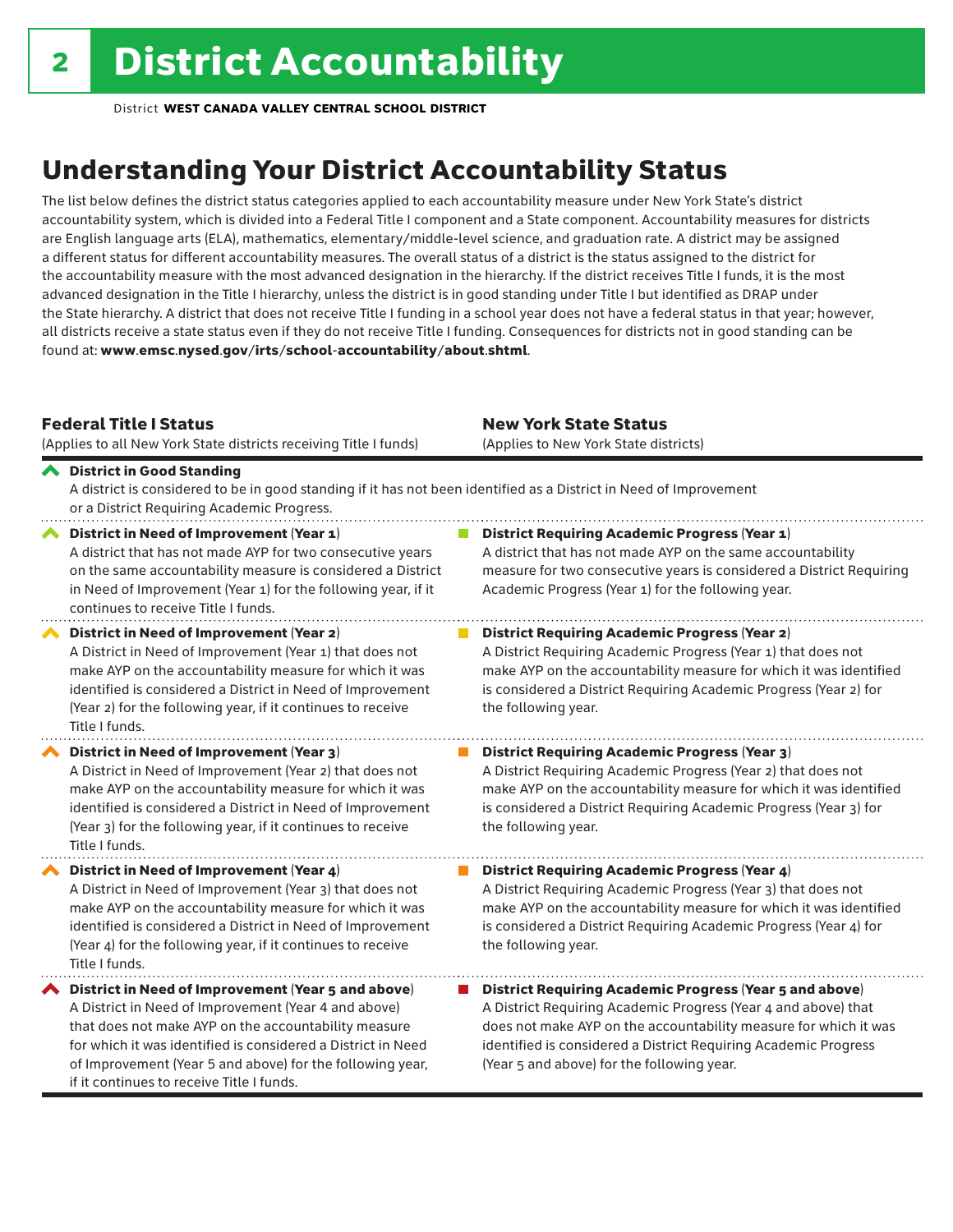# 2 District Accountability

District **WEST CANADA VALLEY CENTRAL SCHOOL DISTRICT**

## Summary

| <b>Overall Accountability</b> | <b>Good Standing</b> |                                                           |      |                                       |  |  |  |
|-------------------------------|----------------------|-----------------------------------------------------------|------|---------------------------------------|--|--|--|
| Status (2006-07)              |                      | <b>Elementary/Middle Level</b>                            |      | <b>Secondary Level</b>                |  |  |  |
|                               | <b>ELA</b>           | Good Standing                                             | ELA  | Good Standing                         |  |  |  |
|                               | Math                 | Good Standing                                             | Math | Good Standing                         |  |  |  |
|                               |                      | Science <a> Good Standing</a>                             |      | Graduation Rate <a> Good Standing</a> |  |  |  |
| <b>Title I Part A Funding</b> |                      | <b>Years the District Received Title I Part A Funding</b> |      |                                       |  |  |  |

| <b>Title I Part A Funding</b> |             | rears the District Received Title Fraft A Funding |         |  |  |  |  |
|-------------------------------|-------------|---------------------------------------------------|---------|--|--|--|--|
|                               | $2004 - 05$ | $2005 - 06$                                       | 2006-07 |  |  |  |  |
|                               | <b>YES</b>  | YES                                               | YES     |  |  |  |  |
|                               |             |                                                   |         |  |  |  |  |

### On which accountability measures did this district make Adequate Yearly Progress (AYP) and which groups made AYP on each measure?

|                                                     | <b>Elementary/Middle Level</b> |               |               | <b>Secondary Level</b>   |               |                        |  |
|-----------------------------------------------------|--------------------------------|---------------|---------------|--------------------------|---------------|------------------------|--|
| <b>Student Groups</b>                               | English<br>Language Arts       | Mathematics   | Science       | English<br>Language Arts | Mathematics   | <b>Graduation Rate</b> |  |
| <b>All Students</b>                                 | V                              | V             | V             |                          | V             | V                      |  |
| <b>Ethnicity</b>                                    |                                |               |               |                          |               |                        |  |
| American Indian or Alaska Native                    |                                |               |               |                          |               |                        |  |
| <b>Black or African American</b>                    |                                |               |               |                          |               |                        |  |
| Hispanic or Latino                                  |                                |               |               |                          |               |                        |  |
| Asian or Native Hawaiian/Other Pacific<br>Islander  |                                |               |               |                          |               |                        |  |
| White                                               | V                              | V             |               |                          | V             |                        |  |
| <b>Other Groups</b>                                 |                                |               |               |                          |               |                        |  |
| <b>Students with Disabilities</b>                   | $\mathbf{v}_{\text{SH}}$       |               |               |                          |               |                        |  |
| Limited English Proficient                          |                                |               |               |                          |               |                        |  |
| <b>Economically Disadvantaged</b>                   | V                              | V             |               | -                        |               |                        |  |
| <b>Student groups making</b><br>AYP in each subject | $\vee$ 4 of 4                  | $\vee$ 4 of 4 | $\vee$ 1 of 1 | $\vee$ 2 of 2            | $\vee$ 2 of 2 | $\vee$ 1 of 1          |  |

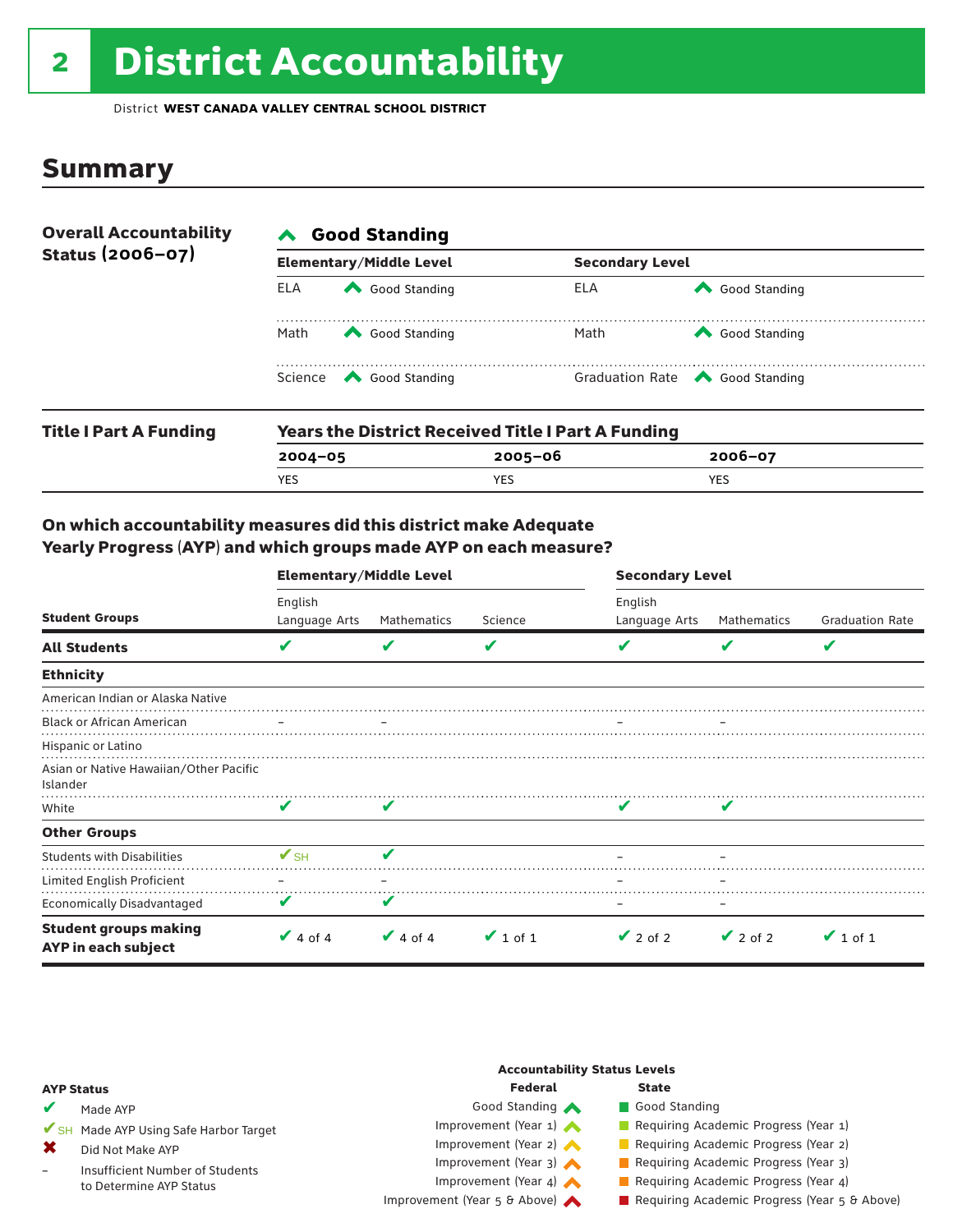# **Elementary/Middle-Level English Language Arts**

| <b>Accountability Status</b><br>for This Subject<br>$(2006 - 07)$ | ▰      | Good Standing                                            |
|-------------------------------------------------------------------|--------|----------------------------------------------------------|
| <b>Accountability Measures</b>                                    | 4 of 4 | Student groups making AYP in English Language Arts       |
|                                                                   |        | Made AYP                                                 |
| <b>Prospective Status</b>                                         |        | This district will be in good standing in 2007-08. [201] |

### How did students in each accountability group perform on **elementary/middle-level English Language Arts accountability measures?**

|                          |               |           |                          | Test Performance <sup>3</sup> |       | <b>Performance Objectives</b> |             |                    |  |
|--------------------------|---------------|-----------|--------------------------|-------------------------------|-------|-------------------------------|-------------|--------------------|--|
|                          |               |           | Met                      | Percentage                    | Met   | Performance                   | Effective   | Safe Harbor Target |  |
|                          |               |           |                          |                               |       |                               | 2006-07     |                    |  |
| V                        | V             | 99%       | ✔                        | 162                           | 117   |                               |             |                    |  |
|                          |               |           |                          |                               |       |                               |             |                    |  |
|                          |               |           |                          |                               |       |                               |             |                    |  |
|                          |               |           |                          |                               |       |                               |             |                    |  |
|                          |               |           |                          |                               |       |                               |             |                    |  |
|                          |               |           |                          |                               |       |                               |             |                    |  |
| V                        | V             | 99%       | V                        | 161                           | 117   |                               |             |                    |  |
|                          |               |           |                          |                               |       |                               |             |                    |  |
| $\mathbf{V}_{\text{SH}}$ | ✔             | 95%       | $\mathbf{V}_{\text{SH}}$ | 94                            | 109   | 20                            | 105         |                    |  |
|                          |               |           |                          |                               |       |                               |             |                    |  |
| V                        | V             | 100%      | V                        | 155                           | 113   |                               |             |                    |  |
| $\vee$ 4 of 4            |               |           |                          |                               |       |                               |             |                    |  |
|                          | <b>Status</b> | Criterion | Tested                   | Criterion                     | Index | AMO                           | $2005 - 06$ |                    |  |

### notes

- $1$  These data show the count of students enrolled during the test administration period (used for Participation) followed by the count of continuously enrolled tested students (used for Performance). For accountability calculations, students who were excused from testing for medical reasons are not included in the enrollment count.<br><sup>2</sup> Groups with fewer than 40 students enrolled during the test administration period are not required to meet
- the participation criterion. If the participation rate of a group fell below 95 percent in 2005–06, the enrollment shown is the sum of 2004–05 and 2005–06 enrollments and the percent tested is the weighted average<br>of the participation rates over those two years.
- of the participation rates over those two years. <sup>3</sup> For districts with fewer than 30 continuously enrolled tested students in the All Students group in 2005–06, data for 2004–05 and 2005–06 were combined to determine counts and PIs. For districts with 30 or more continuously enrolled students in the All Students group in 2005–06, student groups with fewer than 30
- continuously enrolled tested students are not required to meet the performance criterion.<br>If the district failed to make AYP solely because of the performance of students with disabilities, met the 95% participation requirement for this group, and would meet or exceed the AMO for this subject if 34 points were added to the PI, then the district is considered to have made AYP for students with disabilities.
- ‡ This student group did not make AYP in science; therefore, it did not qualify for Safe Harbor.

### AYP Status

- Made AYP ✔
- ✔SH Made AYP Using Safe Harbor Target
- Did Not Make AYP ✖
- Insufficient Number of Students to Determine AYP Status –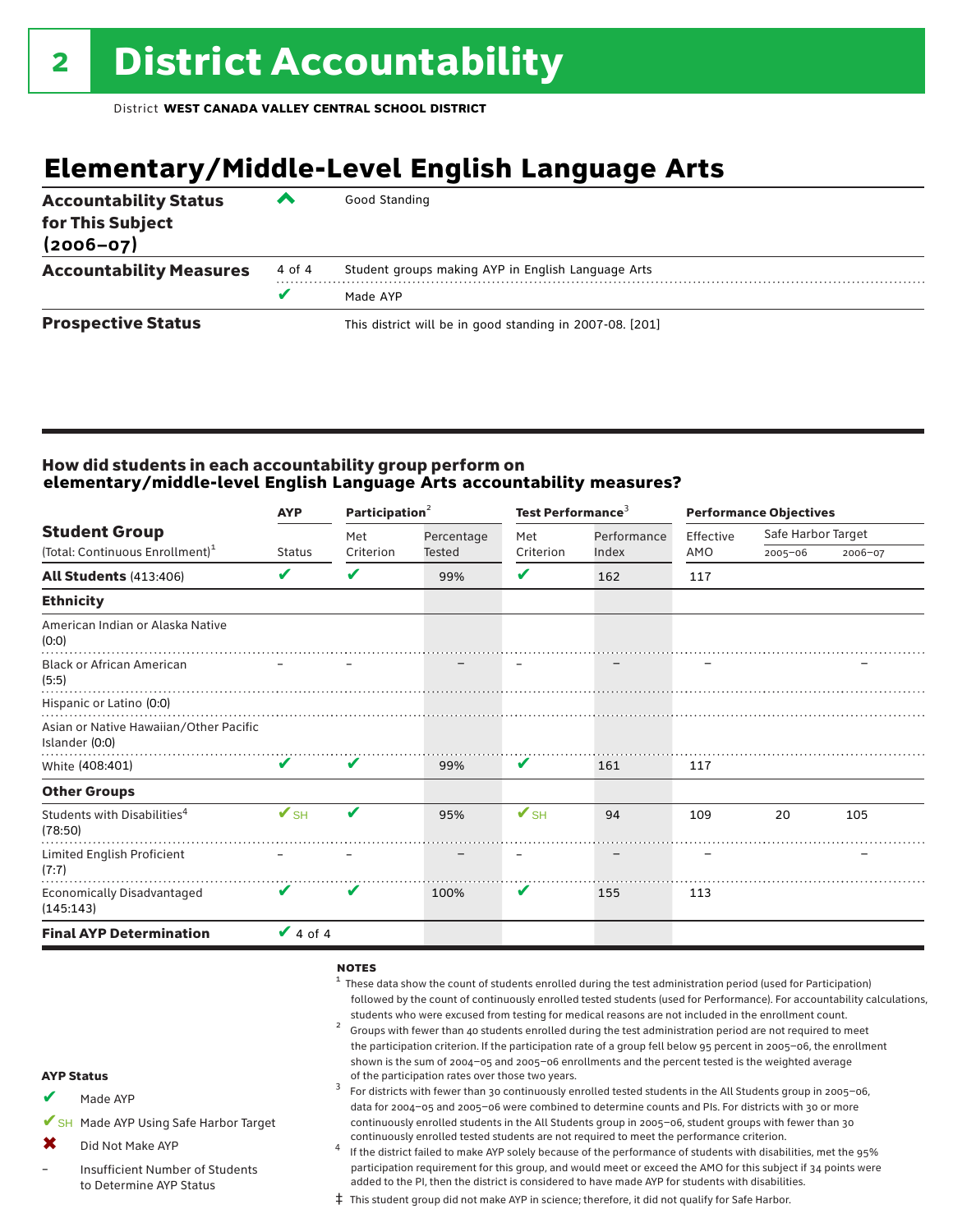# **Elementary/Middle-Level Mathematics**

| <b>Accountability Status</b><br>for This Subject<br>$(2006 - 07)$ | ▰      | Good Standing                                            |
|-------------------------------------------------------------------|--------|----------------------------------------------------------|
| <b>Accountability Measures</b>                                    | 4 of 4 | Student groups making AYP in Mathematics                 |
|                                                                   | v      | Made AYP                                                 |
| <b>Prospective Status</b>                                         |        | This district will be in good standing in 2007-08. [201] |

### How did students in each accountability group perform on **elementary/middle-level Mathematics accountability measures?**

|                                                          | <b>AYP</b>    | Participation $2$ |            | Test Performance <sup>3</sup> |             | <b>Performance Objectives</b> |                    |         |
|----------------------------------------------------------|---------------|-------------------|------------|-------------------------------|-------------|-------------------------------|--------------------|---------|
| <b>Student Group</b>                                     |               | Met               | Percentage | Met                           | Performance | Effective                     | Safe Harbor Target |         |
| (Total: Continuous Enrollment) <sup>1</sup>              | <b>Status</b> | Criterion         | Tested     | Criterion                     | Index       | AMO                           | $2005 - 06$        | 2006-07 |
| <b>All Students (414:403)</b>                            | V             | V                 | 99%        | V                             | 168         | 81                            |                    |         |
| <b>Ethnicity</b>                                         |               |                   |            |                               |             |                               |                    |         |
| American Indian or Alaska Native<br>(0:0)                |               |                   |            |                               |             |                               |                    |         |
| <b>Black or African American</b><br>(5:5)                |               |                   |            |                               |             |                               |                    |         |
| Hispanic or Latino (0:0)                                 |               |                   |            |                               |             |                               |                    |         |
| Asian or Native Hawaiian/Other Pacific<br>Islander (0:0) |               |                   |            |                               |             |                               |                    |         |
| White (409:398)                                          | V             | V                 | 99%        | V                             | 168         | 80                            |                    |         |
| <b>Other Groups</b>                                      |               |                   |            |                               |             |                               |                    |         |
| Students with Disabilities <sup>4</sup><br>(78:49)       | V             | ✔                 | 95%        | V                             | 118         | 72                            |                    |         |
| Limited English Proficient<br>(7:7)                      |               |                   |            |                               |             |                               |                    |         |
| <b>Economically Disadvantaged</b><br>(146:141)           | V             | v                 | 100%       | V                             | 149         | 77                            |                    |         |
| <b>Final AYP Determination</b>                           | $\vee$ 4 of 4 |                   |            |                               |             |                               |                    |         |
|                                                          |               |                   |            |                               |             |                               |                    |         |

### notes

- $1$  These data show the count of students enrolled during the test administration period (used for Participation) followed by the count of continuously enrolled tested students (used for Performance). For accountability calculations, students who were excused from testing for medical reasons are not included in the enrollment count.<br><sup>2</sup> Groups with fewer than 40 students enrolled during the test administration period are not required to meet
- the participation criterion. If the participation rate of a group fell below 95 percent in 2005–06, the enrollment shown is the sum of 2004–05 and 2005–06 enrollments and the percent tested is the weighted average<br>of the participation rates over those two years.
- of the participation rates over those two years. <sup>3</sup> For districts with fewer than 30 continuously enrolled tested students in the All Students group in 2005–06, data for 2004–05 and 2005–06 were combined to determine counts and PIs. For districts with 30 or more continuously enrolled students in the All Students group in 2005–06, student groups with fewer than 30
- continuously enrolled tested students are not required to meet the performance criterion. <sup>4</sup> If the district failed to make AYP solely because of the performance of students with disabilities, met the 95% participation requirement for this group, and would meet or exceed the AMO for this subject if 34 points were added to the PI, then the district is considered to have made AYP for students with disabilities.
- ‡ This student group did not make AYP in science; therefore, it did not qualify for Safe Harbor.

### AYP Status

- Made AYP ✔
- ✔SH Made AYP Using Safe Harbor Target
- Did Not Make AYP  $\mathbf x$
- Insufficient Number of Students to Determine AYP Status –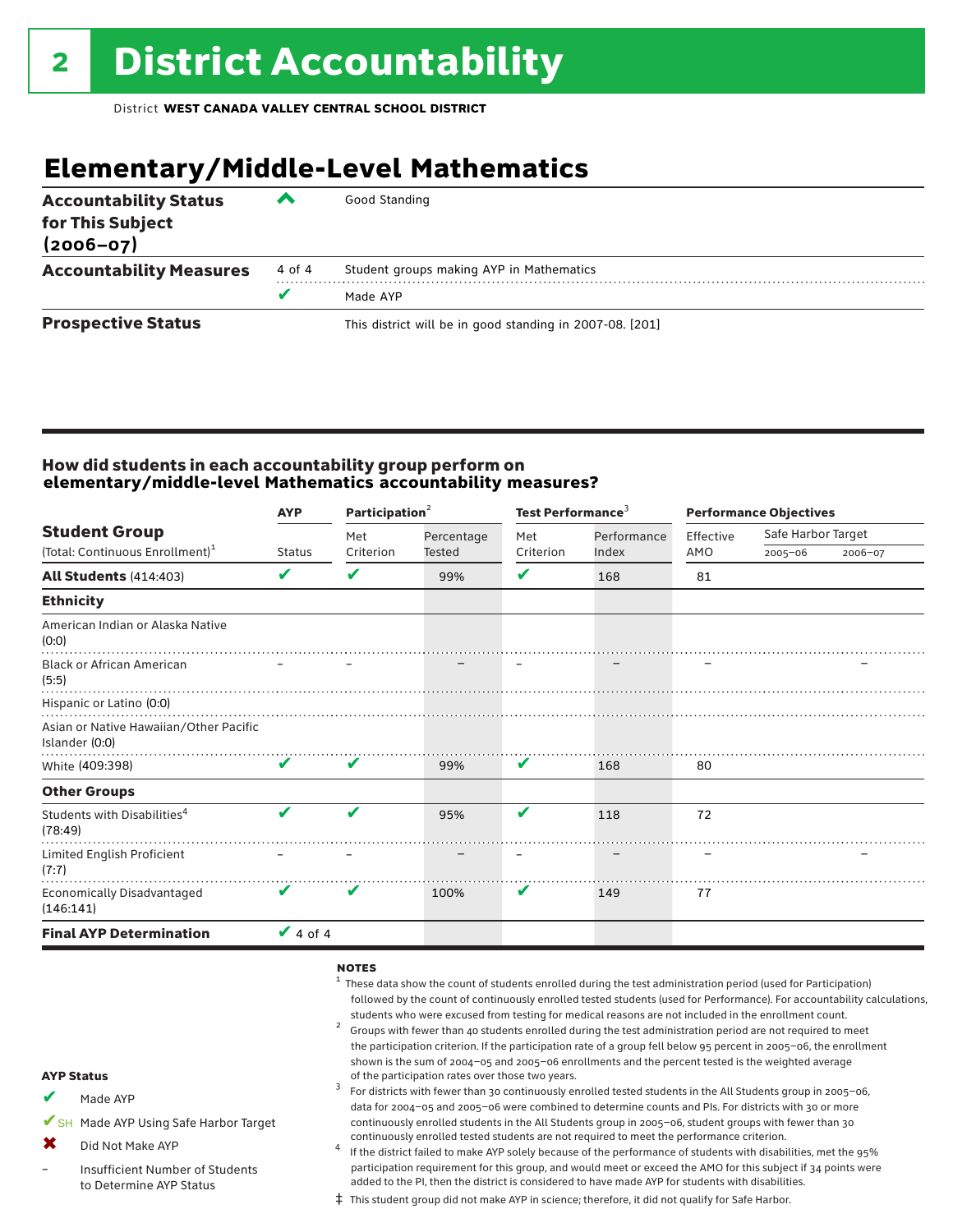# Elementary/Middle-Level Science

| <b>Accountability Status</b><br>for This Subject<br>$(2006 - 07)$ | ◚      | Good Standing                                            |
|-------------------------------------------------------------------|--------|----------------------------------------------------------|
| <b>Accountability Measures</b>                                    | 1 of 1 | Student groups making AYP in Science                     |
|                                                                   | v      | Made AYP                                                 |
| <b>Prospective Status</b>                                         |        | This district will be in good standing in 2007-08. [201] |

### How did students in each accountability group perform on elementary/middle-level science accountability measures?

|                                                          | <b>AYP</b>    |                      | Participation <sup>2</sup> |            | Test Performance <sup>3</sup> |             | <b>Performance Objectives</b> |                 |                 |
|----------------------------------------------------------|---------------|----------------------|----------------------------|------------|-------------------------------|-------------|-------------------------------|-----------------|-----------------|
| <b>Student Group</b>                                     |               | Safe Harbor          | Met                        | Percentage | Met                           | Performance | State                         | Progress Target |                 |
| (Total: Continuous Enrollment) <sup>1</sup>              |               | Status Qualification | Criterion                  | Tested     | Criterion                     | Index       | Standard                      |                 | 2005-06 2006-07 |
| <b>All Students (145:139)</b>                            | V             | <b>Oualified</b>     | V                          | 99%        | V                             | 190         | 100                           |                 |                 |
| <b>Ethnicity</b>                                         |               |                      |                            |            |                               |             |                               |                 |                 |
| American Indian or Alaska Native<br>(0:0)                |               |                      |                            |            |                               |             |                               |                 |                 |
| <b>Black or African American</b><br>(4:4)                |               |                      |                            |            |                               |             |                               |                 |                 |
| Hispanic or Latino (0:0)                                 |               |                      |                            |            |                               |             |                               |                 |                 |
| Asian or Native Hawaiian/Other Pacific<br>Islander (0:0) |               |                      |                            |            |                               |             |                               |                 |                 |
| White (141:135)                                          |               | <b>Oualified</b>     | V                          | 99%        | V                             | 190         | 100                           |                 |                 |
| <b>Other Groups</b>                                      |               |                      |                            |            |                               |             |                               |                 |                 |
| <b>Students with Disabilities</b><br>(19:17)             |               |                      |                            |            |                               |             |                               |                 |                 |
| Limited English Proficient<br>(0:0)                      |               |                      |                            |            |                               |             |                               |                 |                 |
| <b>Economically Disadvantaged</b><br>(46:43)             |               | Oualified            | V                          | 100%       | V                             | 186         | 100                           |                 |                 |
| <b>Final AYP Determination</b>                           | $\vee$ 1 of 1 |                      |                            |            |                               |             |                               |                 |                 |

### **NOTES**

 $1$  These data show the count of students enrolled during the test administration period (used for Participation) followed by the count of continuously enrolled tested students (used for Performance). For Accountability

calculations, students who were excused from testing for medical reasons are not included in the enrollment count.<br><sup>2</sup> Groups with fewer than 40 students enrolled during the test administration period are not required to the participation criterion. If the participation rate of a group fell below 80 percent in 2005–06, the enrollment shown is the sum of 2004–05 and 2005–06 enrollments and the percent tested is the weighted average of the

participation rates over those two years.<br> $3$  Groups with fewer than 30 continuously enrolled tested students are not required to meet the performance criterion. For schools with fewer than 30 continuously enrolled tested students in 2005–06, data for 2004–05 and 2005–06 were combined to determine counts and performance indices.

### AYP Status

- Made AYP ✔
- ✔SH Made AYP Using Safe Harbor Target
- Did Not Make AYP  $\bm{x}$
- Insufficient Number of Students to Determine AYP Status –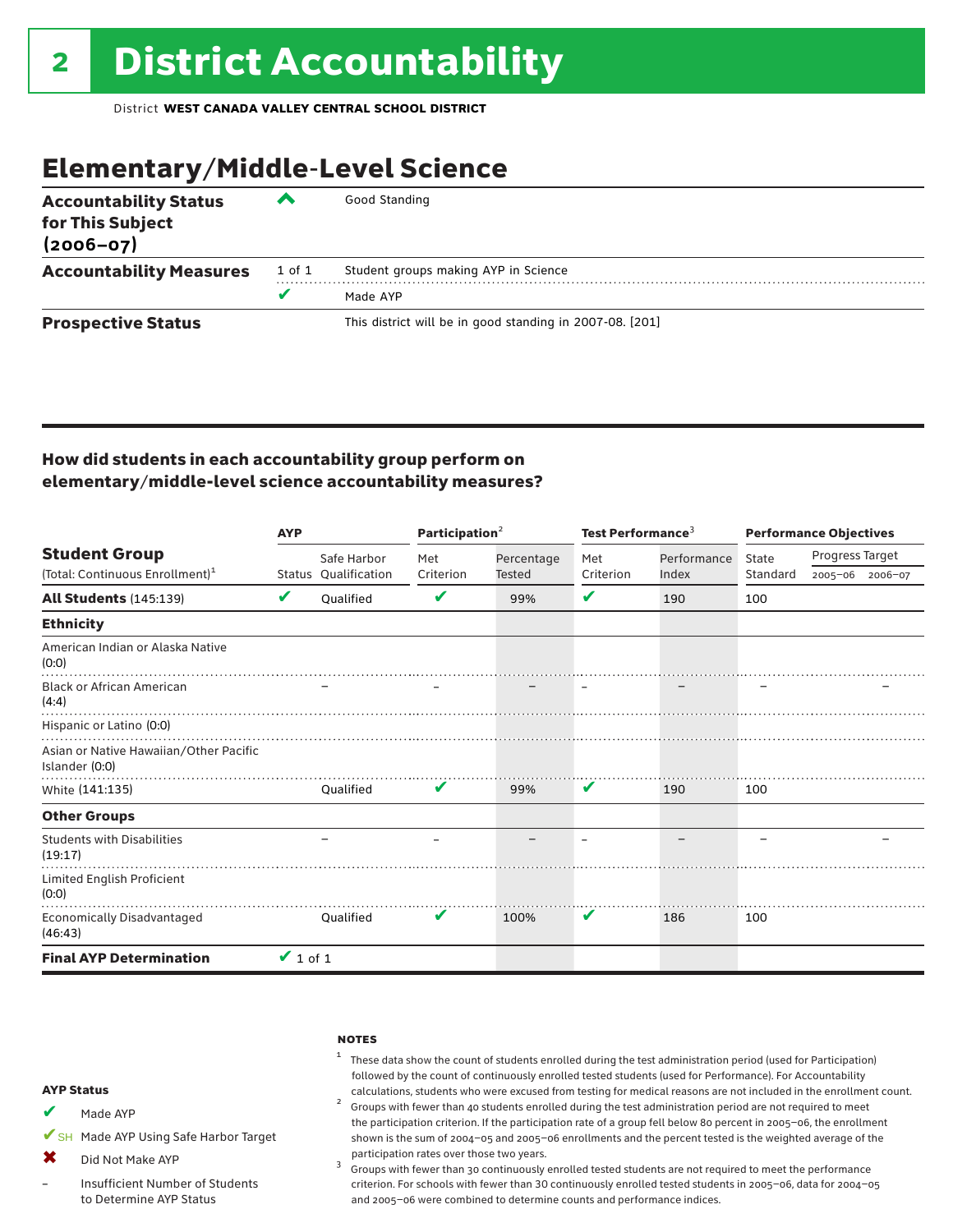# **Secondary-Level English Language Arts**

| <b>Accountability Status</b><br>for This Subject<br>$(2006 - 07)$ | ▰      | Good Standing                                            |
|-------------------------------------------------------------------|--------|----------------------------------------------------------|
| <b>Accountability Measures</b>                                    | 2 of 2 | Student groups making AYP in English Language Arts       |
|                                                                   |        | Made AYP                                                 |
| <b>Prospective Status</b>                                         |        | This district will be in good standing in 2007-08. [201] |

### How did students in each accountability group perform on **secondary-level English Language Arts accountability measures?**

|                                                          | Participation <sup>2</sup><br><b>AYP</b> |           |            | Test Performance <sup>3</sup> |             | <b>Performance Objectives</b> |                    |         |
|----------------------------------------------------------|------------------------------------------|-----------|------------|-------------------------------|-------------|-------------------------------|--------------------|---------|
| <b>Student Group</b>                                     |                                          | Met       | Percentage | Met                           | Performance | Effective                     | Safe Harbor Target |         |
| (12th Graders: 2002 Cohort) <sup>1</sup>                 | <b>Status</b>                            | Criterion | Tested     | Criterion                     | Index       | AMO                           | $2005 - 06$        | 2006-07 |
| <b>All Students (71:68)</b>                              | V                                        | V         | 99%        | V                             | 165         | 142                           |                    |         |
| <b>Ethnicity</b>                                         |                                          |           |            |                               |             |                               |                    |         |
| American Indian or Alaska Native<br>(0:0)                |                                          |           |            |                               |             |                               |                    |         |
| <b>Black or African American</b><br>(1:1)                |                                          |           |            |                               |             |                               |                    |         |
| Hispanic or Latino (0:0)                                 |                                          |           |            |                               |             |                               |                    |         |
| Asian or Native Hawaiian/Other Pacific<br>Islander (0:0) |                                          |           |            |                               |             |                               |                    |         |
| White (70:67)                                            | $\mathbf{v}$                             | V         | 99%        | V                             | 164         | 142                           |                    |         |
| <b>Other Groups</b>                                      |                                          |           |            |                               |             |                               |                    |         |
| <b>Students with Disabilities</b><br>(10:12)             |                                          |           |            |                               |             |                               |                    |         |
| Limited English Proficient<br>(2:2)                      |                                          |           |            |                               |             |                               |                    |         |
| Economically Disadvantaged<br>(24:21)                    |                                          |           |            |                               |             |                               |                    |         |
| <b>Final AYP Determination</b>                           | $\vee$ 2 of 2                            |           |            |                               |             |                               |                    |         |

### **NOTES**

 $1$  These data show the count of 12th graders in 2005-06 (used for Participation) followed by the count of students in the 2002 cohort (used for Performance). <sup>2</sup> Groups with fewer than 40 students in the 12th grade are not required to meet the participation criterion.

AYP Status

Made AYP ✔

✔SH Made AYP Using Safe Harbor Target

Did Not Make AYP  $\mathbf x$ 

Insufficient Number of Students to Determine AYP Status –

and 2005–06 Grade 12 enrollments and the percent tested is the weighted average of the participation rates over those two years.  $3$  For districts with fewer than 30 students in the 2002 cohort, data for 2001 and 2002 cohort members were combined to determine counts and PIs. For districts with 30 or more students in the 2002 cohort in the All Students group, groups with fewer than 30 students in the 2002 cohort are not required to meet the performance criterion.

If the participation rate of a group fell below 95 percent in 2005–06, the enrollment shown is the sum of the 2004–05

‡ This student group did not make AYP in graduation rate; therefore, it did not qualify for Safe Harbor.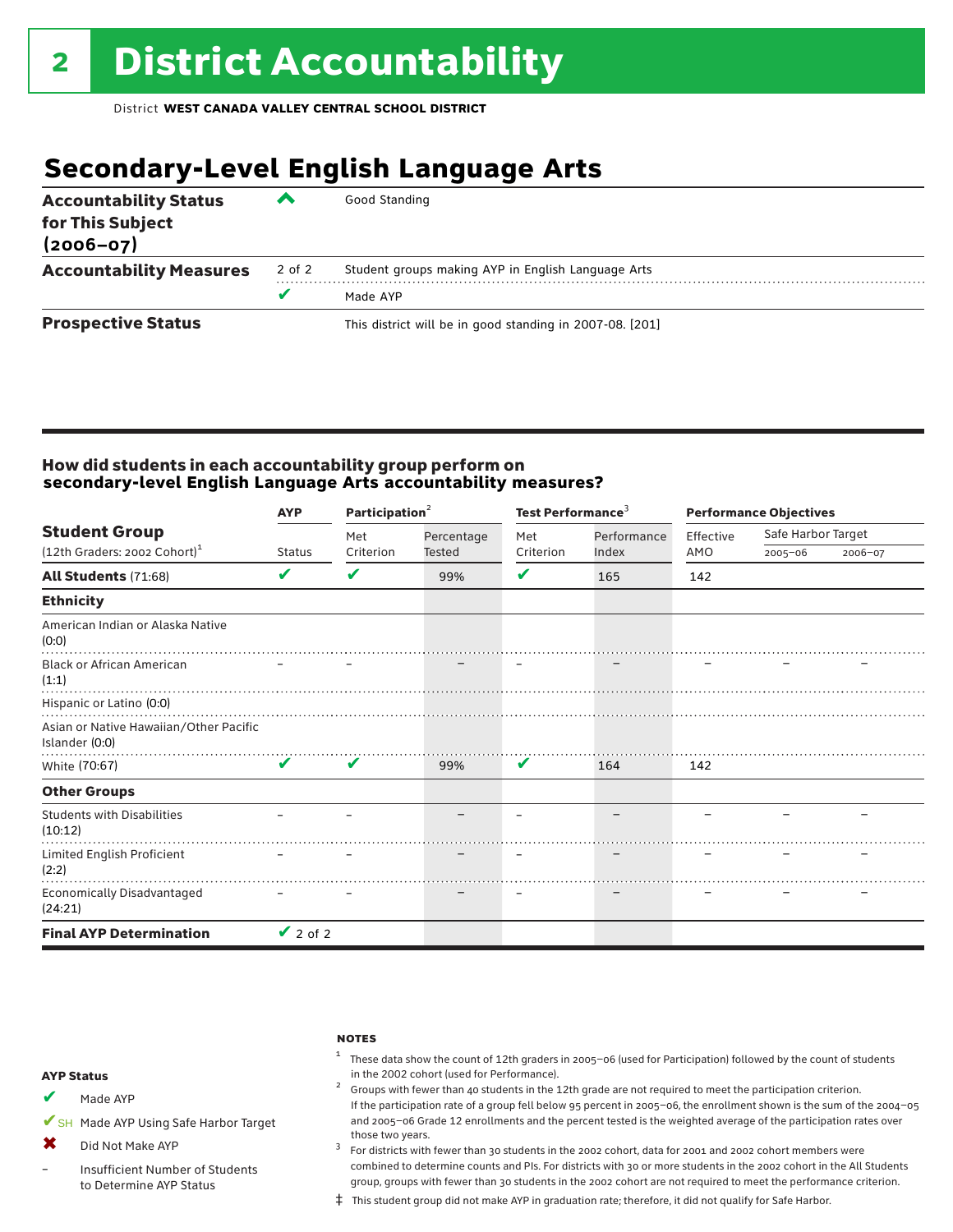# **Secondary-Level Mathematics**

| <b>Accountability Status</b><br>for This Subject<br>$(2006 - 07)$ | ▰      | Good Standing                                            |
|-------------------------------------------------------------------|--------|----------------------------------------------------------|
| <b>Accountability Measures</b>                                    | 2 of 2 | Student groups making AYP in Mathematics                 |
|                                                                   | v      | Made AYP                                                 |
| <b>Prospective Status</b>                                         |        | This district will be in good standing in 2007-08. [201] |

### How did students in each accountability group perform on **secondary-level Mathematics accountability measures?**

|                                                          | Participation <sup>2</sup><br><b>AYP</b> |           |            | Test Performance <sup>3</sup> |             |           | <b>Performance Objectives</b> |         |  |
|----------------------------------------------------------|------------------------------------------|-----------|------------|-------------------------------|-------------|-----------|-------------------------------|---------|--|
| <b>Student Group</b>                                     |                                          | Met       | Percentage | Met                           | Performance | Effective | Safe Harbor Target            |         |  |
| (12th Graders: 2002 Cohort) <sup>1</sup>                 | <b>Status</b>                            | Criterion | Tested     | Criterion                     | Index       | AMO       | $2005 - 06$                   | 2006-07 |  |
| <b>All Students (71:68)</b>                              | V                                        | V         | 97%        | V                             | 179         | 134       |                               |         |  |
| <b>Ethnicity</b>                                         |                                          |           |            |                               |             |           |                               |         |  |
| American Indian or Alaska Native<br>(0:0)                |                                          |           |            |                               |             |           |                               |         |  |
| <b>Black or African American</b><br>(1:1)                |                                          |           |            |                               |             |           |                               |         |  |
| Hispanic or Latino (0:0)                                 |                                          |           |            |                               |             |           |                               |         |  |
| Asian or Native Hawaiian/Other Pacific<br>Islander (0:0) |                                          |           |            |                               |             |           |                               |         |  |
| White (70:67)                                            | $\mathbf v$                              | V         | 97%        | V                             | 179         | 134       |                               |         |  |
| <b>Other Groups</b>                                      |                                          |           |            |                               |             |           |                               |         |  |
| <b>Students with Disabilities</b><br>(10:12)             |                                          |           |            |                               |             |           |                               |         |  |
| Limited English Proficient<br>(2:2)                      |                                          |           |            |                               |             |           |                               |         |  |
| <b>Economically Disadvantaged</b><br>(24:21)             |                                          |           |            |                               |             |           |                               |         |  |
| <b>Final AYP Determination</b>                           | $\vee$ 2 of 2                            |           |            |                               |             |           |                               |         |  |

### **NOTES**

 $1$  These data show the count of 12th graders in 2005-06 (used for Participation) followed by the count of students in the 2002 cohort (used for Performance).<br><sup>2</sup> Groups with fewer than 40 students in the 12th grade are not required to meet the participation criterion.

### AYP Status

Made AYP ✔

✔SH Made AYP Using Safe Harbor Target

Did Not Make AYP ✖

Insufficient Number of Students to Determine AYP Status –

those two years.  $3$  For districts with fewer than 30 students in the 2002 cohort, data for 2001 and 2002 cohort members were combined to determine counts and PIs. For districts with 30 or more students in the 2002 cohort in the All Students group, groups with fewer than 30 students in the 2002 cohort are not required to meet the performance criterion.

If the participation rate of a group fell below 95 percent in 2005–06, the enrollment shown is the sum of the 2004–05 and 2005–06 Grade 12 enrollments and the percent tested is the weighted average of the participation rates over

‡ This student group did not make AYP in graduation rate; therefore, it did not qualify for Safe Harbor.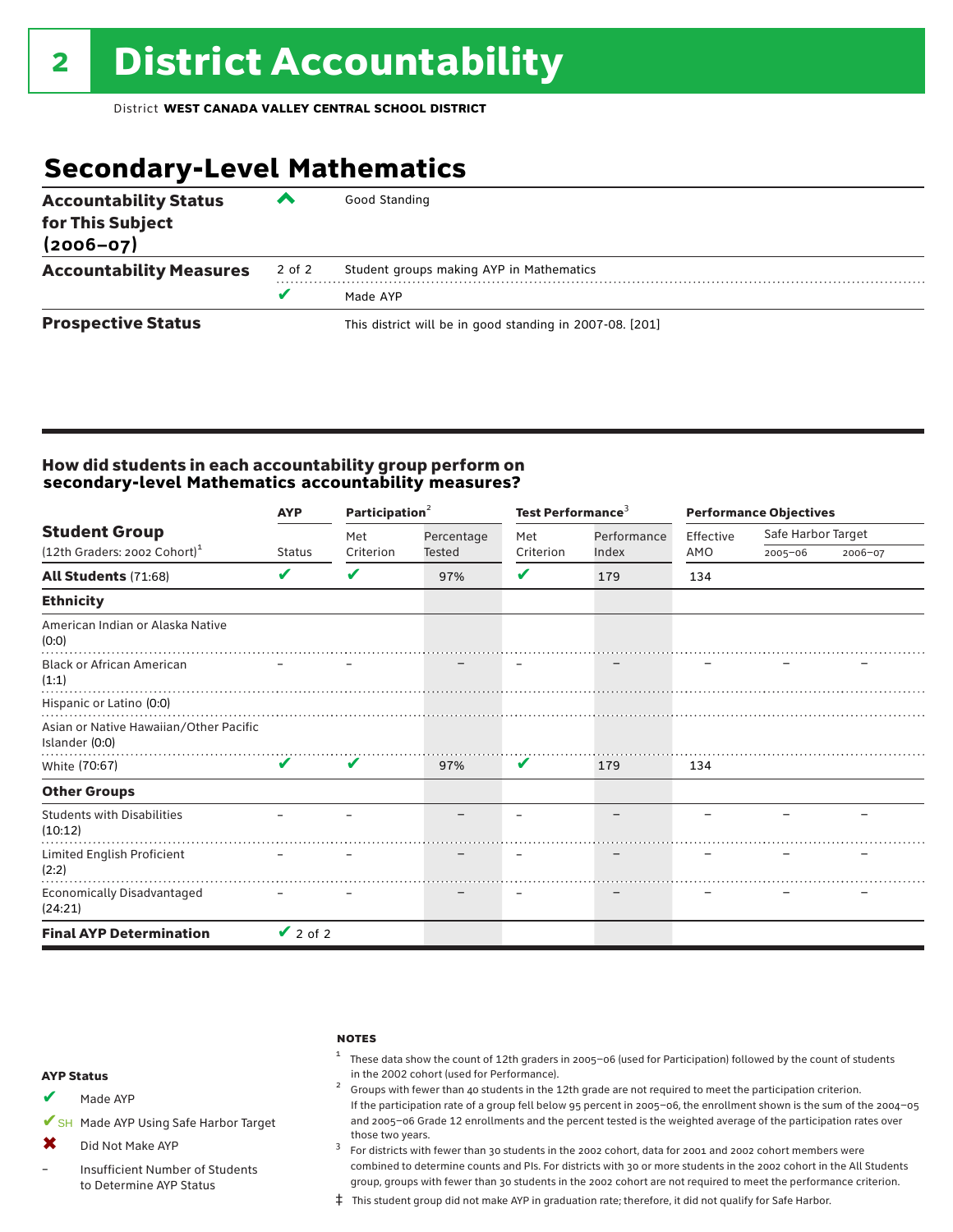# Graduation Rate

| <b>Accountability Status</b><br>for This Indicator<br>$(2006 - 07)$ | ‴      | Good Standing                                            |
|---------------------------------------------------------------------|--------|----------------------------------------------------------|
| <b>Accountability Measures</b>                                      | 1 of 1 | Student groups making AYP in Graduation Rate             |
|                                                                     | v      | Made AYP                                                 |
| <b>Prospective Status</b>                                           |        | This district will be in good standing in 2007-08. [201] |

### How did students in each accountability group perform on graduation rate accountability measures?

|                                                                    |                                | <b>Graduation</b> |                   | <b>Objectives</b> |             |                 |  |
|--------------------------------------------------------------------|--------------------------------|-------------------|-------------------|-------------------|-------------|-----------------|--|
| <b>Student Group</b>                                               | Met<br>Criterion<br><b>AYP</b> |                   | Graduation        | State             |             | Progress Target |  |
| (Cohort Count) <sup>1</sup>                                        |                                |                   | Rate <sup>2</sup> | Standard          | $2005 - 06$ | 2006-07         |  |
| <b>All Students (72)</b>                                           | V                              |                   | 89%               | 55%               |             |                 |  |
| <b>Ethnicity</b>                                                   |                                |                   |                   |                   |             |                 |  |
| American Indian or<br>Alaska Native (0)<br><b>Black or African</b> |                                |                   |                   |                   |             |                 |  |
| American (0)                                                       |                                |                   |                   |                   |             |                 |  |
| Hispanic or<br>Latino (0)                                          |                                |                   |                   |                   |             |                 |  |
| Asian or Native<br>Hawaiian/Other<br>Pacific Islander (0)          |                                |                   |                   |                   |             |                 |  |
| <b>White (72)</b>                                                  |                                | V                 | 89%               | 55%               |             |                 |  |
| <b>Other Groups</b>                                                |                                |                   |                   |                   |             |                 |  |
| Students with<br>Disabilities (4)                                  |                                |                   |                   |                   |             |                 |  |
| Limited English<br>Proficient (1)                                  |                                |                   |                   |                   |             |                 |  |
| Economically<br>Disadvantaged (17)                                 |                                |                   |                   |                   |             |                 |  |
| <b>Final AYP</b><br><b>Determination</b>                           | $\vee$ 1 of 1                  |                   |                   |                   |             |                 |  |

### **NOTES**

<sup>1</sup> Graduation-rate cohort for each year includes all students in the accountability cohort in the previous year plus all students excluded from that accountability cohort solely because they transferred to a high school equivalency preparation program, approved

under Commissioner's Regulations 100.7. <sup>2</sup> Percentage of the 2001 cohort that earned a local or Regents diploma by August 31, 2005.

# Graduation Rate Information

For a school or a district to make AYP in graduation rate, the percentage of 2001 graduation-rate cohort members earning a local or Regents diploma by August 31, 2005 for the "All Students" group must equal or exceed the Graduation-Rate Standard or the Graduation-Rate Progress Target for 2005–06.

The Graduation Rate Standard is the criterion value that represents a minimally satisfactory percentage of cohort members earning a local diploma. The State Graduation-Rate Standard for the 2001 cohort is 55 percent. The Commissioner may raise the Graduation-Rate Standard at his discretion in future years.

The 2005–06 Graduation-Rate Progress Target is calculated by adding one point to the percentage of the 2000 cohort earning a local or Regents diploma by August 31, 2004. The 2006–07 Graduation-Rate Progress Target is calculated by adding one point to the percentage of the 2001 cohort earning a local or Regents diploma by August 31, 2005. This target is provided for each group whose percentage earning a local or Regents diploma by August 31, 2005 is below the Graduation-Rate Standard in 2005–06 (55%). Groups with fewer than 30 cohort members are not subject to this criterion.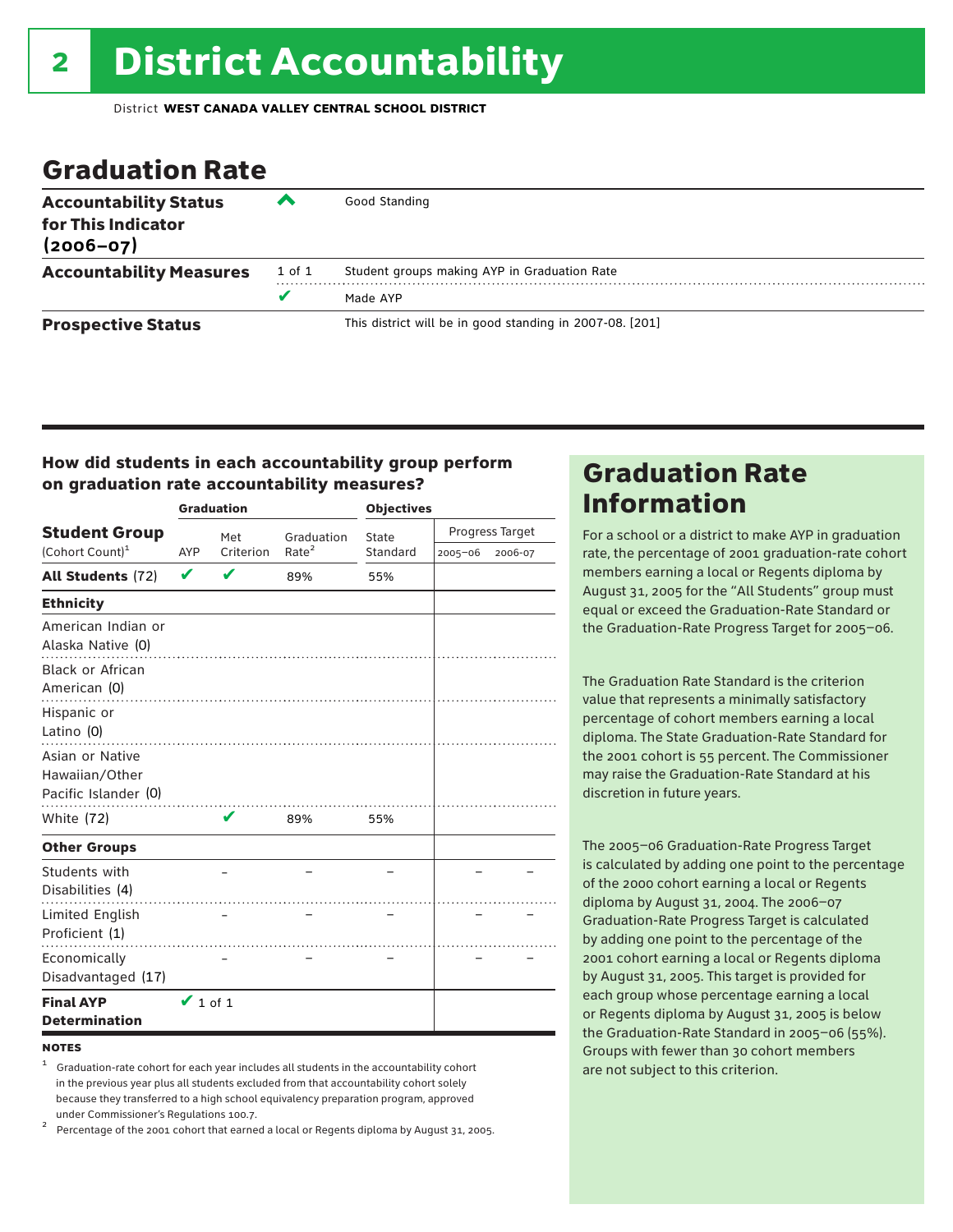# **3 School Accountability Status**

District **WEST CANADA VALLEY CENTRAL SCHOOL DISTRICT**

## 2006–07 Accountability Status of Schools in Your District

This section lists all schools in your district by 2006–07 accountability status.

### Federal Title I Status **New York State Status**

**Good Standing**

WEST CANADA VALLEY ELEMENTARY SCHOOL

2 schools identified 100% of total

WEST CANADA VALLEY JUNIOR-SENIOR HIGH SCHOOL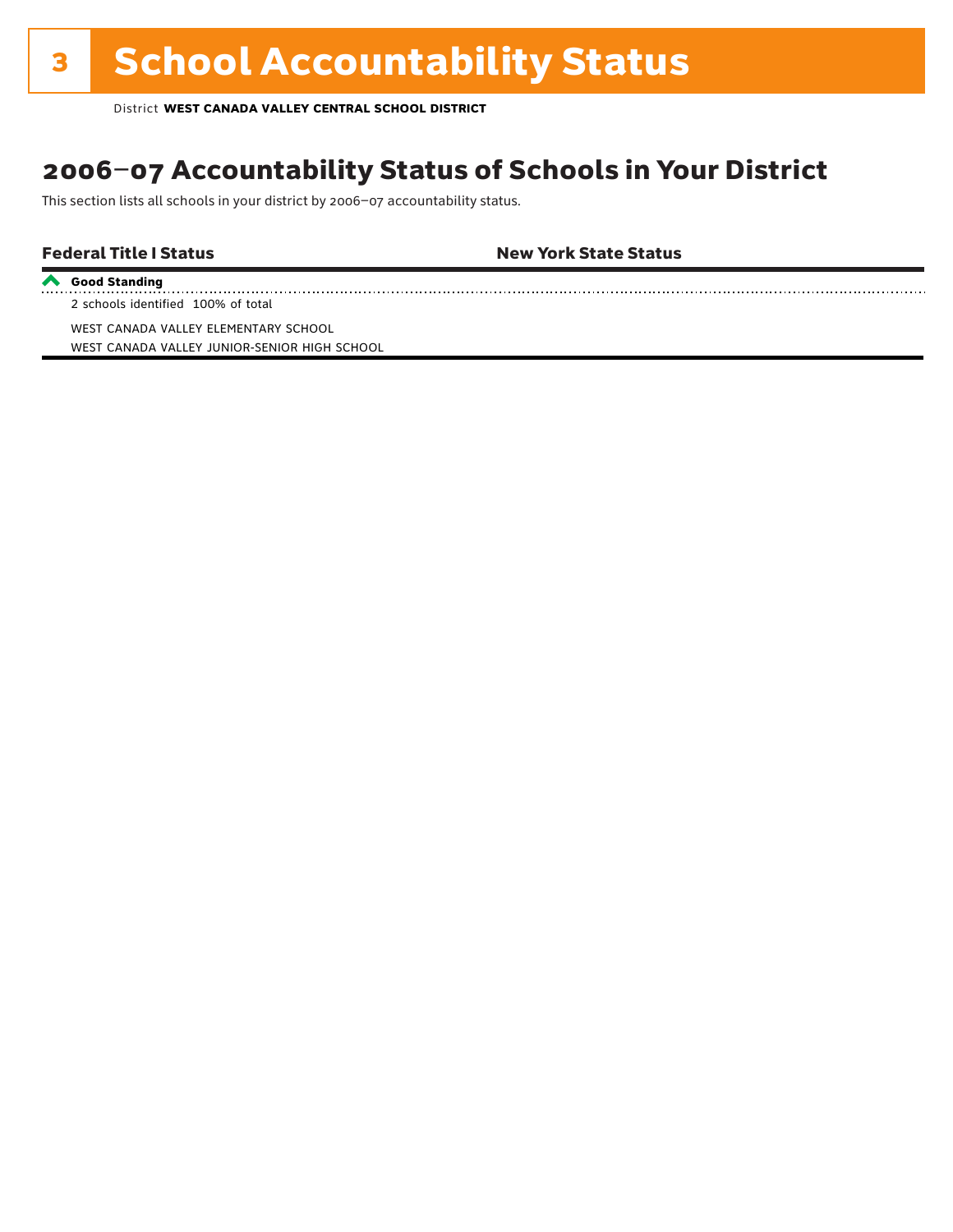# Summary of 2005–06 **District Performance**

Performance on the State assessments in English language arts, mathematics, and science at the elementary and middle levels is reported in terms of mean scores and the percentage of tested students scoring at or above Level 2, Level 3, and Level 4. Performance on the State assessments in ELA and mathematics at the secondary level is reported in terms of the percentage of students in a cohort scoring at these levels.

|                              |               | Percentage of students that<br>scored at or above Level 3 |     | Total<br><b>Tested</b> |                |
|------------------------------|---------------|-----------------------------------------------------------|-----|------------------------|----------------|
| <b>English Language Arts</b> | 0%            |                                                           | 50% | 100%                   |                |
| Grade 3                      | 62%           |                                                           |     |                        | 65             |
| Grade 4                      | 67%           |                                                           |     |                        | 67             |
| Grade 5                      | 80%           |                                                           |     |                        | 60             |
| Grade 6                      | 63%           |                                                           |     |                        | 76             |
| Grade 7                      | 62%           |                                                           |     |                        | 65             |
| Grade 8                      | 57%           |                                                           |     |                        | 75             |
| <b>Mathematics</b>           |               |                                                           |     |                        |                |
| Grade 3                      | 95%           |                                                           |     |                        | 65             |
| Grade 4                      | 93%           |                                                           |     |                        | 67             |
| Grade 5                      | 75%           |                                                           |     |                        | 61             |
| Grade 6                      | 60%           |                                                           |     |                        | 75             |
| Grade 7                      | 58%           |                                                           |     |                        | 65             |
| Grade 8                      | 63%           |                                                           |     |                        | 75             |
| <b>Science</b>               |               |                                                           |     |                        |                |
| Grade 4                      | 99%           |                                                           |     |                        | 67             |
| Grade 8                      | 82%           |                                                           |     |                        | 76             |
|                              |               | Percentage of students that<br>scored at or above Level 3 |     |                        | 2002<br>Cohort |
|                              |               |                                                           |     |                        |                |
| <b>Secondary Level</b>       | 0%            |                                                           | 50% | 100%                   |                |
| English                      | 70%           |                                                           |     |                        | 74             |
| <b>Mathematics</b>           | 82%           |                                                           |     |                        | 74             |
|                              | who graduated | Percentage of students                                    |     |                        | 2002<br>Cohort |
| <b>Graduation Rate</b>       | 0%            |                                                           | 50% | 100%                   |                |
| 2002 Cohort                  | 81%           |                                                           |     |                        | 74             |

### About the Performance Level Descriptors

### Level 1: Not Meeting Learning Standards.

Student performance does not demonstrate an understanding of the content expected in the subject and grade level.

### Level 2: Partially Meeting Learning Standards.

Student performance demonstrates a partial understanding of the content expected in the subject and grade level.

### Level 3: Meeting Learning Standards.

Student performance demonstrates an understanding of the content expected in the subject and grade level.

### Level 4: Meeting Learning Standards with Distinction.

Student performance demonstrates a thorough understanding of the content expected in the subject and grade level.

### How are Need/Resource Capacity (N/RC) categories determined?

Districts are divided into high, average, and low need categories based on their ability to meet the special needs of their students with local resources. Districts in the high need category are subdivided into four categories based on enrollment size and, in some cases, number of students per square mile. More information about the categories can be found in the *Report to the Governor and the Legislature on the Educational Status of the State's Schools* at www.emsc.nysed.gov/irts.

In this section, this district's performance is compared with that of public schools statewide.

### This District's N/RC Category:

### **High Need/Resource Rural Districts**

This is a rural school district with high student needs in relation to district resource capacity.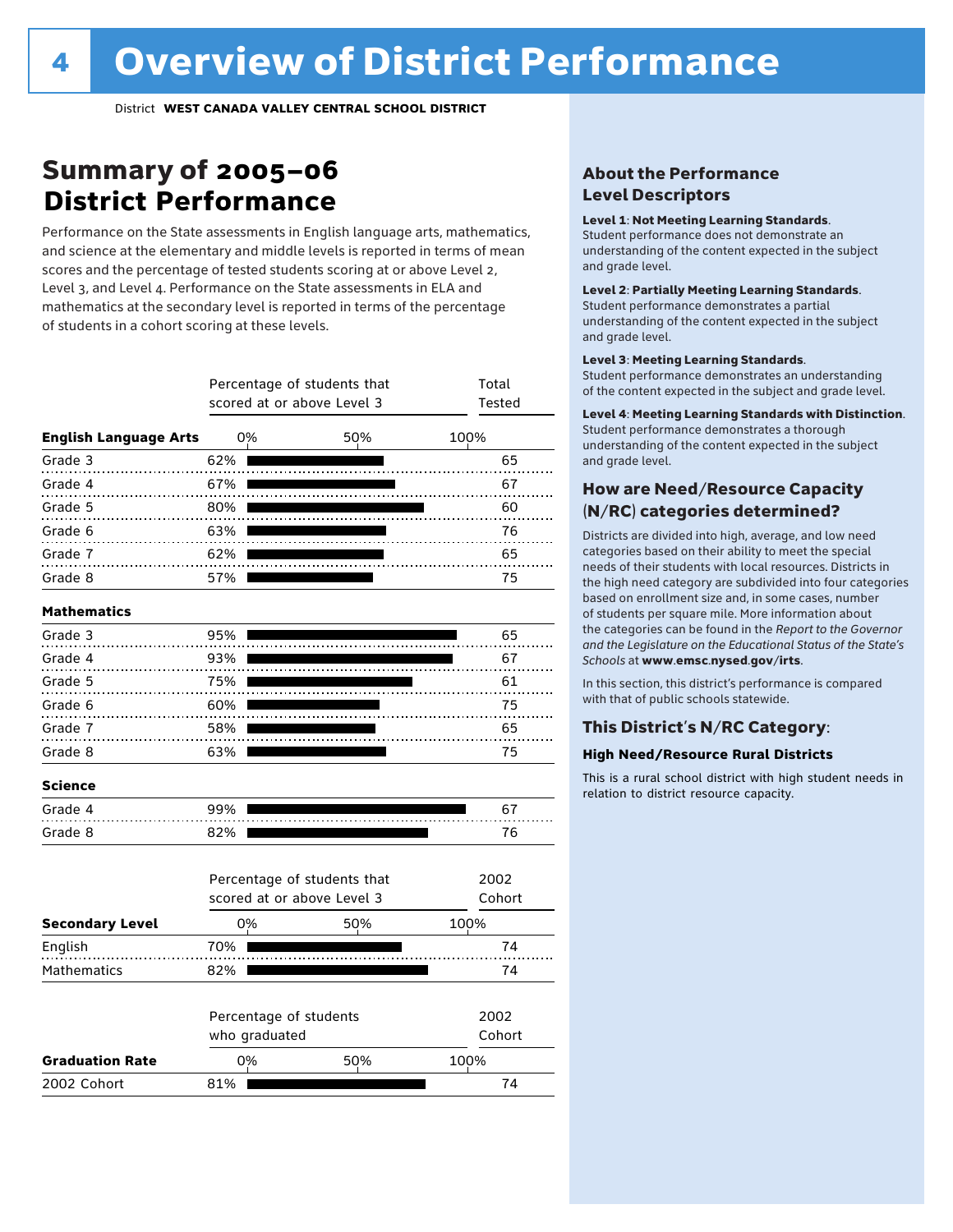# **This District's Results in Grade 3 English Language Arts**

|                                   |        | <b>This District</b>            |                                 |                |              | <b>NY State Public</b> |                                     |                                 |    |
|-----------------------------------|--------|---------------------------------|---------------------------------|----------------|--------------|------------------------|-------------------------------------|---------------------------------|----|
|                                   |        | Percentage scoring at level(s): |                                 |                |              |                        | Percentage scoring at level(s):     |                                 |    |
|                                   |        | $2 - 4$                         | $3 - 4$                         | $\overline{4}$ |              | $2 - 4$                | $3 - 4$                             | 4                               |    |
| Mean Score: 658                   | Range: | 616-780                         | 650-780                         |                | 730-780      |                        |                                     |                                 |    |
|                                   | 100%   | 94%                             |                                 |                |              | 92%                    |                                     |                                 |    |
|                                   |        |                                 |                                 |                |              |                        | 69%                                 |                                 |    |
|                                   |        |                                 | 62%                             |                |              |                        |                                     |                                 |    |
|                                   |        |                                 |                                 |                |              |                        |                                     |                                 |    |
|                                   |        |                                 |                                 |                | 2%           |                        |                                     | 7%                              |    |
| Number of Students:               |        | 61                              | 40                              |                | $\mathbf{1}$ |                        |                                     |                                 |    |
|                                   |        | 2005-06 School Year             |                                 |                |              |                        | 2004-05 School Year                 |                                 |    |
| <b>Results by</b>                 |        | Total                           | Percentage scoring at level(s): |                |              | Total                  |                                     | Percentage scoring at level(s): |    |
| <b>Student Group</b>              |        | Tested                          | $2 - 4$                         | $3 - 4$        | 4            | Tested                 | $2 - 4$                             | $3 - 4$                         | 4  |
| <b>All Students</b>               |        | 65                              | 94%                             | 62%            | 2%           |                        |                                     |                                 |    |
| Female                            |        | 26                              | 92%                             | 65%            | 0%           |                        |                                     |                                 |    |
| Male                              |        | 39                              | 95%                             | 59%            | 3%           |                        |                                     |                                 |    |
| American Indian or Alaska Native  |        |                                 |                                 |                |              |                        |                                     |                                 |    |
| Black or African American         |        |                                 |                                 |                |              |                        |                                     |                                 |    |
| Hispanic or Latino                |        |                                 |                                 |                |              |                        |                                     |                                 |    |
| Asian or Native Hawaiian/Other    |        |                                 |                                 |                |              |                        |                                     |                                 |    |
| Pacific Islander                  |        |                                 |                                 |                |              |                        |                                     |                                 | H  |
| White                             |        | 65                              | 94%                             | 62%            | 2%           |                        | This test was not given in 2004-05. |                                 | μ, |
| Small Group Totals                |        |                                 |                                 |                |              |                        |                                     |                                 |    |
| <b>General-Education Students</b> |        | 58                              | 98%                             | 69%            | 2%           |                        |                                     |                                 |    |
| <b>Students with Disabilities</b> |        | 7                               | 57%                             | 0%             | 0%           |                        |                                     |                                 |    |
| English Proficient                |        | 62                              |                                 |                |              |                        |                                     |                                 |    |
| Limited English Proficient        |        | 3                               |                                 |                |              |                        |                                     |                                 |    |
| Economically Disadvantaged        |        | 24                              | 96%                             | 67%            | 4%           |                        |                                     |                                 |    |
| Not Disadvantaged                 |        | 41                              | 93%                             | 59%            | 0%           |                        |                                     |                                 |    |
| Migrant                           |        |                                 |                                 |                |              |                        |                                     |                                 |    |
| Not Migrant                       |        | 65                              | 94%                             | 62%            | 2%           |                        |                                     |                                 |    |
| <b>NOTES</b>                      |        |                                 |                                 |                |              |                        |                                     |                                 |    |

 $NQ$ 

The – symbol indicates that data for a group of students has been suppressed. If a group has fewer than five students, data for that group and the next smallest group(s) are suppressed to protect the privacy of individual students.

| <b>Other</b>                                                                                         | 2005-06 School Year |                                                                  |  |  | 2004-05 School Year |                                                        |     |     |  |
|------------------------------------------------------------------------------------------------------|---------------------|------------------------------------------------------------------|--|--|---------------------|--------------------------------------------------------|-----|-----|--|
| <b>Assessments</b>                                                                                   | Total               | Number scoring at level(s):<br>Tested<br>$3 - 4$<br>$2 - 4$<br>4 |  |  | Total<br>Tested     | Number scoring at level(s):<br>$3 - 4$<br>$2 - 4$<br>4 |     |     |  |
| New York State Alternate Assessment<br>(NYSAA): Grade 3 Equivalent                                   |                     |                                                                  |  |  |                     | This test was not given in 2004-05.                    |     |     |  |
| New York State English as a Second<br>Language Achievement Test (NYSESLAT) <sup>+</sup> :<br>Grade 3 |                     |                                                                  |  |  | N/A                 | N/A                                                    | N/A | N/A |  |

† Results in this report are shown for students who took the NYSESLAT in lieu of the New York State Testing Program assessment for accountability purposes.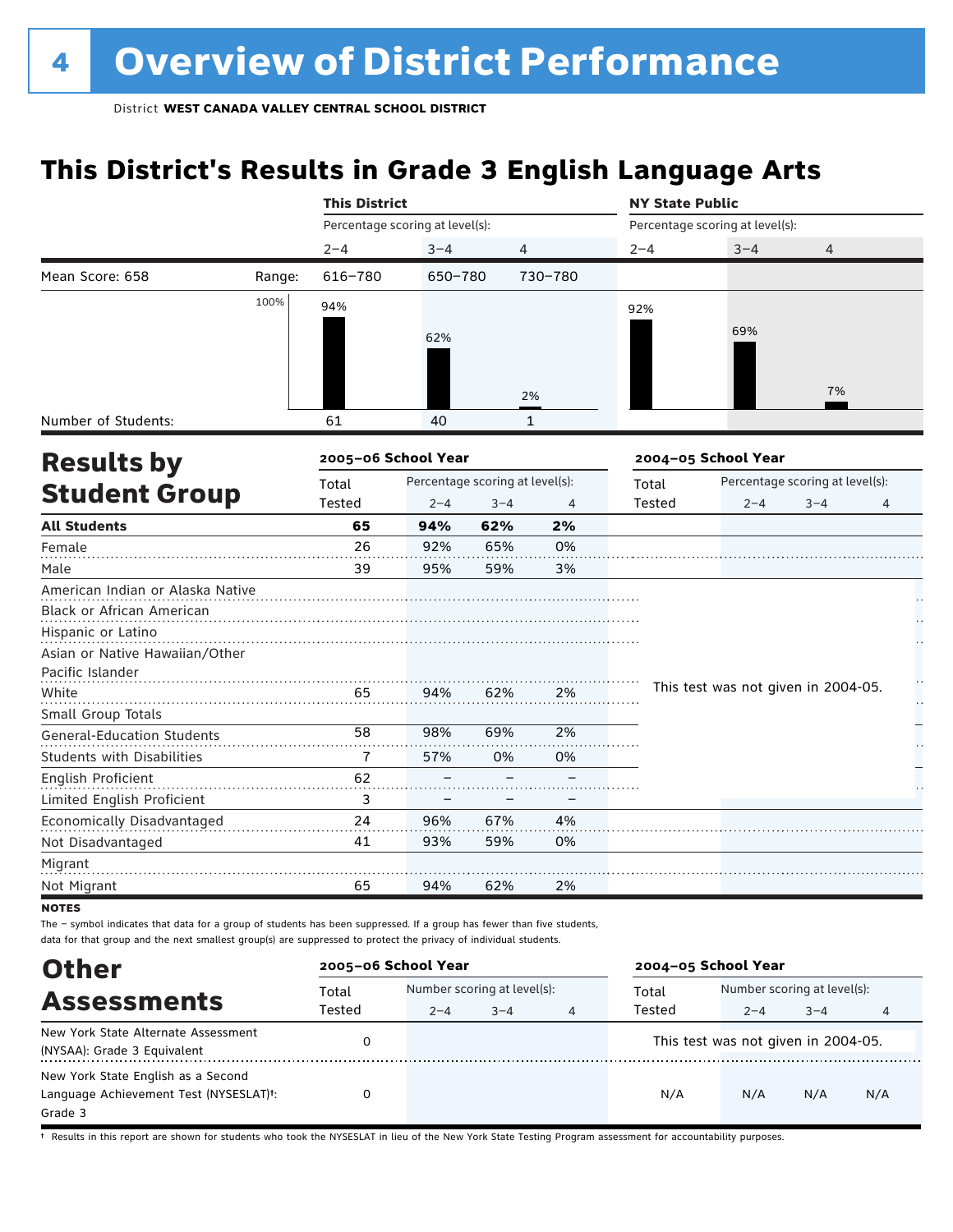# **This District's Results in Grade 3 Mathematics**

| Number of Students:<br><b>Results by</b><br><b>Student Group</b> |        | <b>This District</b> |                                 |         |         | <b>NY State Public</b> |                                     |                                 |    |  |
|------------------------------------------------------------------|--------|----------------------|---------------------------------|---------|---------|------------------------|-------------------------------------|---------------------------------|----|--|
|                                                                  |        |                      | Percentage scoring at level(s): |         |         |                        | Percentage scoring at level(s):     |                                 |    |  |
|                                                                  |        | $2 - 4$              | $3 - 4$                         |         | 4       | $2 - 4$                | $3 - 4$                             | 4                               |    |  |
| Mean Score: 681                                                  | Range: | 624-770              | 650-770                         |         | 703-770 |                        |                                     |                                 |    |  |
|                                                                  | 100%   | 100%                 | 95%                             |         |         | 94%                    |                                     |                                 |    |  |
|                                                                  |        |                      |                                 |         |         |                        | 81%                                 |                                 |    |  |
|                                                                  |        |                      |                                 |         |         |                        |                                     |                                 |    |  |
|                                                                  |        |                      |                                 |         |         |                        |                                     | 25%                             |    |  |
|                                                                  |        |                      |                                 |         | 15%     |                        |                                     |                                 |    |  |
|                                                                  |        |                      |                                 |         |         |                        |                                     |                                 |    |  |
|                                                                  |        | 65                   | 62                              |         | 10      |                        |                                     |                                 |    |  |
|                                                                  |        | 2005-06 School Year  |                                 |         |         |                        | 2004-05 School Year                 |                                 |    |  |
|                                                                  |        | Total                | Percentage scoring at level(s): |         |         | Total                  |                                     | Percentage scoring at level(s): |    |  |
|                                                                  |        | Tested               | $2 - 4$                         | $3 - 4$ | 4       | Tested                 | $2 - 4$                             | $3 - 4$                         | 4  |  |
| <b>All Students</b>                                              |        | 65                   | 100%                            | 95%     | 15%     |                        |                                     |                                 |    |  |
| Female                                                           |        | 26                   | 100%                            | 92%     | 12%     |                        |                                     |                                 |    |  |
| Male                                                             |        | 39                   | 100%                            | 97%     | 18%     |                        |                                     |                                 |    |  |
| American Indian or Alaska Native                                 |        |                      |                                 |         |         |                        |                                     |                                 |    |  |
| Black or African American                                        |        |                      |                                 |         |         |                        |                                     |                                 |    |  |
| Hispanic or Latino                                               |        |                      |                                 |         |         |                        |                                     |                                 |    |  |
| Asian or Native Hawaiian/Other                                   |        |                      |                                 |         |         |                        |                                     |                                 |    |  |
| Pacific Islander                                                 |        |                      |                                 |         |         |                        |                                     |                                 | Ĥ, |  |
| White                                                            |        | 65                   | 100%                            | 95%     | 15%     |                        | This test was not given in 2004-05. |                                 | Н  |  |
| Small Group Totals                                               |        |                      |                                 |         |         |                        |                                     |                                 |    |  |
| General-Education Students                                       |        | 58                   | 100%                            | 97%     | 17%     |                        |                                     |                                 |    |  |
| <b>Students with Disabilities</b>                                |        | 7                    | 100%                            | 86%     | 0%      |                        |                                     |                                 |    |  |
| English Proficient                                               |        | 62                   |                                 |         |         |                        |                                     |                                 |    |  |
| Limited English Proficient                                       |        | 3                    |                                 |         |         |                        |                                     |                                 |    |  |
| Economically Disadvantaged                                       |        | 24                   | 100%                            | 92%     | 21%     |                        |                                     |                                 |    |  |
| Not Disadvantaged                                                |        | 41                   | 100%                            | 98%     | 12%     |                        |                                     |                                 |    |  |
| Migrant                                                          |        |                      |                                 |         |         |                        |                                     |                                 |    |  |
| Not Migrant                                                      |        | 65                   | 100%                            | 95%     | 15%     |                        |                                     |                                 |    |  |

**NOTES** 

| <b>Other</b>                                                       | 2005-06 School Year |         | 2004-05 School Year                    |                                     |                                        |         |  |  |
|--------------------------------------------------------------------|---------------------|---------|----------------------------------------|-------------------------------------|----------------------------------------|---------|--|--|
| <b>Assessments</b>                                                 | Total<br>Tested     | $2 - 4$ | Number scoring at level(s):<br>$3 - 4$ | Total<br>Tested                     | Number scoring at level(s):<br>$2 - 4$ | $3 - 4$ |  |  |
| New York State Alternate Assessment<br>(NYSAA): Grade 3 Equivalent |                     |         |                                        | This test was not given in 2004-05. |                                        |         |  |  |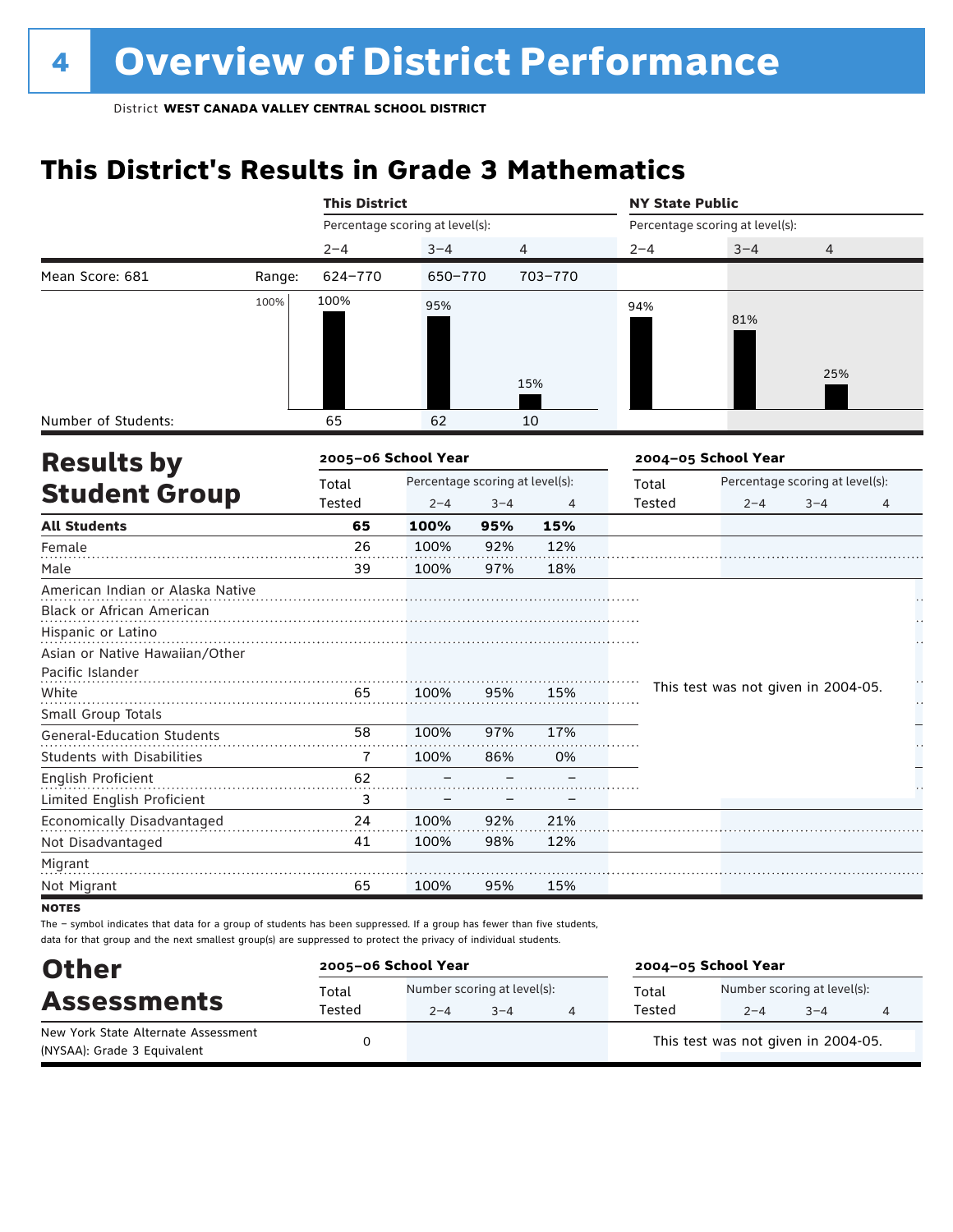# **This District's Results in Grade 4 English Language Arts**

|                                   |        | <b>This District</b>            |                                 |         |         | <b>NY State Public</b> |                                                                  |                                 |   |  |
|-----------------------------------|--------|---------------------------------|---------------------------------|---------|---------|------------------------|------------------------------------------------------------------|---------------------------------|---|--|
|                                   |        | Percentage scoring at level(s): |                                 |         |         |                        | Percentage scoring at level(s):                                  |                                 |   |  |
|                                   |        | $2 - 4$                         | $3 - 4$                         |         | 4       | $2 - 4$                | $3 - 4$                                                          | 4                               |   |  |
| Mean Score: 666                   | Range: | 612-775                         | 650-775                         |         | 716-775 |                        |                                                                  |                                 |   |  |
|                                   | 100%   | 99%                             |                                 |         |         | 91%                    |                                                                  |                                 |   |  |
|                                   |        |                                 |                                 |         |         |                        | 69%                                                              |                                 |   |  |
|                                   |        |                                 | 67%                             |         |         |                        |                                                                  |                                 |   |  |
|                                   |        |                                 |                                 |         |         |                        |                                                                  |                                 |   |  |
|                                   |        |                                 |                                 |         | 3%      |                        |                                                                  | 9%                              |   |  |
|                                   |        |                                 |                                 |         |         |                        |                                                                  |                                 |   |  |
| Number of Students:               |        | 66                              | 45                              |         | 2       |                        |                                                                  |                                 |   |  |
| <b>Results by</b>                 |        | 2005-06 School Year             |                                 |         |         |                        | 2004-05 School Year                                              |                                 |   |  |
|                                   |        | Total                           | Percentage scoring at level(s): |         |         | Total                  |                                                                  | Percentage scoring at level(s): |   |  |
| <b>Student Group</b>              |        | Tested                          | $2 - 4$                         | $3 - 4$ | 4       | Tested                 | $2 - 4$                                                          | $3 - 4$                         | 4 |  |
| <b>All Students</b>               |        | 67                              | 99%                             | 67%     | 3%      |                        |                                                                  |                                 |   |  |
| Female                            |        | 28                              | 96%                             | 68%     | 4%      |                        |                                                                  |                                 |   |  |
| Male                              |        | 39                              | 100%                            | 67%     | 3%      |                        |                                                                  |                                 |   |  |
| American Indian or Alaska Native  |        |                                 |                                 |         |         |                        |                                                                  |                                 |   |  |
| Black or African American         |        | 2                               |                                 |         |         |                        |                                                                  |                                 |   |  |
| Hispanic or Latino                |        |                                 |                                 |         |         |                        | New assessments for elementary-                                  |                                 |   |  |
| Asian or Native Hawaiian/Other    |        |                                 |                                 |         |         |                        | and middle-level English language                                |                                 |   |  |
| Pacific Islander                  |        |                                 |                                 |         |         |                        | arts and mathematics were                                        |                                 |   |  |
| White                             |        | 65                              |                                 |         |         |                        | administered in 2006. Results from                               |                                 |   |  |
| Small Group Totals                |        | 67                              | 99%                             | 67%     | 3%      |                        | these assessments cannot be directly                             |                                 |   |  |
| General-Education Students        |        | 58                              | 100%                            | 74%     | 3%      |                        | compared to results from previously<br>administered assessments. |                                 |   |  |
| <b>Students with Disabilities</b> |        | 9                               | 89%                             | 22%     | 0%      |                        |                                                                  |                                 |   |  |
| <b>English Proficient</b>         |        | 67                              | 99%                             | 67%     | 3%      |                        |                                                                  |                                 |   |  |
| Limited English Proficient        |        |                                 |                                 |         |         |                        |                                                                  |                                 |   |  |
| Economically Disadvantaged        |        | 16                              | 100%                            | 75%     | 0%      |                        |                                                                  |                                 |   |  |
| Not Disadvantaged                 |        | 51                              | 98%                             | 65%     | 4%      |                        |                                                                  |                                 |   |  |
| Migrant                           |        |                                 |                                 |         |         |                        |                                                                  |                                 |   |  |
| Not Migrant                       |        | 67                              | 99%                             | 67%     | 3%      |                        |                                                                  |                                 |   |  |
| <b>NOTES</b>                      |        |                                 |                                 |         |         |                        |                                                                  |                                 |   |  |

The – symbol indicates that data for a group of students has been suppressed. If a group has fewer than five students, data for that group and the next smallest group(s) are suppressed to protect the privacy of individual students.

| <b>Other</b>                           | 2005-06 School Year |                             |         |   | 2004-05 School Year |                             |         |   |  |
|----------------------------------------|---------------------|-----------------------------|---------|---|---------------------|-----------------------------|---------|---|--|
| <b>Assessments</b>                     | Total<br>Tested     | Number scoring at level(s): |         |   | Total               | Number scoring at level(s): |         |   |  |
|                                        |                     | $2 - 4$                     | $3 - 4$ | 4 | Tested              | $2 - 4$                     | $3 - 4$ | 4 |  |
| New York State Alternate Assessment    |                     |                             |         |   |                     |                             |         |   |  |
| (NYSAA): Grade 4 Equivalent            | 0                   |                             |         |   |                     |                             |         |   |  |
| New York State English as a Second     |                     |                             |         |   |                     |                             |         |   |  |
| Language Achievement Test (NYSESLAT)t: |                     |                             |         |   | O                   |                             |         |   |  |
| Grade 4                                |                     |                             |         |   |                     |                             |         |   |  |

† Results in this report are shown for students who took the NYSESLAT in lieu of the New York State Testing Program assessment for accountability purposes.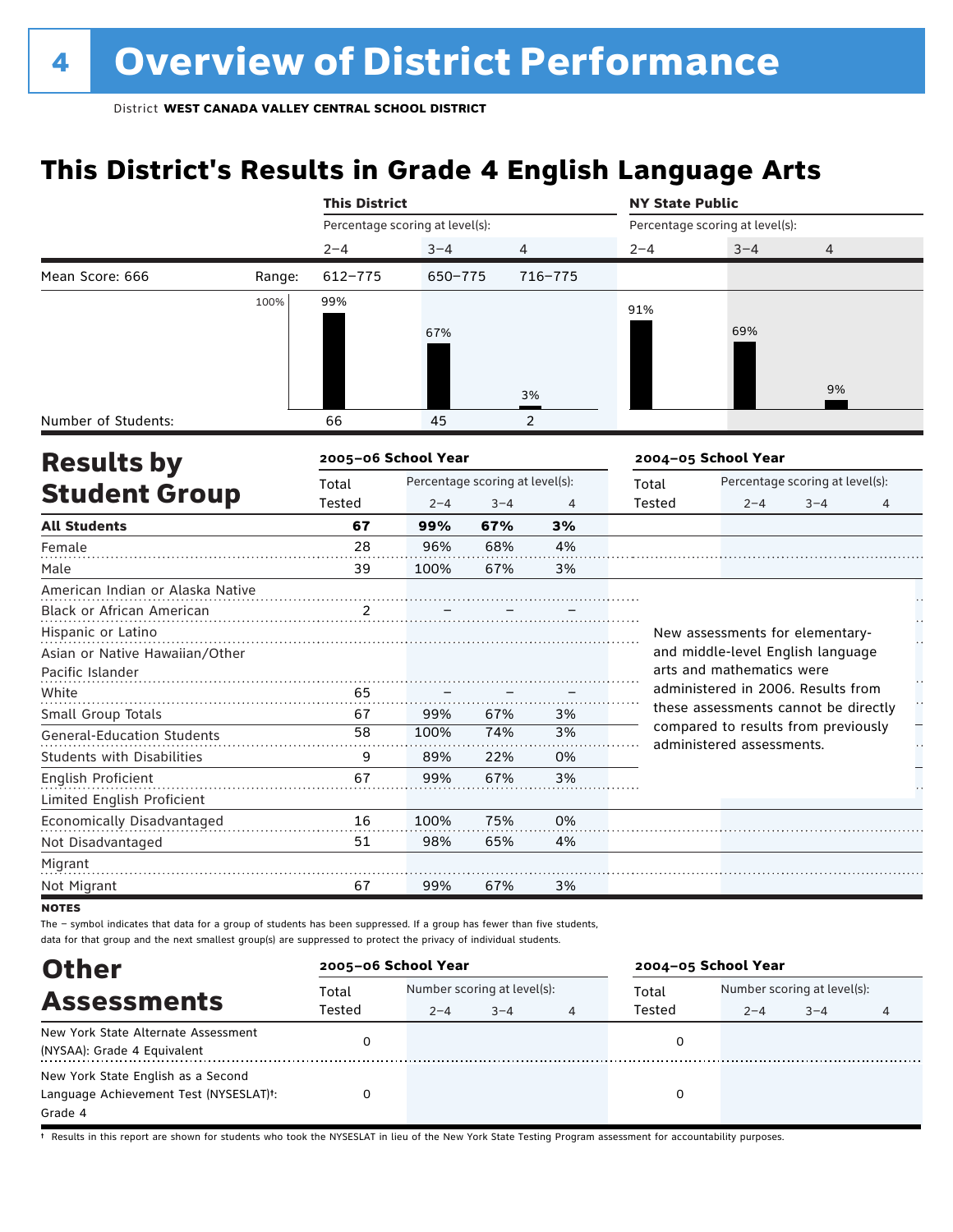# **This District's Results in Grade 4 Mathematics**

|                                   |        | <b>This District</b> |                                 |         |                | <b>NY State Public</b> |                                                                             |                                 |   |
|-----------------------------------|--------|----------------------|---------------------------------|---------|----------------|------------------------|-----------------------------------------------------------------------------|---------------------------------|---|
|                                   |        |                      | Percentage scoring at level(s): |         |                |                        | Percentage scoring at level(s):                                             |                                 |   |
|                                   |        | $2 - 4$              | $3 - 4$                         |         | 4              | $2 - 4$                | $3 - 4$                                                                     | 4                               |   |
| Mean Score: 682                   | Range: | 622-800              | 650-800                         |         | 702-800        |                        |                                                                             |                                 |   |
|                                   | 100%   | 100%                 | 93%                             |         |                | 93%                    |                                                                             |                                 |   |
|                                   |        |                      |                                 |         | 19%            |                        | 78%                                                                         | 26%                             |   |
| Number of Students:               |        | 67                   | 62                              |         | 13             |                        |                                                                             |                                 |   |
| <b>Results by</b>                 |        | 2005-06 School Year  |                                 |         |                |                        | 2004-05 School Year                                                         |                                 |   |
|                                   |        | Total                | Percentage scoring at level(s): |         |                | Total                  |                                                                             | Percentage scoring at level(s): |   |
| <b>Student Group</b>              |        | <b>Tested</b>        | $2 - 4$                         | $3 - 4$ | $\overline{4}$ | Tested                 | $2 - 4$                                                                     | $3 - 4$                         | 4 |
| <b>All Students</b>               |        | 67                   | 100%                            | 93%     | 19%            |                        |                                                                             |                                 |   |
| Female                            |        | 28                   | 100%                            | 86%     | 14%            |                        |                                                                             |                                 |   |
| Male                              |        | 39                   | 100%                            | 97%     | 23%            |                        |                                                                             |                                 |   |
| American Indian or Alaska Native  |        |                      |                                 |         |                |                        |                                                                             |                                 |   |
| Black or African American         |        | $\overline{2}$       |                                 |         |                |                        |                                                                             |                                 |   |
| Hispanic or Latino                |        |                      |                                 |         |                |                        | New assessments for elementary-                                             |                                 |   |
| Asian or Native Hawaiian/Other    |        |                      |                                 |         |                |                        | and middle-level English language                                           |                                 |   |
| Pacific Islander                  |        |                      |                                 |         |                |                        | arts and mathematics were                                                   |                                 |   |
| White                             |        | 65                   |                                 |         |                |                        | administered in 2006. Results from                                          |                                 |   |
| Small Group Totals                |        | 67                   | 100%                            | 93%     | 19%            |                        | these assessments cannot be directly<br>compared to results from previously |                                 |   |
| <b>General-Education Students</b> |        | 58                   | 100%                            | 97%     | 21%            |                        | administered assessments.                                                   |                                 |   |
| <b>Students with Disabilities</b> |        | 9                    | 100%                            | 67%     | 11%            |                        |                                                                             |                                 |   |
| <b>English Proficient</b>         |        | 67                   | 100%                            | 93%     | 19%            |                        |                                                                             |                                 |   |
| Limited English Proficient        |        |                      |                                 |         |                |                        |                                                                             |                                 |   |
| Economically Disadvantaged        |        | 17                   | 100%                            | 82%     | 24%            |                        |                                                                             |                                 |   |
| Not Disadvantaged                 |        | 50                   | 100%                            | 96%     | 18%            |                        |                                                                             |                                 |   |
| Migrant                           |        |                      |                                 |         |                |                        |                                                                             |                                 |   |
| Not Migrant                       |        | 67                   | 100%                            | 93%     | 19%            |                        |                                                                             |                                 |   |

**NOTES** 

| <b>Other</b>                                                       | 2005-06 School Year |                                        |         | 2004-05 School Year |                                        |         |  |  |
|--------------------------------------------------------------------|---------------------|----------------------------------------|---------|---------------------|----------------------------------------|---------|--|--|
| <b>Assessments</b>                                                 | Total<br>Tested     | Number scoring at level(s):<br>$2 - 4$ | $3 - 4$ | Total<br>Tested     | Number scoring at level(s):<br>$2 - 4$ | $3 - 4$ |  |  |
| New York State Alternate Assessment<br>(NYSAA): Grade 4 Equivalent |                     |                                        |         |                     |                                        |         |  |  |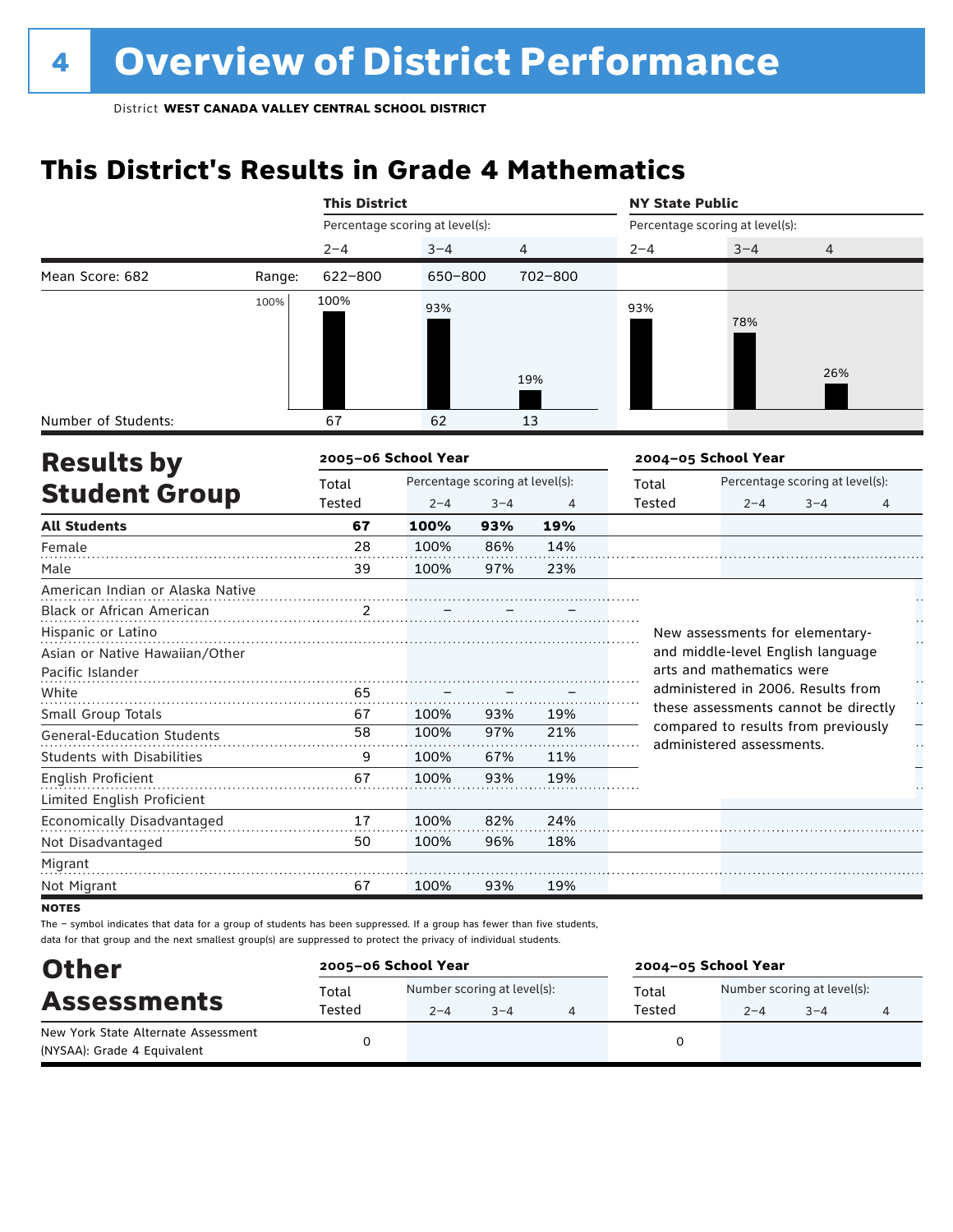# **This District's Results in Grade 4 Science**

|                                                    |        | <b>This District</b>            |            |                                 |                | <b>NY State Public</b>          |                     |                                 |                |
|----------------------------------------------------|--------|---------------------------------|------------|---------------------------------|----------------|---------------------------------|---------------------|---------------------------------|----------------|
|                                                    |        | Percentage scoring at level(s): |            |                                 |                | Percentage scoring at level(s): |                     |                                 |                |
|                                                    |        | $2 - 4$                         | $3 - 4$    | 4                               |                | $2 - 4$                         | $3 - 4$             | 4                               |                |
| Mean Score: 83                                     | Range: | $45 - 100$                      | $65 - 100$ |                                 | $85 - 100$     |                                 |                     |                                 |                |
| $\blacksquare$ 2005-06                             | 100%   | 100% 97%                        | 99% 91%    |                                 | 46% 52%        | 97% 95%                         | 86% 80%             |                                 | 49% 42%        |
| $2004 - 05$                                        |        |                                 |            |                                 |                |                                 |                     |                                 |                |
| Number of Students:<br><b>Results by</b>           |        | 56<br>67<br>2005-06 School Year | 66         | 53                              | 31<br>30       |                                 | 2004-05 School Year |                                 |                |
|                                                    |        | Total                           |            | Percentage scoring at level(s): |                | Total                           |                     | Percentage scoring at level(s): |                |
| <b>Student Group</b>                               |        | Tested                          | $2 - 4$    | $3 - 4$                         | $\overline{4}$ | <b>Tested</b>                   | $2 - 4$             | $3 - 4$                         | $\overline{4}$ |
| <b>All Students</b>                                |        | 67                              | 100%       | 99%                             | 46%            | 58                              | 97%                 | 91%                             | 52%            |
| Female                                             |        | 28                              | 100%       | 100%                            | 36%            | 33                              | 100%                | 94%                             | 52%            |
| Male                                               |        | 39                              | 100%       | 97%                             | 54%            | 25                              | 92%                 | 88%                             | 52%            |
| American Indian or Alaska Native                   |        |                                 |            |                                 |                |                                 |                     |                                 |                |
| Black or African American                          |        | 2                               |            |                                 |                |                                 |                     |                                 |                |
| Hispanic or Latino                                 |        |                                 |            |                                 |                |                                 |                     |                                 |                |
| Asian or Native Hawaiian/Other<br>Pacific Islander |        |                                 |            |                                 |                |                                 |                     |                                 |                |
| White                                              |        | 65                              |            |                                 |                | 58                              | 97%                 | 91%                             | 52%            |
| Small Group Totals                                 |        | 67                              | 100%       | 99%                             | 46%            |                                 |                     |                                 |                |
| <b>General-Education Students</b>                  |        | 58                              | 100%       | 100%                            | 50%            | 52                              | 100%                | 94%                             | 50%            |
| <b>Students with Disabilities</b>                  |        | 9                               | 100%       | 89%                             | 22%            | 6                               | 67%                 | 67%                             | 67%            |
| <b>English Proficient</b>                          |        | 67                              | 100%       | 99%                             | 46%            | 56                              |                     |                                 |                |
| Limited English Proficient                         |        |                                 |            |                                 |                | $\overline{2}$                  |                     |                                 |                |
| Economically Disadvantaged                         |        | 17                              | 100%       | 100%                            | 41%            |                                 |                     |                                 |                |
| Not Disadvantaged                                  |        | 50                              | 100%       | 98%                             | 48%            | 58                              | 97%                 | 91%                             | 52%            |
| Migrant                                            |        |                                 |            |                                 |                |                                 |                     |                                 |                |
| Not Migrant                                        |        | 67                              | 100%       | 99%                             | 46%            | 58                              | 97%                 | 91%                             | 52%            |

**NOTES** 

| <b>Other</b><br><b>Assessments</b>                                 | 2005-06 School Year |                                        | 2004-05 School Year |                                                                      |  |  |  |
|--------------------------------------------------------------------|---------------------|----------------------------------------|---------------------|----------------------------------------------------------------------|--|--|--|
|                                                                    | Total<br>Tested     | Number scoring at level(s):<br>$2 - 4$ | $3 - 4$             | Number scoring at level(s):<br>Total<br>Tested<br>$3 - 4$<br>$2 - 4$ |  |  |  |
| New York State Alternate Assessment<br>(NYSAA): Grade 4 Equivalent |                     |                                        |                     |                                                                      |  |  |  |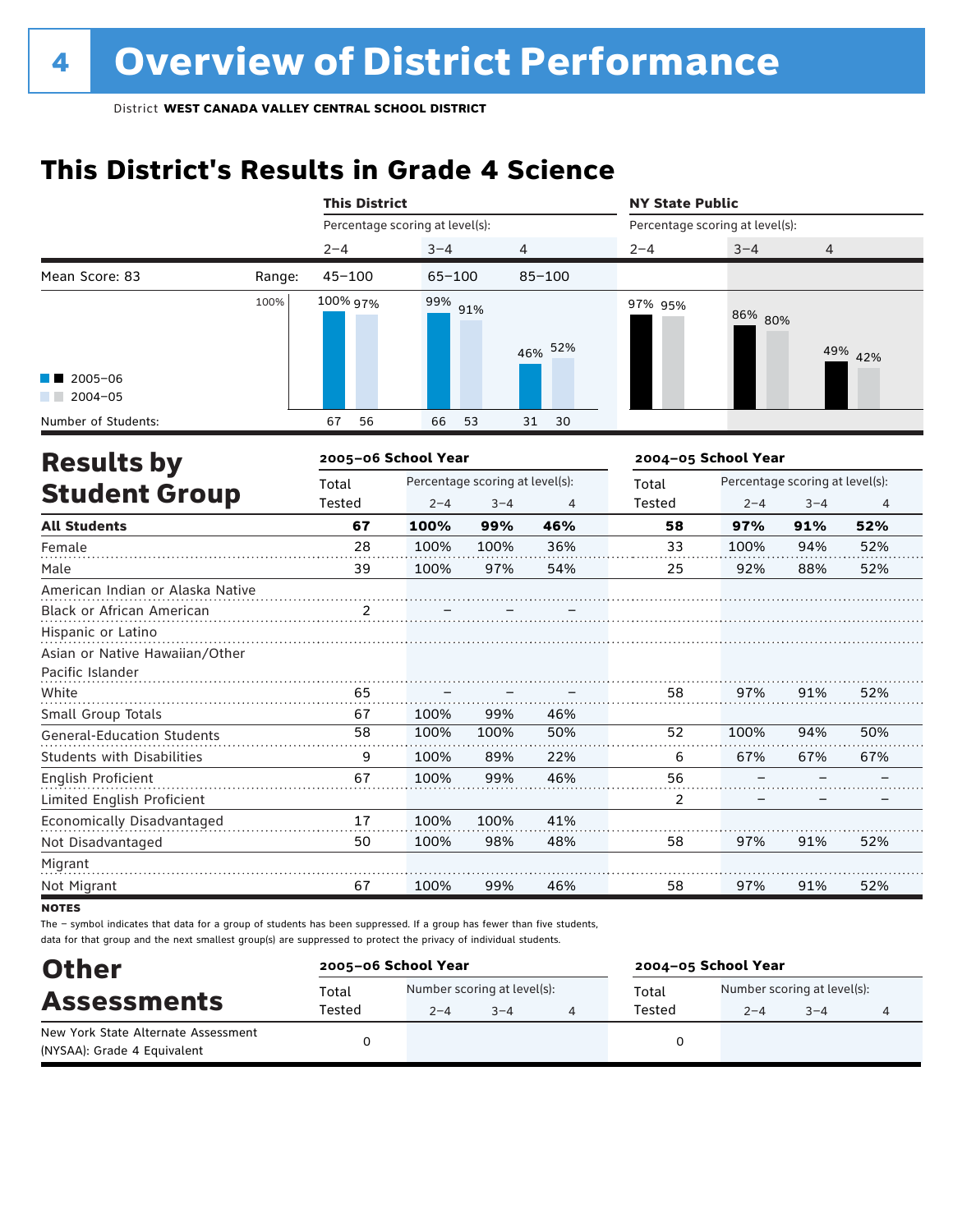# **This District's Results in Grade 5 English Language Arts**

|                                                    |        | <b>This District</b> |                                 |         |                | <b>NY State Public</b> |                                     |                                 |    |
|----------------------------------------------------|--------|----------------------|---------------------------------|---------|----------------|------------------------|-------------------------------------|---------------------------------|----|
|                                                    |        |                      | Percentage scoring at level(s): |         |                |                        | Percentage scoring at level(s):     |                                 |    |
|                                                    |        | $2 - 4$              | $3 - 4$                         |         | 4              | $2 - 4$                | $3 - 4$                             | $\overline{4}$                  |    |
| Mean Score: 664                                    | Range: | 608-795              | 650-795                         |         | 711-795        |                        |                                     |                                 |    |
|                                                    | 100%   | 95%                  | 80%                             |         |                | 94%                    | 67%                                 |                                 |    |
|                                                    |        |                      |                                 |         | 12%            |                        |                                     | 12%                             |    |
| Number of Students:                                |        | 57                   | 48                              |         | $\overline{1}$ |                        |                                     |                                 |    |
| <b>Results by</b>                                  |        | 2005-06 School Year  |                                 |         |                |                        | 2004-05 School Year                 |                                 |    |
|                                                    |        | Total                | Percentage scoring at level(s): |         |                | Total                  |                                     | Percentage scoring at level(s): |    |
| <b>Student Group</b>                               |        | Tested               | $2 - 4$                         | $3 - 4$ | $\overline{4}$ | <b>Tested</b>          | $2 - 4$                             | $3 - 4$                         | 4  |
| <b>All Students</b>                                |        | 60                   | 95%                             | 80%     | 12%            |                        |                                     |                                 |    |
| Female                                             |        | 33                   | 100%                            | 88%     | 15%            |                        |                                     |                                 |    |
| Male                                               |        | 27                   | 89%                             | 70%     | 7%             |                        |                                     |                                 |    |
| American Indian or Alaska Native                   |        |                      |                                 |         |                |                        |                                     |                                 |    |
| Black or African American                          |        |                      |                                 |         |                |                        |                                     |                                 |    |
| Hispanic or Latino                                 |        |                      |                                 |         |                |                        |                                     |                                 |    |
| Asian or Native Hawaiian/Other<br>Pacific Islander |        |                      |                                 |         |                |                        |                                     |                                 |    |
| White                                              |        | 60                   | 95%                             | 80%     | 12%            |                        | This test was not given in 2004-05. |                                 |    |
| Small Group Totals                                 |        |                      |                                 |         |                |                        |                                     |                                 | Н, |
| <b>General-Education Students</b>                  |        | 53                   | 98%                             | 87%     | 13%            |                        |                                     |                                 |    |
| Students with Disabilities                         |        | $\overline{7}$       | 71%                             | 29%     | 0%             |                        |                                     |                                 |    |
| English Proficient                                 |        | 58                   |                                 |         |                |                        |                                     |                                 |    |
| Limited English Proficient                         |        | $\overline{2}$       |                                 |         |                |                        |                                     |                                 |    |
| Economically Disadvantaged                         |        | 22                   | 91%                             | 82%     | 14%            |                        |                                     |                                 |    |
| Not Disadvantaged                                  |        | 38                   | 97%                             | 79%     | 11%            |                        |                                     |                                 |    |
| Migrant                                            |        |                      |                                 |         |                |                        |                                     |                                 |    |
| Not Migrant                                        |        | 60                   | 95%                             | 80%     | 12%            |                        |                                     |                                 |    |
| I                                                  |        |                      |                                 |         |                |                        |                                     |                                 |    |

**NOTES** 

The – symbol indicates that data for a group of students has been suppressed. If a group has fewer than five students, data for that group and the next smallest group(s) are suppressed to protect the privacy of individual students.

| <b>Other</b>                                                                            | 2005-06 School Year |                                                             |  |   | 2004-05 School Year |                                                |         |     |  |
|-----------------------------------------------------------------------------------------|---------------------|-------------------------------------------------------------|--|---|---------------------|------------------------------------------------|---------|-----|--|
| <b>Assessments</b>                                                                      | Total               | Number scoring at level(s):<br>Tested<br>$3 - 4$<br>$2 - 4$ |  |   | Total<br>Tested     | Number scoring at level(s):                    |         |     |  |
| New York State Alternate Assessment<br>(NYSAA): Grade 5 Equivalent                      |                     |                                                             |  | 4 |                     | $2 - 4$<br>This test was not given in 2004-05. | $3 - 4$ | 4   |  |
| New York State English as a Second<br>Language Achievement Test (NYSESLAT)t:<br>Grade 5 |                     |                                                             |  |   | N/A                 | N/A                                            | N/A     | N/A |  |

† Results in this report are shown for students who took the NYSESLAT in lieu of the New York State Testing Program assessment for accountability purposes.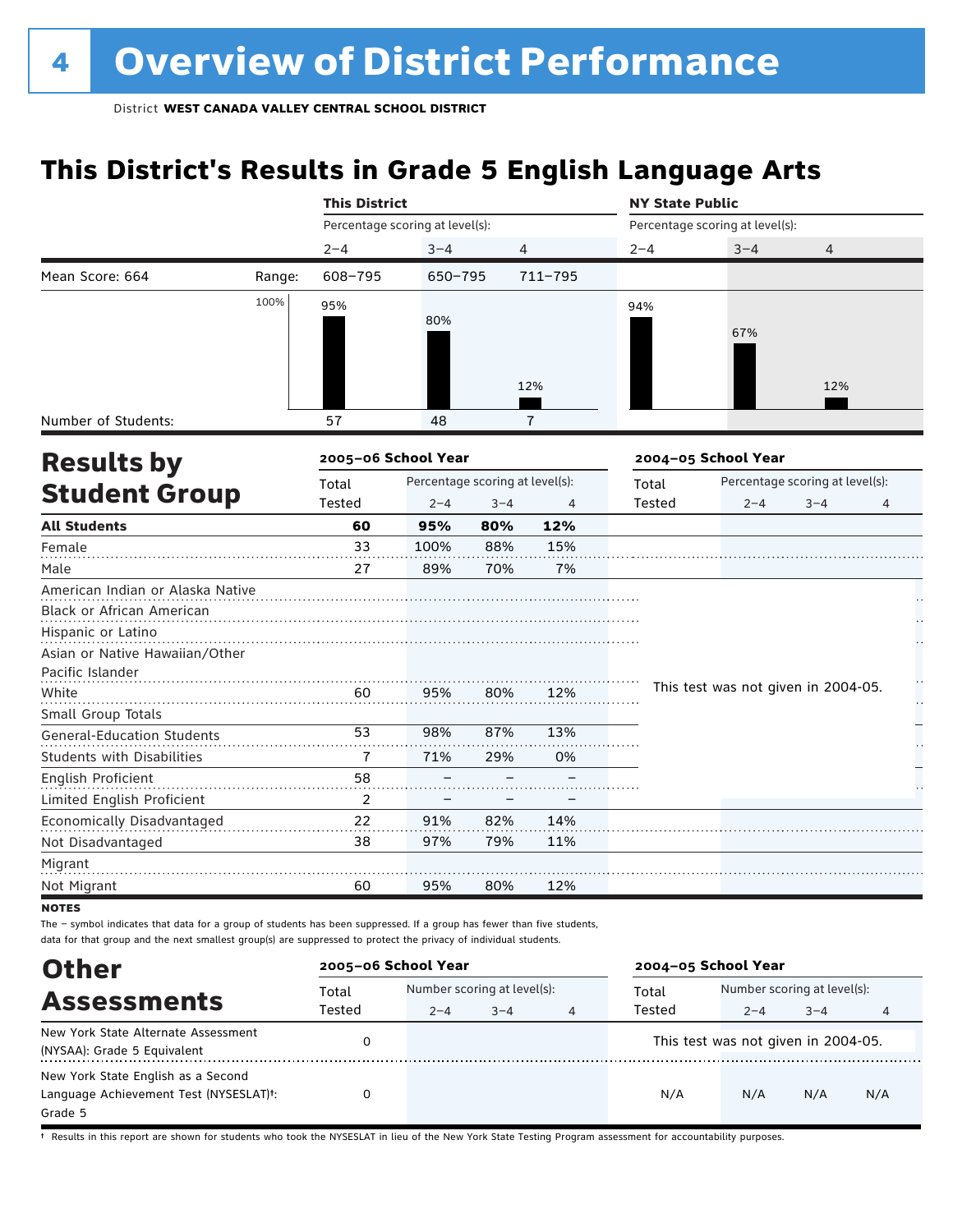# **This District's Results in Grade 5 Mathematics**

|                                   |        | <b>This District</b>            |                                 |         |         | <b>NY State Public</b> |                                     |                                 |   |
|-----------------------------------|--------|---------------------------------|---------------------------------|---------|---------|------------------------|-------------------------------------|---------------------------------|---|
|                                   |        | Percentage scoring at level(s): |                                 |         |         |                        | Percentage scoring at level(s):     |                                 |   |
|                                   |        | $2 - 4$                         | $3 - 4$                         |         | 4       | $2 - 4$                | $3 - 4$                             | 4                               |   |
| Mean Score: 666                   | Range: | 619-780                         | 650-780                         |         | 699-780 |                        |                                     |                                 |   |
|                                   | 100%   | 92%                             |                                 |         |         | 90%                    |                                     |                                 |   |
|                                   |        |                                 | 75%                             |         |         |                        | 68%                                 |                                 |   |
|                                   |        |                                 |                                 |         |         |                        |                                     |                                 |   |
|                                   |        |                                 |                                 |         |         |                        |                                     | 19%                             |   |
|                                   |        |                                 |                                 |         | 15%     |                        |                                     |                                 |   |
| Number of Students:               |        | 56                              | 46                              |         | 9       |                        |                                     |                                 |   |
| <b>Results by</b>                 |        | 2005-06 School Year             |                                 |         |         |                        | 2004-05 School Year                 |                                 |   |
|                                   |        | Total                           | Percentage scoring at level(s): |         |         | Total                  |                                     | Percentage scoring at level(s): |   |
| <b>Student Group</b>              |        | <b>Tested</b>                   | $2 - 4$                         | $3 - 4$ | 4       | <b>Tested</b>          | $2 - 4$                             | $3 - 4$                         | 4 |
| <b>All Students</b>               |        | 61                              | 92%                             | 75%     | 15%     |                        |                                     |                                 |   |
| Female                            |        | 33                              | 97%                             | 82%     | 18%     |                        |                                     |                                 |   |
| Male                              |        | 28                              | 86%                             | 68%     | 11%     |                        |                                     |                                 |   |
| American Indian or Alaska Native  |        |                                 |                                 |         |         |                        |                                     |                                 |   |
| <b>Black or African American</b>  |        |                                 |                                 |         |         |                        |                                     |                                 |   |
| Hispanic or Latino                |        |                                 |                                 |         |         |                        |                                     |                                 |   |
| Asian or Native Hawaiian/Other    |        |                                 |                                 |         |         |                        |                                     |                                 |   |
| Pacific Islander                  |        |                                 |                                 |         |         |                        | This test was not given in 2004-05. |                                 |   |
| White                             |        | 61                              | 92%                             | 75%     | 15%     |                        |                                     |                                 | Н |
| Small Group Totals                |        | 54                              | 96%                             | 80%     | 17%     |                        |                                     |                                 |   |
| <b>General-Education Students</b> |        |                                 |                                 |         |         |                        |                                     |                                 |   |
| Students with Disabilities        |        | 7                               | 57%                             | 43%     | 0%      |                        |                                     |                                 |   |
| <b>English Proficient</b>         |        | 59                              |                                 |         |         |                        |                                     |                                 |   |
| Limited English Proficient        |        | 2                               |                                 |         |         |                        |                                     |                                 |   |
| Economically Disadvantaged        |        | 23                              | 87%                             | 70%     | 13%     |                        |                                     |                                 |   |
| Not Disadvantaged                 |        | 38                              | 95%                             | 79%     | 16%     |                        |                                     |                                 |   |
| Migrant                           |        |                                 |                                 |         |         |                        |                                     |                                 |   |
| Not Migrant                       |        | 61                              | 92%                             | 75%     | 15%     |                        |                                     |                                 |   |

**NOTES** 

| <b>Other</b>                                                       | 2005-06 School Year |         |                                        | 2004-05 School Year |                                        |         |  |  |
|--------------------------------------------------------------------|---------------------|---------|----------------------------------------|---------------------|----------------------------------------|---------|--|--|
| <b>Assessments</b>                                                 | Total<br>Tested     | $2 - 4$ | Number scoring at level(s):<br>$3 - 4$ | Total<br>Tested     | Number scoring at level(s):<br>$2 - 4$ | $3 - 4$ |  |  |
| New York State Alternate Assessment<br>(NYSAA): Grade 5 Equivalent |                     |         |                                        |                     | This test was not given in 2004-05.    |         |  |  |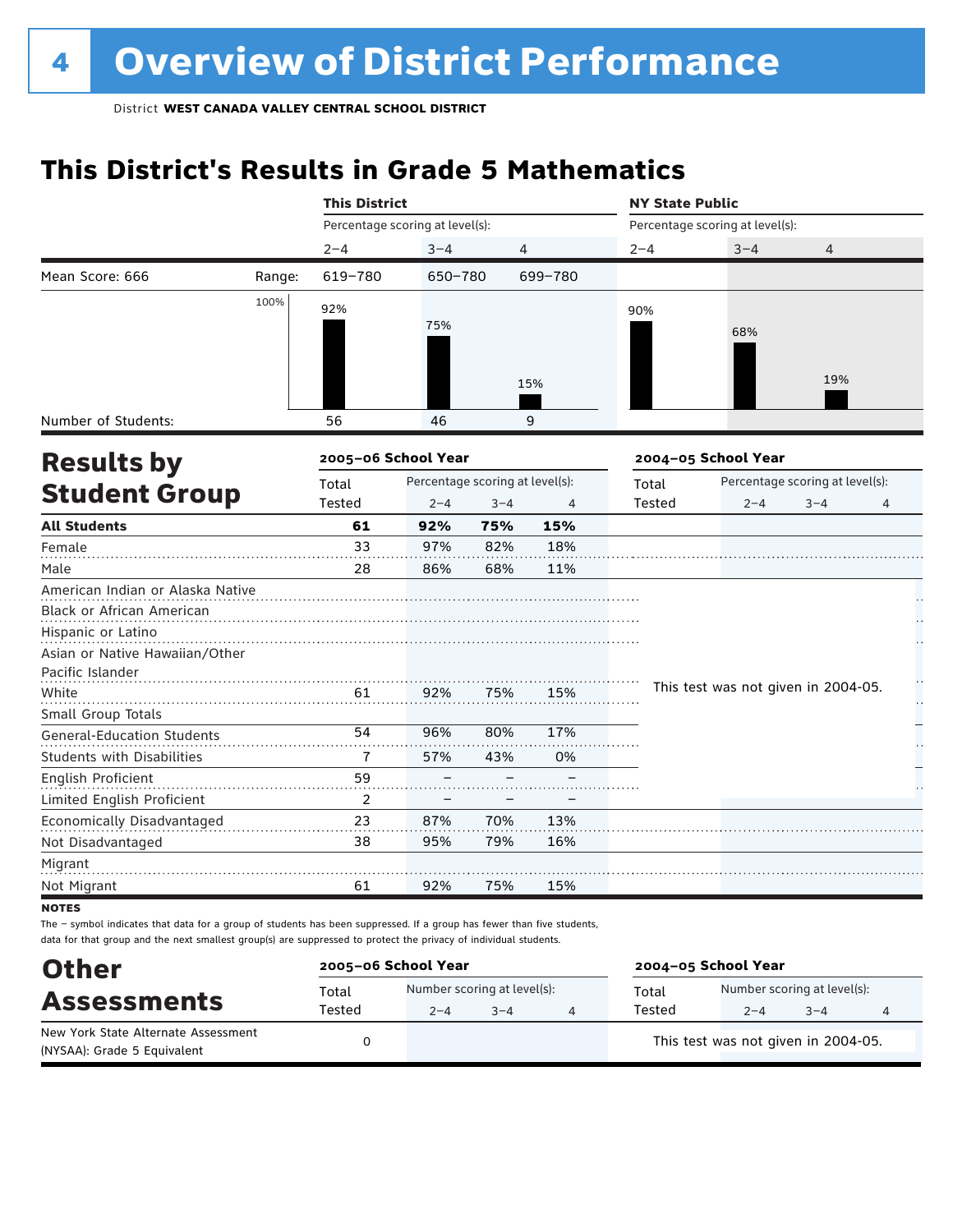# **This District's Results in Grade 6 English Language Arts**

|                                                                                                                                                                                                                                                  |        | <b>This District</b>            |         |                                 |         | <b>NY State Public</b> |                                     |                                 |   |
|--------------------------------------------------------------------------------------------------------------------------------------------------------------------------------------------------------------------------------------------------|--------|---------------------------------|---------|---------------------------------|---------|------------------------|-------------------------------------|---------------------------------|---|
|                                                                                                                                                                                                                                                  |        | Percentage scoring at level(s): |         |                                 |         |                        | Percentage scoring at level(s):     |                                 |   |
|                                                                                                                                                                                                                                                  |        | $2 - 4$                         | $3 - 4$ | 4                               |         | $2 - 4$                | $3 - 4$                             | 4                               |   |
| Mean Score: 658<br>Number of Students:<br><b>Results by</b><br><b>Student Group</b><br>American Indian or Alaska Native<br>Asian or Native Hawaiian/Other<br>Pacific Islander<br><b>General-Education Students</b><br>Economically Disadvantaged | Range: | 598-785                         | 650-785 |                                 | 705-785 |                        |                                     |                                 |   |
|                                                                                                                                                                                                                                                  | 100%   | 97%                             |         |                                 |         | 93%                    |                                     |                                 |   |
|                                                                                                                                                                                                                                                  |        |                                 |         |                                 |         |                        |                                     |                                 |   |
|                                                                                                                                                                                                                                                  |        |                                 | 63%     |                                 |         |                        | 60%                                 |                                 |   |
|                                                                                                                                                                                                                                                  |        |                                 |         |                                 |         |                        |                                     |                                 |   |
|                                                                                                                                                                                                                                                  |        |                                 |         |                                 | 8%      |                        |                                     | 12%                             |   |
|                                                                                                                                                                                                                                                  |        | 74                              | 48      |                                 | 6       |                        |                                     |                                 |   |
|                                                                                                                                                                                                                                                  |        |                                 |         |                                 |         |                        |                                     |                                 |   |
|                                                                                                                                                                                                                                                  |        | 2005-06 School Year             |         |                                 |         |                        | 2004-05 School Year                 |                                 |   |
|                                                                                                                                                                                                                                                  |        | Total                           |         | Percentage scoring at level(s): |         | Total                  |                                     | Percentage scoring at level(s): |   |
|                                                                                                                                                                                                                                                  |        | Tested                          | $2 - 4$ | $3 - 4$                         | 4       | Tested                 | $2 - 4$                             | $3 - 4$                         | 4 |
| <b>All Students</b>                                                                                                                                                                                                                              |        | 76                              | 97%     | 63%                             | 8%      |                        |                                     |                                 |   |
| Female                                                                                                                                                                                                                                           |        | 43                              | 98%     | 72%                             | 12%     |                        |                                     |                                 |   |
| Male                                                                                                                                                                                                                                             |        | 33                              | 97%     | 52%                             | 3%      |                        |                                     |                                 |   |
|                                                                                                                                                                                                                                                  |        |                                 |         |                                 |         |                        |                                     |                                 |   |
| Black or African American                                                                                                                                                                                                                        |        | 1                               |         |                                 |         |                        |                                     |                                 |   |
| Hispanic or Latino                                                                                                                                                                                                                               |        |                                 |         |                                 |         |                        |                                     |                                 |   |
|                                                                                                                                                                                                                                                  |        |                                 |         |                                 |         |                        |                                     |                                 |   |
|                                                                                                                                                                                                                                                  |        |                                 |         |                                 |         |                        |                                     |                                 | H |
| White                                                                                                                                                                                                                                            |        | 75                              |         |                                 |         |                        | This test was not given in 2004-05. |                                 | H |
| Small Group Totals                                                                                                                                                                                                                               |        | 76                              | 97%     | 63%                             | 8%      |                        |                                     |                                 |   |
|                                                                                                                                                                                                                                                  |        | 66                              | 98%     | 70%                             | 9%      |                        |                                     |                                 |   |
| <b>Students with Disabilities</b>                                                                                                                                                                                                                |        | 10                              | 90%     | 20%                             | 0%      |                        |                                     |                                 |   |
| <b>English Proficient</b>                                                                                                                                                                                                                        |        | 75                              |         |                                 |         |                        |                                     |                                 |   |
| Limited English Proficient                                                                                                                                                                                                                       |        | $\mathbf{1}$                    |         |                                 |         |                        |                                     |                                 |   |
|                                                                                                                                                                                                                                                  |        | 28                              | 96%     | 43%                             | 7%      |                        |                                     |                                 |   |
| Not Disadvantaged                                                                                                                                                                                                                                |        | 48                              | 98%     | 75%                             | 8%      |                        |                                     |                                 |   |
| Migrant                                                                                                                                                                                                                                          |        |                                 |         |                                 |         |                        |                                     |                                 |   |
| Not Migrant                                                                                                                                                                                                                                      |        | 76                              | 97%     | 63%                             | 8%      |                        |                                     |                                 |   |
| <b>NOTES</b>                                                                                                                                                                                                                                     |        |                                 |         |                                 |         |                        |                                     |                                 |   |

The – symbol indicates that data for a group of students has been suppressed. If a group has fewer than five students, data for that group and the next smallest group(s) are suppressed to protect the privacy of individual students.

| <b>Other</b>                                                                                         | 2005-06 School Year |                                                        |  |  | 2004-05 School Year |                                                        |     |     |
|------------------------------------------------------------------------------------------------------|---------------------|--------------------------------------------------------|--|--|---------------------|--------------------------------------------------------|-----|-----|
| <b>Assessments</b>                                                                                   | Total<br>Tested     | Number scoring at level(s):<br>$2 - 4$<br>$3 - 4$<br>4 |  |  | Total<br>Tested     | Number scoring at level(s):<br>$3 - 4$<br>$2 - 4$<br>4 |     |     |
| New York State Alternate Assessment<br>(NYSAA): Grade 6 Equivalent                                   |                     |                                                        |  |  |                     | This test was not given in 2004-05.                    |     |     |
| New York State English as a Second<br>Language Achievement Test (NYSESLAT) <sup>+</sup> :<br>Grade 6 |                     |                                                        |  |  | N/A                 | N/A                                                    | N/A | N/A |

† Results in this report are shown for students who took the NYSESLAT in lieu of the New York State Testing Program assessment for accountability purposes.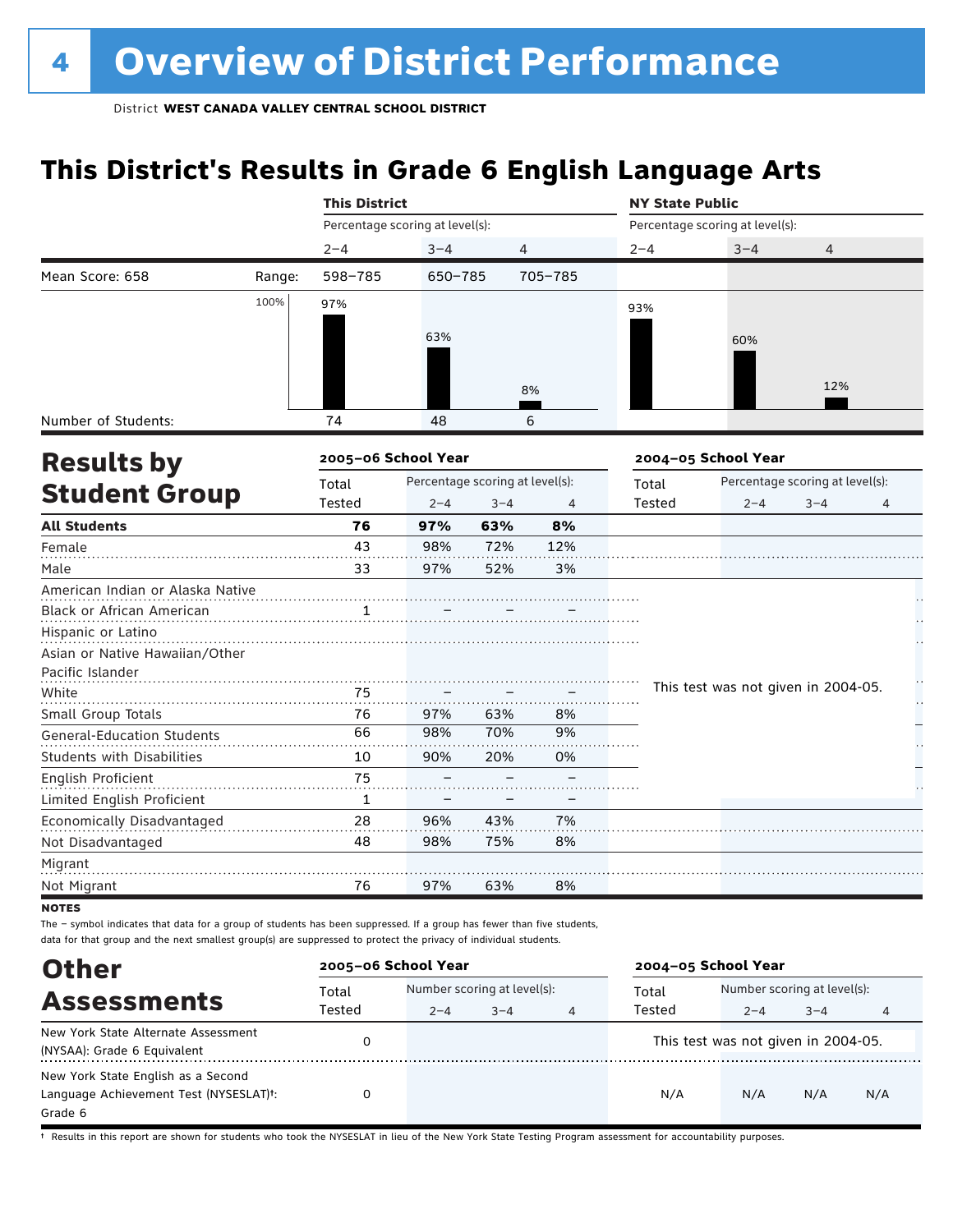# **This District's Results in Grade 6 Mathematics**

|                                   |        | <b>This District</b>            |                                 |         |         | <b>NY State Public</b> |                                     |                                 |   |  |
|-----------------------------------|--------|---------------------------------|---------------------------------|---------|---------|------------------------|-------------------------------------|---------------------------------|---|--|
|                                   |        | Percentage scoring at level(s): |                                 |         |         |                        | Percentage scoring at level(s):     |                                 |   |  |
|                                   |        | $2 - 4$                         | $3 - 4$                         | 4       |         | $2 - 4$                | $3 - 4$                             | 4                               |   |  |
| Mean Score: 654                   | Range: | 616-780                         | 650-780                         |         | 696-780 |                        |                                     |                                 |   |  |
|                                   | 100%   | 92%                             |                                 |         |         | 87%                    |                                     |                                 |   |  |
|                                   |        |                                 |                                 |         |         |                        |                                     |                                 |   |  |
|                                   |        |                                 | 60%                             |         |         |                        | 60%                                 |                                 |   |  |
|                                   |        |                                 |                                 |         |         |                        |                                     |                                 |   |  |
|                                   |        |                                 |                                 |         | 7%      |                        |                                     | 13%                             |   |  |
| Number of Students:               |        | 69                              | 45                              |         | 5       |                        |                                     |                                 |   |  |
| <b>Results by</b>                 |        | 2005-06 School Year             |                                 |         |         |                        | 2004-05 School Year                 |                                 |   |  |
|                                   |        | Total                           | Percentage scoring at level(s): |         |         | Total                  |                                     | Percentage scoring at level(s): |   |  |
| <b>Student Group</b>              |        | Tested                          | $2 - 4$                         | $3 - 4$ | 4       | <b>Tested</b>          | $2 - 4$                             | $3 - 4$                         | 4 |  |
| <b>All Students</b>               |        | 75                              | 92%                             | 60%     | 7%      |                        |                                     |                                 |   |  |
| Female                            |        | 42                              | 90%                             | 64%     | 7%      |                        |                                     |                                 |   |  |
| Male                              |        | 33                              | 94%                             | 55%     | 6%      |                        |                                     |                                 |   |  |
| American Indian or Alaska Native  |        |                                 |                                 |         |         |                        |                                     |                                 |   |  |
| Black or African American         |        | $\mathbf{1}$                    |                                 |         |         |                        |                                     |                                 |   |  |
| Hispanic or Latino                |        |                                 |                                 |         |         |                        |                                     |                                 |   |  |
| Asian or Native Hawaiian/Other    |        |                                 |                                 |         |         |                        |                                     |                                 |   |  |
| Pacific Islander                  |        |                                 |                                 |         |         |                        | This test was not given in 2004-05. |                                 |   |  |
| White                             |        | 74                              |                                 |         |         |                        |                                     |                                 | Н |  |
| Small Group Totals                |        | 75                              | 92%                             | 60%     | 7%      |                        |                                     |                                 |   |  |
| <b>General-Education Students</b> |        | 65                              | 94%                             | 65%     | 8%      |                        |                                     |                                 |   |  |
| <b>Students with Disabilities</b> |        | 10                              | 80%                             | 30%     | 0%      |                        |                                     |                                 |   |  |
| English Proficient                |        | 74                              |                                 |         |         |                        |                                     |                                 |   |  |
| Limited English Proficient        |        | 1                               |                                 |         |         |                        |                                     |                                 |   |  |
| Economically Disadvantaged        |        | 27                              | 85%                             | 41%     | 4%      |                        |                                     |                                 |   |  |
| Not Disadvantaged                 |        | 48                              | 96%                             | 71%     | 8%      |                        |                                     |                                 |   |  |
| Migrant                           |        |                                 |                                 |         |         |                        |                                     |                                 |   |  |
| Not Migrant                       |        | 75                              | 92%                             | 60%     | 7%      |                        |                                     |                                 |   |  |
| $- - - -$                         |        |                                 |                                 |         |         |                        |                                     |                                 |   |  |

**NOTES** 

| <b>Other</b>                                                       | 2005-06 School Year |                                        | 2004-05 School Year |                 |                                        |         |  |
|--------------------------------------------------------------------|---------------------|----------------------------------------|---------------------|-----------------|----------------------------------------|---------|--|
| <b>Assessments</b>                                                 | Total<br>Tested     | Number scoring at level(s):<br>$2 - 4$ | $3 - 4$             | Total<br>Tested | Number scoring at level(s):<br>$2 - 4$ | $3 - 4$ |  |
| New York State Alternate Assessment<br>(NYSAA): Grade 6 Equivalent |                     |                                        |                     |                 | This test was not given in 2004-05.    |         |  |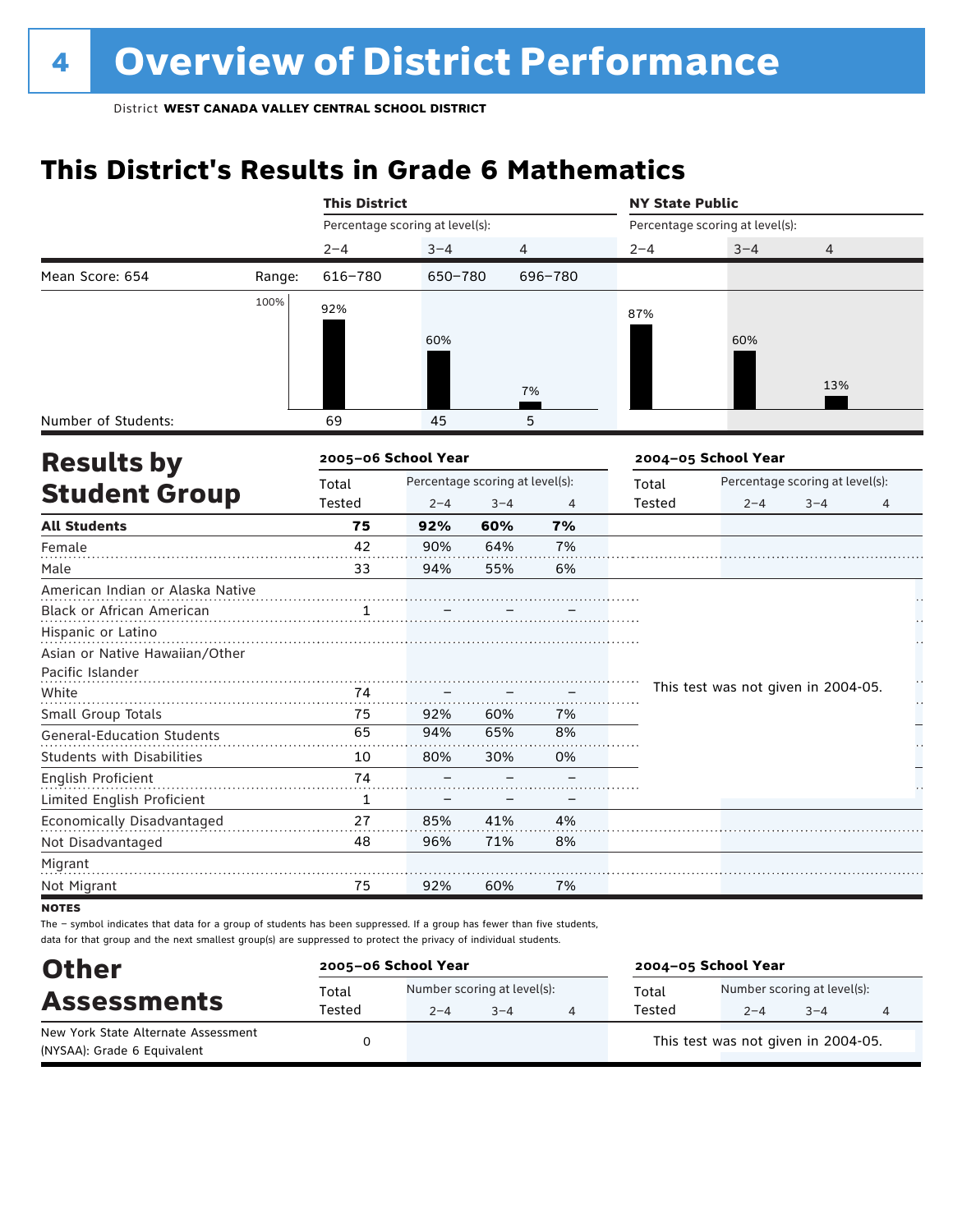# **This District's Results in Grade 7 English Language Arts**

|                                   |        | <b>This District</b> |                                 |                                 |         | <b>NY State Public</b> |                                     |                                 |   |
|-----------------------------------|--------|----------------------|---------------------------------|---------------------------------|---------|------------------------|-------------------------------------|---------------------------------|---|
|                                   |        |                      | Percentage scoring at level(s): |                                 |         |                        | Percentage scoring at level(s):     |                                 |   |
|                                   |        | $2 - 4$              | $3 - 4$                         | $\overline{4}$                  |         | $2 - 4$                | $3 - 4$                             | 4                               |   |
| Mean Score: 656                   | Range: | 600-790              | 650-790                         |                                 | 712-790 |                        |                                     |                                 |   |
|                                   | 100%   | 100%                 |                                 |                                 |         | 92%                    |                                     |                                 |   |
|                                   |        |                      |                                 |                                 |         |                        |                                     |                                 |   |
|                                   |        |                      | 62%                             |                                 |         |                        | 56%                                 |                                 |   |
|                                   |        |                      |                                 |                                 |         |                        |                                     |                                 |   |
|                                   |        |                      |                                 |                                 | 6%      |                        |                                     | 8%                              |   |
| Number of Students:               |        | 65                   | 40                              |                                 | 4       |                        |                                     |                                 |   |
|                                   |        |                      |                                 |                                 |         |                        |                                     |                                 |   |
| <b>Results by</b>                 |        | 2005-06 School Year  |                                 |                                 |         |                        | 2004-05 School Year                 |                                 |   |
|                                   |        | Total                |                                 | Percentage scoring at level(s): |         | Total                  |                                     | Percentage scoring at level(s): |   |
| <b>Student Group</b>              |        | Tested               | $2 - 4$                         | $3 - 4$                         | 4       | Tested                 | $2 - 4$                             | $3 - 4$                         | 4 |
| <b>All Students</b>               |        | 65                   | 100%                            | 62%                             | 6%      |                        |                                     |                                 |   |
| Female                            |        | 35                   | 100%                            | 63%                             | 9%      |                        |                                     |                                 |   |
| Male                              |        | 30                   | 100%                            | 60%                             | 3%      |                        |                                     |                                 |   |
| American Indian or Alaska Native  |        |                      |                                 |                                 |         |                        |                                     |                                 |   |
| Black or African American         |        |                      |                                 |                                 |         |                        |                                     |                                 |   |
| Hispanic or Latino                |        |                      |                                 |                                 |         |                        |                                     |                                 |   |
| Asian or Native Hawaiian/Other    |        |                      |                                 |                                 |         |                        |                                     |                                 |   |
| Pacific Islander                  |        |                      |                                 |                                 |         |                        |                                     |                                 | H |
| White                             |        | 65                   | 100%                            | 62%                             | 6%      |                        | This test was not given in 2004-05. |                                 | H |
| Small Group Totals                |        |                      |                                 |                                 |         |                        |                                     |                                 |   |
| <b>General-Education Students</b> |        | 57                   | 100%                            | 70%                             | 7%      |                        |                                     |                                 |   |
| <b>Students with Disabilities</b> |        | 8                    | 100%                            | 0%                              | 0%      |                        |                                     |                                 |   |
| <b>English Proficient</b>         |        | 64                   |                                 |                                 |         |                        |                                     |                                 |   |
| Limited English Proficient        |        | $\mathbf{1}$         |                                 |                                 |         |                        |                                     |                                 |   |
| Economically Disadvantaged        |        | 26                   | 100%                            | 35%                             | 4%      |                        |                                     |                                 |   |
| Not Disadvantaged                 |        | 39                   | 100%                            | 79%                             | 8%      |                        |                                     |                                 |   |
| Migrant                           |        |                      |                                 |                                 |         |                        |                                     |                                 |   |
| Not Migrant                       |        | 65                   | 100%                            | 62%                             | 6%      |                        |                                     |                                 |   |
| <b>NOTES</b>                      |        |                      |                                 |                                 |         |                        |                                     |                                 |   |

The – symbol indicates that data for a group of students has been suppressed. If a group has fewer than five students, data for that group and the next smallest group(s) are suppressed to protect the privacy of individual students.

| <b>Other</b>                                                                                         | 2005-06 School Year |                                                        |  |  | 2004-05 School Year |                                        |         |     |
|------------------------------------------------------------------------------------------------------|---------------------|--------------------------------------------------------|--|--|---------------------|----------------------------------------|---------|-----|
| <b>Assessments</b>                                                                                   | Total<br>Tested     | Number scoring at level(s):<br>$2 - 4$<br>$3 - 4$<br>4 |  |  | Total<br>Tested     | Number scoring at level(s):<br>$2 - 4$ | $3 - 4$ | 4   |
| New York State Alternate Assessment<br>(NYSAA): Grade 7 Equivalent                                   |                     |                                                        |  |  |                     | This test was not given in 2004-05.    |         |     |
| New York State English as a Second<br>Language Achievement Test (NYSESLAT) <sup>+</sup> :<br>Grade 7 | O                   |                                                        |  |  | N/A                 | N/A                                    | N/A     | N/A |

† Results in this report are shown for students who took the NYSESLAT in lieu of the New York State Testing Program assessment for accountability purposes.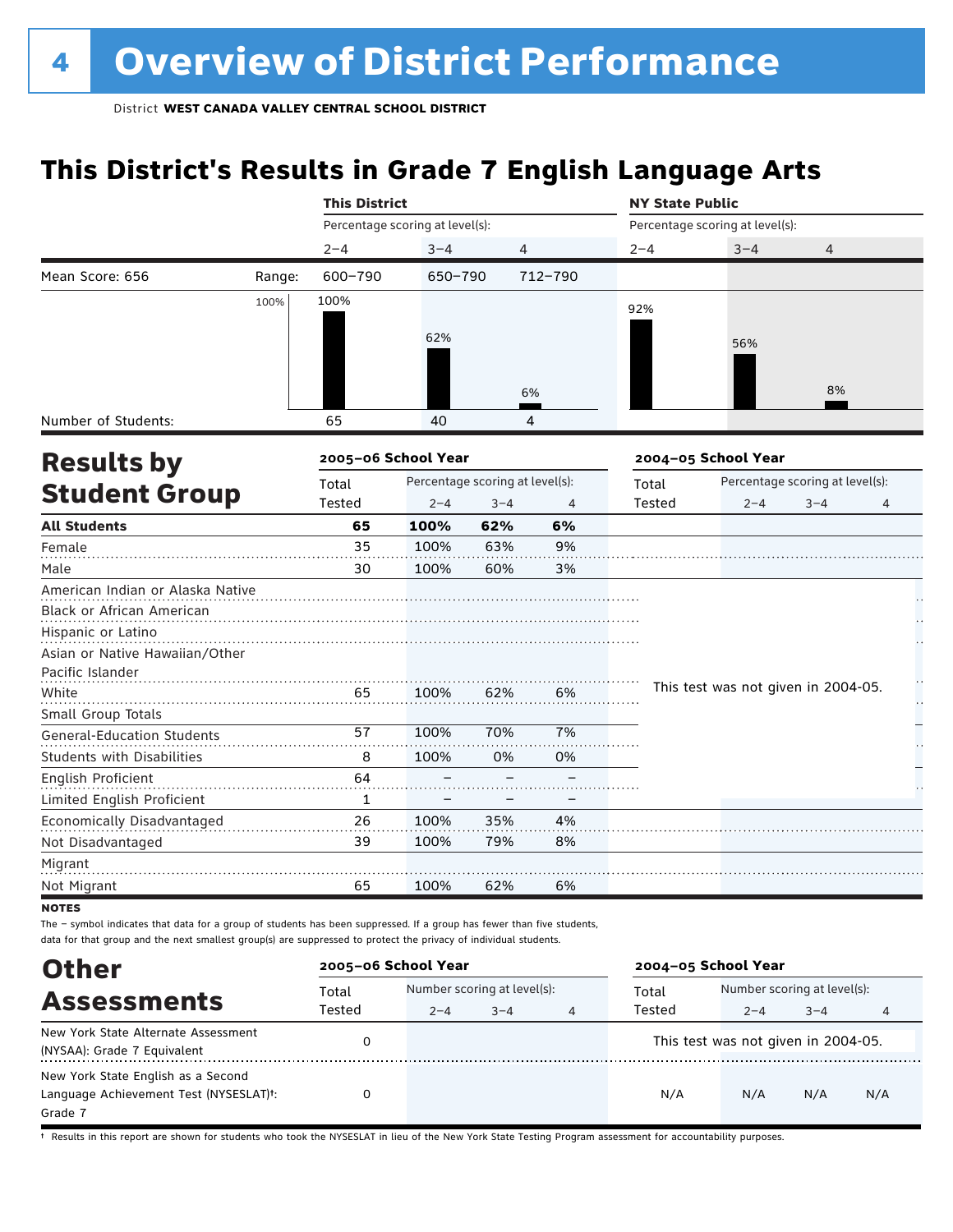# **This District's Results in Grade 7 Mathematics**

|                                   |        | <b>This District</b> |                                 |         |         | <b>NY State Public</b> |                                     |                                 |    |
|-----------------------------------|--------|----------------------|---------------------------------|---------|---------|------------------------|-------------------------------------|---------------------------------|----|
|                                   |        |                      | Percentage scoring at level(s): |         |         |                        | Percentage scoring at level(s):     |                                 |    |
|                                   |        | $2 - 4$              | $3 - 4$                         | 4       |         | $2 - 4$                | $3 - 4$                             | 4                               |    |
| Mean Score: 651                   | Range: | 611-800              | 650-800                         |         | 693-800 |                        |                                     |                                 |    |
|                                   | 100%   |                      |                                 |         |         | 87%                    |                                     |                                 |    |
|                                   |        | 86%                  |                                 |         |         |                        |                                     |                                 |    |
|                                   |        |                      | 58%                             |         |         |                        | 56%                                 |                                 |    |
|                                   |        |                      |                                 |         |         |                        |                                     |                                 |    |
|                                   |        |                      |                                 |         | 3%      |                        |                                     | 12%                             |    |
| Number of Students:               |        | 56                   | 38                              |         | 2       |                        |                                     |                                 |    |
| <b>Results by</b>                 |        | 2005-06 School Year  |                                 |         |         |                        | 2004-05 School Year                 |                                 |    |
|                                   |        | Total                | Percentage scoring at level(s): |         |         | Total                  |                                     | Percentage scoring at level(s): |    |
| <b>Student Group</b>              |        | Tested               | $2 - 4$                         | $3 - 4$ | 4       | Tested                 | $2 - 4$                             | $3 - 4$                         | 4  |
| <b>All Students</b>               |        | 65                   | 86%                             | 58%     | 3%      |                        |                                     |                                 |    |
| Female                            |        | 35                   | 80%                             | 51%     | 3%      |                        |                                     |                                 |    |
| Male                              |        | 30                   | 93%                             | 67%     | 3%      |                        |                                     |                                 |    |
| American Indian or Alaska Native  |        |                      |                                 |         |         |                        |                                     |                                 |    |
| <b>Black or African American</b>  |        |                      |                                 |         |         |                        |                                     |                                 |    |
| Hispanic or Latino                |        |                      |                                 |         |         |                        |                                     |                                 |    |
| Asian or Native Hawaiian/Other    |        |                      |                                 |         |         |                        |                                     |                                 |    |
| Pacific Islander                  |        |                      |                                 |         |         |                        |                                     |                                 |    |
| White                             |        | 65                   | 86%                             | 58%     | 3%      |                        | This test was not given in 2004-05. |                                 | μ, |
| Small Group Totals                |        |                      |                                 |         |         |                        |                                     |                                 |    |
| General-Education Students        |        | 57                   | 89%                             | 63%     | 4%      |                        |                                     |                                 |    |
| <b>Students with Disabilities</b> |        | 8                    | 63%                             | 25%     | 0%      |                        |                                     |                                 |    |
| English Proficient                |        | 64                   |                                 |         |         |                        |                                     |                                 |    |
| Limited English Proficient        |        | 1                    |                                 |         |         |                        |                                     |                                 |    |
| Economically Disadvantaged        |        | 26                   | 73%                             | 42%     | 0%      |                        |                                     |                                 |    |
| Not Disadvantaged                 |        | 39                   | 95%                             | 69%     | 5%      |                        |                                     |                                 |    |
| Migrant                           |        |                      |                                 |         |         |                        |                                     |                                 |    |
| Not Migrant                       |        | 65                   | 86%                             | 58%     | 3%      |                        |                                     |                                 |    |
|                                   |        |                      |                                 |         |         |                        |                                     |                                 |    |

notes

| <b>Other</b>                                                       | 2005-06 School Year |                                        | 2004-05 School Year |                 |                                        |         |  |
|--------------------------------------------------------------------|---------------------|----------------------------------------|---------------------|-----------------|----------------------------------------|---------|--|
| <b>Assessments</b>                                                 | Total<br>Tested     | Number scoring at level(s):<br>$2 - 4$ | $3 - 4$             | Total<br>Tested | Number scoring at level(s):<br>$2 - 4$ | $3 - 4$ |  |
| New York State Alternate Assessment<br>(NYSAA): Grade 7 Equivalent |                     |                                        |                     |                 | This test was not given in 2004-05.    |         |  |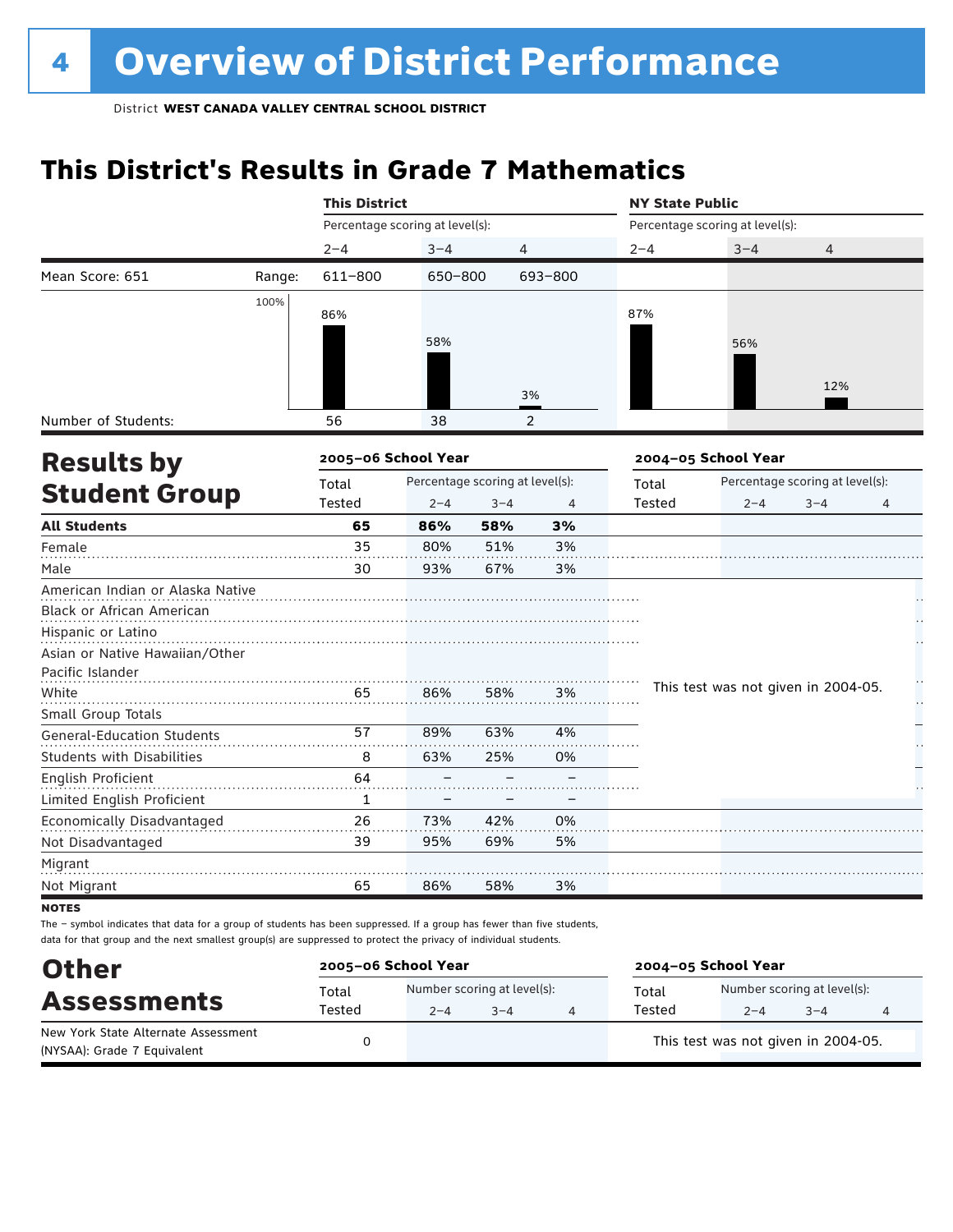# **This District's Results in Grade 8 English Language Arts**

|                                   |        | <b>This District</b>            |                                 |                |              | <b>NY State Public</b> |                                                                             |                                 |    |  |  |
|-----------------------------------|--------|---------------------------------|---------------------------------|----------------|--------------|------------------------|-----------------------------------------------------------------------------|---------------------------------|----|--|--|
|                                   |        | Percentage scoring at level(s): |                                 |                |              |                        | Percentage scoring at level(s):                                             |                                 |    |  |  |
|                                   |        | $2 - 4$                         | $3 - 4$                         | $\overline{4}$ |              | $2 - 4$                | $3 - 4$                                                                     | 4                               |    |  |  |
| Mean Score: 653                   | Range: | $602 - 790$                     | 650-790                         |                | 715-790      |                        |                                                                             |                                 |    |  |  |
|                                   | 100%   | 95%                             |                                 |                |              | 91%                    |                                                                             |                                 |    |  |  |
|                                   |        |                                 |                                 |                |              |                        |                                                                             |                                 |    |  |  |
|                                   |        |                                 | 57%                             |                |              |                        | 49%                                                                         |                                 |    |  |  |
|                                   |        |                                 |                                 |                |              |                        |                                                                             |                                 |    |  |  |
|                                   |        |                                 |                                 |                | 1%           |                        |                                                                             | 5%                              |    |  |  |
| Number of Students:               |        | 71                              | 43                              |                | $\mathbf{1}$ |                        |                                                                             |                                 |    |  |  |
| <b>Results by</b>                 |        | 2005-06 School Year             |                                 |                |              |                        | 2004-05 School Year                                                         |                                 |    |  |  |
|                                   |        | Total                           | Percentage scoring at level(s): |                |              | Total                  |                                                                             | Percentage scoring at level(s): |    |  |  |
| <b>Student Group</b>              |        | Tested                          | $2 - 4$                         | $3 - 4$        | 4            | <b>Tested</b>          | $2 - 4$                                                                     | $3 - 4$                         | 4  |  |  |
| <b>All Students</b>               |        | 75                              | 95%                             | 57%            | 1%           |                        |                                                                             |                                 |    |  |  |
| Female                            |        | 40                              | 93%                             | 58%            | 3%           |                        |                                                                             |                                 |    |  |  |
| Male                              |        | 35                              | 97%                             | 57%            | 0%           |                        |                                                                             |                                 |    |  |  |
| American Indian or Alaska Native  |        |                                 |                                 |                |              |                        |                                                                             |                                 |    |  |  |
| Black or African American         |        | 2                               |                                 |                |              |                        |                                                                             |                                 |    |  |  |
| Hispanic or Latino                |        |                                 |                                 |                |              |                        | New assessments for elementary-                                             |                                 |    |  |  |
| Asian or Native Hawaiian/Other    |        |                                 |                                 |                |              |                        | and middle-level English language                                           |                                 |    |  |  |
| Pacific Islander                  |        |                                 |                                 |                |              |                        | arts and mathematics were                                                   |                                 |    |  |  |
| White                             |        | 73                              |                                 |                |              |                        | administered in 2006. Results from                                          |                                 | H  |  |  |
| Small Group Totals                |        | 75                              | 95%                             | 57%            | 1%           |                        | these assessments cannot be directly<br>compared to results from previously |                                 |    |  |  |
| <b>General-Education Students</b> |        | 66                              | 100%                            | 62%            | 2%           |                        | administered assessments.                                                   |                                 | Н, |  |  |
| <b>Students with Disabilities</b> |        | 9                               | 56%                             | 22%            | 0%           |                        |                                                                             |                                 |    |  |  |
| English Proficient                |        | 75                              | 95%                             | 57%            | 1%           |                        |                                                                             |                                 |    |  |  |
| Limited English Proficient        |        |                                 |                                 |                |              |                        |                                                                             |                                 |    |  |  |
| Economically Disadvantaged        |        | 29                              | 90%                             | 62%            | 0%           |                        |                                                                             |                                 |    |  |  |
| Not Disadvantaged                 |        | 46                              | 98%                             | 54%            | 2%           |                        |                                                                             |                                 |    |  |  |
| Migrant                           |        |                                 |                                 |                |              |                        |                                                                             |                                 |    |  |  |
| Not Migrant                       |        | 75                              | 95%                             | 57%            | 1%           |                        |                                                                             |                                 |    |  |  |
| <b>NOTES</b>                      |        |                                 |                                 |                |              |                        |                                                                             |                                 |    |  |  |

The – symbol indicates that data for a group of students has been suppressed. If a group has fewer than five students, data for that group and the next smallest group(s) are suppressed to protect the privacy of individual students.

| <b>Other</b>                                        | 2005-06 School Year |                             |         |   | 2004-05 School Year |                             |         |   |  |
|-----------------------------------------------------|---------------------|-----------------------------|---------|---|---------------------|-----------------------------|---------|---|--|
| <b>Assessments</b>                                  | Total               | Number scoring at level(s): |         |   | Total               | Number scoring at level(s): |         |   |  |
|                                                     | Tested              | $2 - 4$                     | $3 - 4$ | 4 | Tested              | $2 - 4$                     | $3 - 4$ | 4 |  |
| New York State Alternate Assessment                 |                     |                             |         |   |                     |                             |         |   |  |
| (NYSAA): Grade 8 Equivalent                         |                     |                             |         |   |                     |                             |         |   |  |
| New York State English as a Second                  |                     |                             |         |   |                     |                             |         |   |  |
| Language Achievement Test (NYSESLAT) <sup>t</sup> : |                     |                             |         |   |                     |                             |         |   |  |
| Grade 8                                             |                     |                             |         |   |                     |                             |         |   |  |

† Results in this report are shown for students who took the NYSESLAT in lieu of the New York State Testing Program assessment for accountability purposes.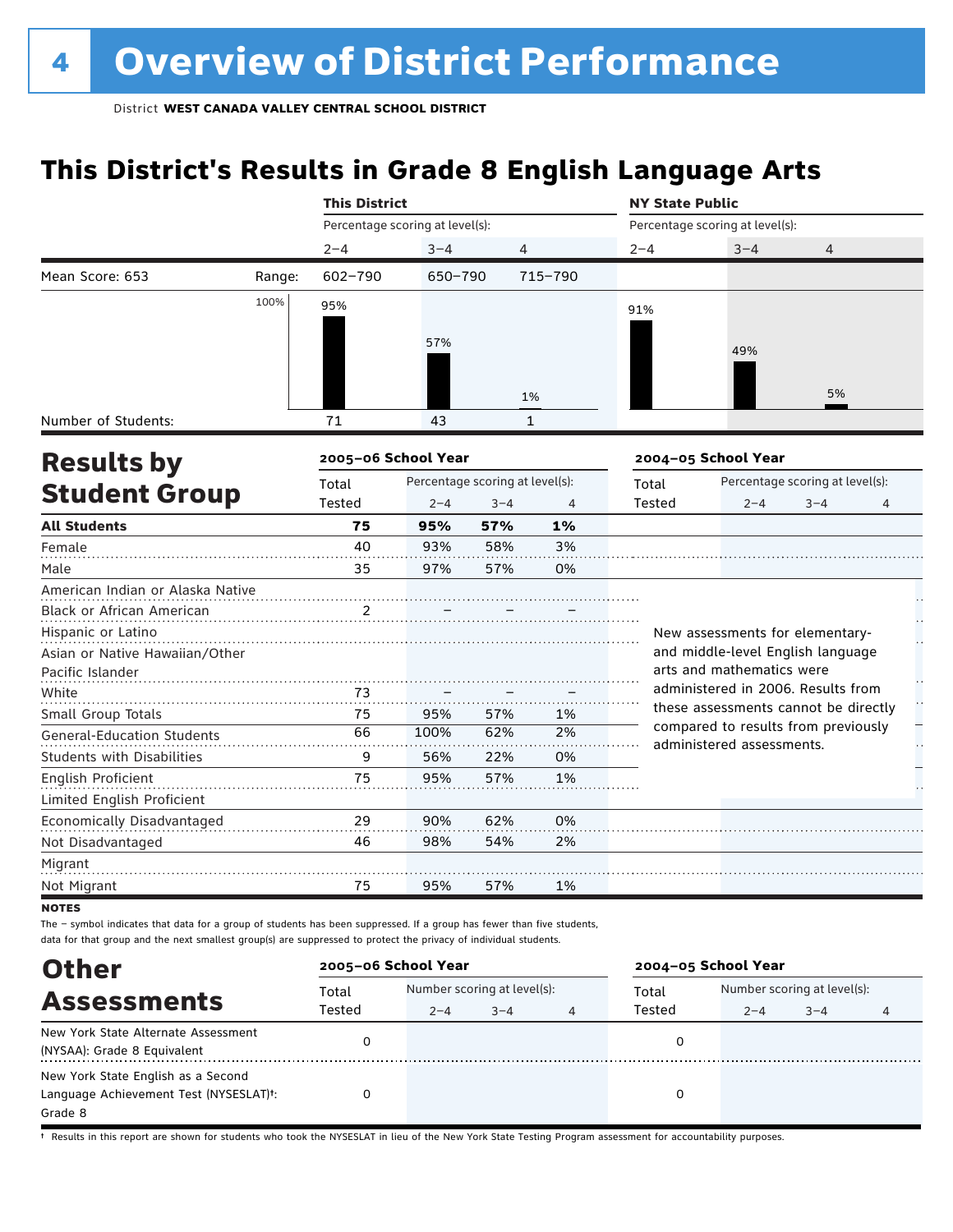# **This District's Results in Grade 8 Mathematics**

|                                   |        | <b>This District</b>   |                                 |                |             | <b>NY State Public</b> |                                                                  |                                 |    |  |
|-----------------------------------|--------|------------------------|---------------------------------|----------------|-------------|------------------------|------------------------------------------------------------------|---------------------------------|----|--|
|                                   |        |                        | Percentage scoring at level(s): |                |             |                        | Percentage scoring at level(s):                                  |                                 |    |  |
|                                   |        | $2 - 4$                | $3 - 4$                         |                | 4           | $2 - 4$                | $3 - 4$                                                          | 4                               |    |  |
| Mean Score: 657                   | Range: | $616 - 775$            | 650-775                         |                | $701 - 775$ |                        |                                                                  |                                 |    |  |
|                                   | 100%   | 92%                    |                                 |                |             |                        |                                                                  |                                 |    |  |
|                                   |        |                        |                                 |                |             | 85%                    |                                                                  |                                 |    |  |
|                                   |        |                        | 63%                             |                |             |                        | 54%                                                              |                                 |    |  |
|                                   |        |                        |                                 |                |             |                        |                                                                  |                                 |    |  |
|                                   |        |                        |                                 |                | 4%          |                        |                                                                  | 10%                             |    |  |
| Number of Students:               |        | 69                     | 47                              |                | 3           |                        |                                                                  |                                 |    |  |
|                                   |        |                        |                                 |                |             |                        |                                                                  |                                 |    |  |
| <b>Results by</b>                 |        | 2005-06 School Year    |                                 |                |             |                        | 2004-05 School Year                                              |                                 |    |  |
| <b>Student Group</b>              |        | Total<br><b>Tested</b> | Percentage scoring at level(s): |                |             | Total<br><b>Tested</b> |                                                                  | Percentage scoring at level(s): |    |  |
| <b>All Students</b>               |        | 75                     | $2 - 4$                         | $3 - 4$<br>63% | 4<br>4%     |                        | $2 - 4$                                                          | $3 - 4$                         | 4  |  |
| Female                            |        | 40                     | 92%<br>93%                      | 63%            | 0%          |                        |                                                                  |                                 |    |  |
| Male                              |        | 35                     | 91%                             | 63%            | 9%          |                        |                                                                  |                                 |    |  |
| American Indian or Alaska Native  |        |                        |                                 |                |             |                        |                                                                  |                                 |    |  |
| <b>Black or African American</b>  |        | 2                      |                                 |                |             |                        |                                                                  |                                 |    |  |
| Hispanic or Latino                |        |                        |                                 |                |             |                        | New assessments for elementary-                                  |                                 |    |  |
| Asian or Native Hawaiian/Other    |        |                        |                                 |                |             |                        | and middle-level English language                                |                                 | μ, |  |
| Pacific Islander                  |        |                        |                                 |                |             |                        | arts and mathematics were                                        |                                 |    |  |
| White                             |        | 73                     |                                 |                |             |                        | administered in 2006. Results from                               |                                 |    |  |
| Small Group Totals                |        | 75                     | 92%                             | 63%            | 4%          |                        | these assessments cannot be directly                             |                                 | Ļ. |  |
| <b>General-Education Students</b> |        | 66                     | 98%                             | 70%            | 5%          |                        | compared to results from previously<br>administered assessments. |                                 |    |  |
| <b>Students with Disabilities</b> |        | 9                      | 44%                             | 11%            | 0%          |                        |                                                                  |                                 | ŗ, |  |
| <b>English Proficient</b>         |        | 75                     | 92%                             | 63%            | 4%          |                        |                                                                  |                                 |    |  |
| Limited English Proficient        |        |                        |                                 |                |             |                        |                                                                  |                                 |    |  |
| Economically Disadvantaged        |        | 29                     | 83%                             | 52%            | 0%          |                        |                                                                  |                                 |    |  |
| Not Disadvantaged                 |        | 46                     | 98%                             | 70%            | 7%          |                        |                                                                  |                                 |    |  |
| Migrant                           |        |                        |                                 |                |             |                        |                                                                  |                                 |    |  |
| Not Migrant                       |        | 75                     | 92%                             | 63%            | 4%          |                        |                                                                  |                                 |    |  |
|                                   |        |                        |                                 |                |             |                        |                                                                  |                                 |    |  |

**NOTES** 

| <b>Other</b><br><b>Assessments</b>                                 | 2005-06 School Year |         |                                        | 2004-05 School Year |                                        |         |  |  |
|--------------------------------------------------------------------|---------------------|---------|----------------------------------------|---------------------|----------------------------------------|---------|--|--|
|                                                                    | Total<br>Tested     | $2 - 4$ | Number scoring at level(s):<br>$3 - 4$ | Total<br>Tested     | Number scoring at level(s):<br>$2 - 4$ | $3 - 4$ |  |  |
| New York State Alternate Assessment<br>(NYSAA): Grade 8 Equivalent |                     |         |                                        |                     |                                        |         |  |  |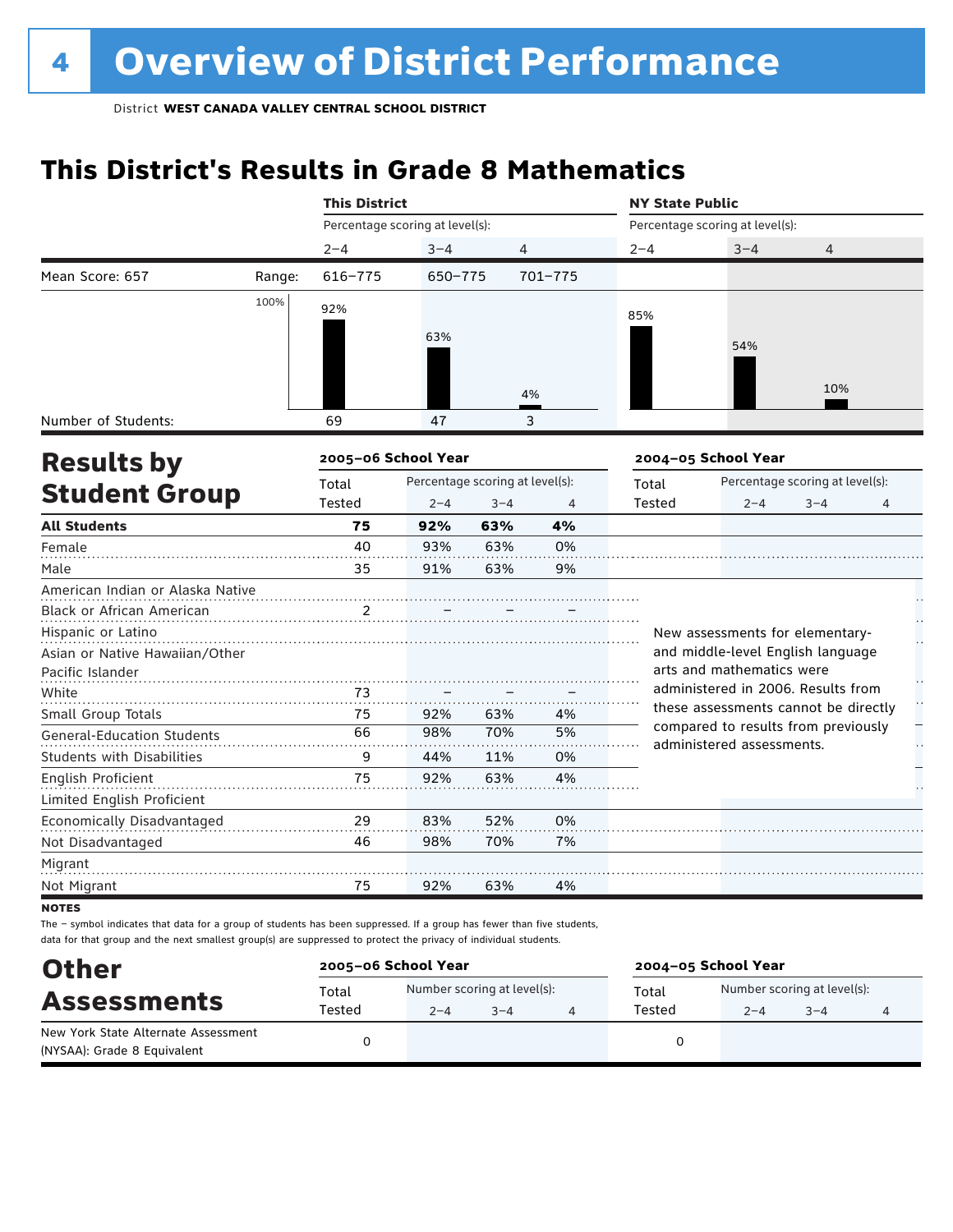# **This District's Results in Grade 8 Science**

|                                       |        | <b>This District</b> |                                 |         |                | <b>NY State Public</b>          |                     |                                 |         |  |  |
|---------------------------------------|--------|----------------------|---------------------------------|---------|----------------|---------------------------------|---------------------|---------------------------------|---------|--|--|
|                                       |        |                      | Percentage scoring at level(s): |         |                | Percentage scoring at level(s): |                     |                                 |         |  |  |
|                                       |        | $2 - 4$              | $3 - 4$                         | 4       |                | $2 - 4$                         | $3 - 4$             | $\overline{4}$                  |         |  |  |
| Mean Score: 74                        | Range: | $44 - 100$           | $65 - 100$                      |         | $85 - 100$     |                                 |                     |                                 |         |  |  |
| $\blacksquare$ 2005-06<br>$2004 - 05$ | 100%   | 100% 99%             | 82% 88%                         |         | 24%<br>12%     | 91% 91%                         | 64% 68%             |                                 | 18% 25% |  |  |
| Number of Students:                   |        | 84<br>76             | 62                              | 75      | 9<br>20        |                                 |                     |                                 |         |  |  |
| <b>Results by</b>                     |        | 2005-06 School Year  |                                 |         |                |                                 | 2004-05 School Year |                                 |         |  |  |
|                                       |        | Total                | Percentage scoring at level(s): |         |                | Total                           |                     | Percentage scoring at level(s): |         |  |  |
| <b>Student Group</b>                  |        | Tested               | $2 - 4$                         | $3 - 4$ | $\overline{4}$ | Tested                          | $2 - 4$             | $3 - 4$                         | 4       |  |  |
| <b>All Students</b>                   |        | 76                   | 100%                            | 82%     | 12%            | 85                              | 99%                 | 88%                             | 24%     |  |  |
| Female                                |        | 41                   | 100%                            | 76%     | 7%             | 41                              | 100%                | 80%                             | 24%     |  |  |
| Male                                  |        | 35                   | 100%                            | 89%     | 17%            | 44                              | 98%                 | 95%                             | 23%     |  |  |
| American Indian or Alaska Native      |        |                      |                                 |         |                |                                 |                     |                                 |         |  |  |
| Black or African American             |        | 2                    |                                 |         |                |                                 |                     |                                 |         |  |  |
| Hispanic or Latino                    |        |                      |                                 |         |                |                                 |                     |                                 |         |  |  |
| Asian or Native Hawaiian/Other        |        |                      |                                 |         |                |                                 |                     |                                 |         |  |  |
| Pacific Islander                      |        |                      |                                 |         |                |                                 |                     |                                 |         |  |  |
| White                                 |        | 74                   |                                 |         |                | 85                              | 99%                 | 88%                             | 24%     |  |  |
| Small Group Totals                    |        | 76                   | 100%                            | 82%     | 12%            |                                 |                     |                                 |         |  |  |
| <b>General-Education Students</b>     |        | 67                   | 100%                            | 90%     | 13%            | 69                              | 100%                | 96%                             | 29%     |  |  |
| <b>Students with Disabilities</b>     |        | 9                    | 100%                            | 22%     | 0%             | 16                              | 94%                 | 56%                             | 0%      |  |  |
| English Proficient                    |        | 76                   | 100%                            | 82%     | 12%            | 83                              |                     |                                 |         |  |  |
| Limited English Proficient            |        |                      |                                 |         |                | 2                               |                     |                                 |         |  |  |
| Economically Disadvantaged            |        | 29                   | 100%                            | 76%     | 3%             | 31                              | 97%                 | 84%                             | 10%     |  |  |
| Not Disadvantaged                     |        | 47                   | 100%                            | 85%     | 17%            | 54                              | 100%                | 91%                             | 31%     |  |  |
| Migrant                               |        |                      |                                 |         |                |                                 |                     |                                 |         |  |  |
| Not Migrant                           |        | 76                   | 100%                            | 82%     | 12%            | 85                              | 99%                 | 88%                             | 24%     |  |  |

**NOTES** 

| <b>Other</b>                        | 2005-06 School Year |                                   |  |  | 2004-05 School Year |                             |         |  |
|-------------------------------------|---------------------|-----------------------------------|--|--|---------------------|-----------------------------|---------|--|
| <b>Assessments</b>                  | Total               | Number scoring at level(s):       |  |  | Total               | Number scoring at level(s): |         |  |
|                                     | Tested              | Tested<br>$3 - 4$<br>$2 - 4$<br>4 |  |  |                     | $2 - 4$                     | $3 - 4$ |  |
| New York State Alternate Assessment |                     |                                   |  |  |                     |                             |         |  |
| (NYSAA): Grade 8 Equivalent         |                     |                                   |  |  |                     |                             |         |  |
| <b>Regents Science</b>              |                     |                                   |  |  |                     |                             |         |  |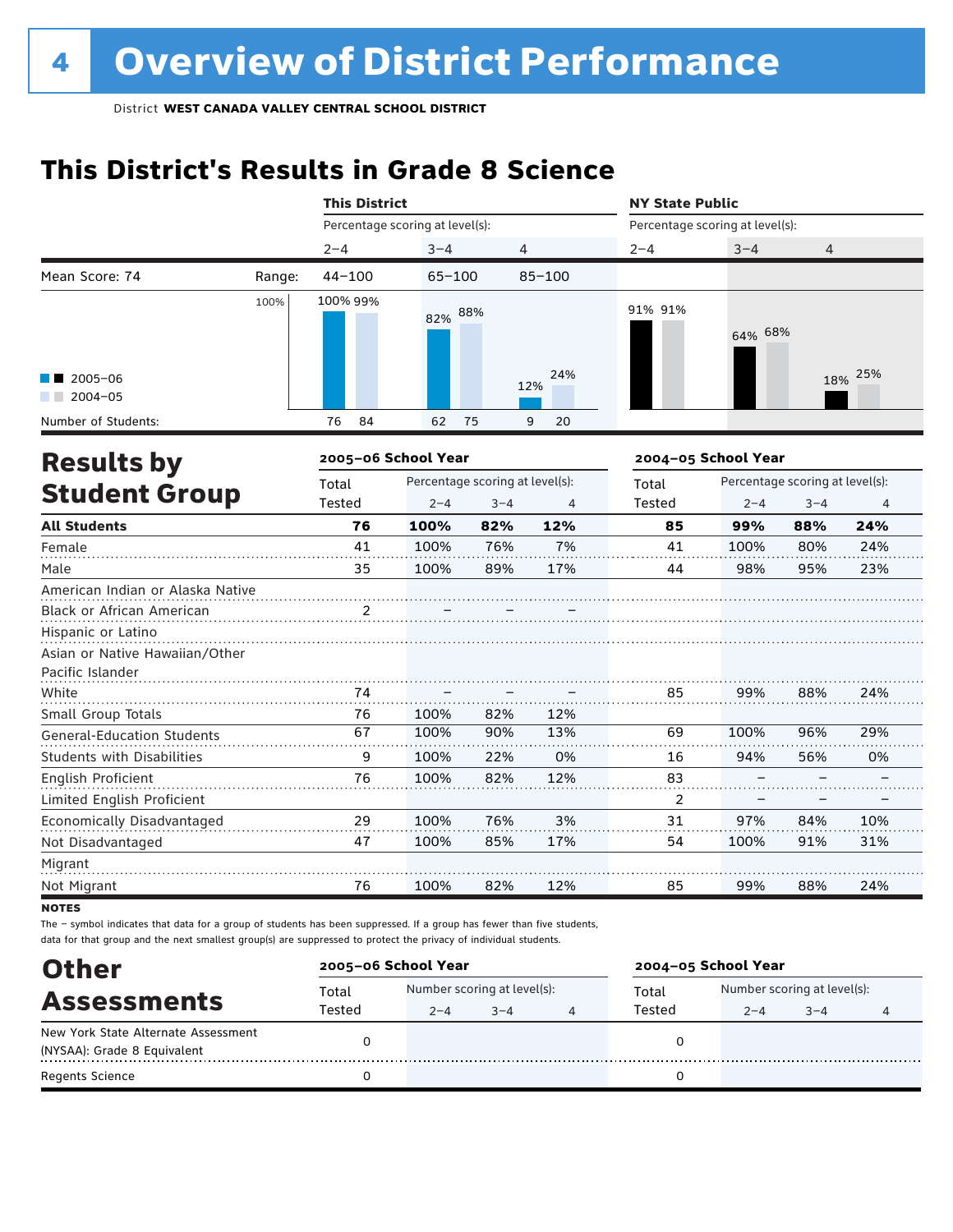# **Previous Years' Results for English Language Arts**

Standards for elementary- and middle-level English language arts and mathematics assessments administered in 1999 through 2005 are different from those for the 2006 assessments. As such, valid comparisons between 2006 data and data from previous years cannot be made.



|           |         | Number of students scoring at each performance level: |         |         |              |            |  |
|-----------|---------|-------------------------------------------------------|---------|---------|--------------|------------|--|
| Test Date | Level 1 | Level 2                                               | Level 3 | Level 4 | Total Tested | Mean Score |  |
| Feb 2005  |         |                                                       |         | 10      | 58           | 659        |  |
| Feb 2004  |         |                                                       |         |         |              | 652        |  |
| Feb 2003  |         |                                                       |         | 16      | 56           | 669        |  |

|                                                                 |      | <b>This School</b> |                                 |             | <b>NY State Public</b>          |             |           |  |
|-----------------------------------------------------------------|------|--------------------|---------------------------------|-------------|---------------------------------|-------------|-----------|--|
|                                                                 |      |                    | Percentage scoring at level(s): |             | Percentage scoring at level(s): |             |           |  |
| Grade 8                                                         |      | $2 - 4$            | $3 - 4$                         | 4           | $2 - 4$                         | $3 - 4$     | 4         |  |
|                                                                 |      | Range: 658-830     | 697-830                         | 737-830     |                                 |             |           |  |
| $\blacksquare$ 2004-05<br>$\blacksquare$ 2003-04<br>$2002 - 03$ | 100% | 94% 96% 89%        | 51% 48%<br>38%                  | 7%<br>4% 4% | 93% 93% 91%                     | 48% 47% 45% | 9% 11% 8% |  |

### Number of students scoring at each performance level:

| <b>Test Date</b> | Level 1 | Level 2 | Level 3 | Level 4 | Tester | an Score |  |
|------------------|---------|---------|---------|---------|--------|----------|--|
| Jan 2005<br>.    |         |         |         |         |        | 697      |  |
| Jan 2004<br>.    |         |         |         |         |        | 699      |  |
| Jan 2003         |         |         |         |         | 80     | 689      |  |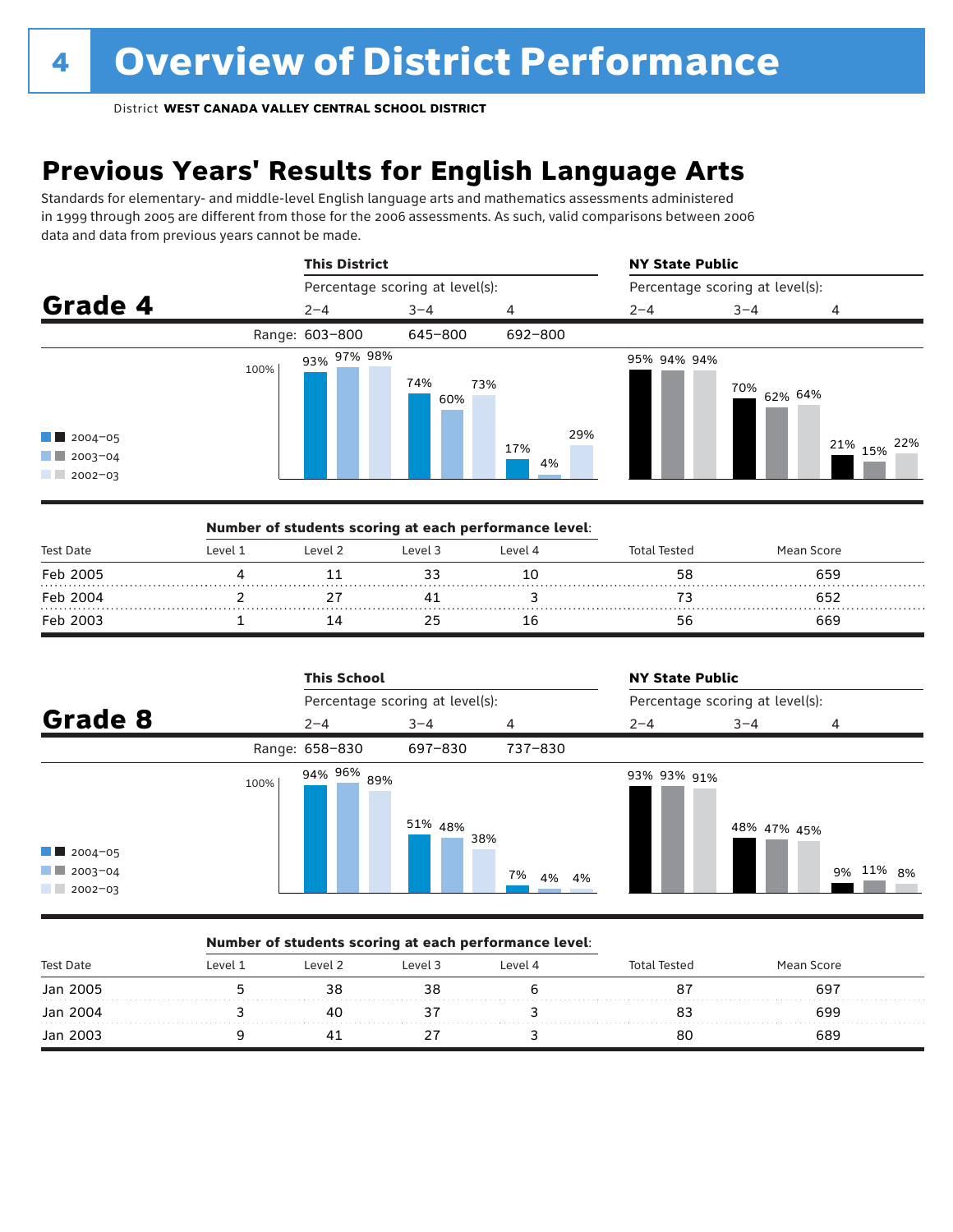# **Previous Years' Results for Mathematics**

Standards for elementary- and middle-level English language arts and mathematics assessments administered in 1999 through 2005 are different from those for the 2006 assessments. As such, valid comparisons between 2006 data and data from previous years cannot be made.



|           |         | Number of students scoring at each performance level: |         |         |                     |            |  |
|-----------|---------|-------------------------------------------------------|---------|---------|---------------------|------------|--|
| Test Date | Level 1 | Level 2                                               | Level 3 | Level 4 | <b>Total Tested</b> | Mean Score |  |
| May 2005  |         |                                                       |         |         | 58                  | 667        |  |
| May 2004  |         |                                                       |         |         |                     |            |  |
| May 2003  |         |                                                       |         | 24      | bh                  |            |  |



### Number of students scoring at each performance level:

| <b>Test Date</b> | <b>AVAL</b> | l evel 2 | Level 3 | Level 4 | Total Tested | Mean Score |  |
|------------------|-------------|----------|---------|---------|--------------|------------|--|
| May 2005         |             |          | 4ծ      |         | oc           |            |  |
| May 2004         |             |          |         |         |              |            |  |
| May 2003         |             |          | ≖       |         |              | 71 C       |  |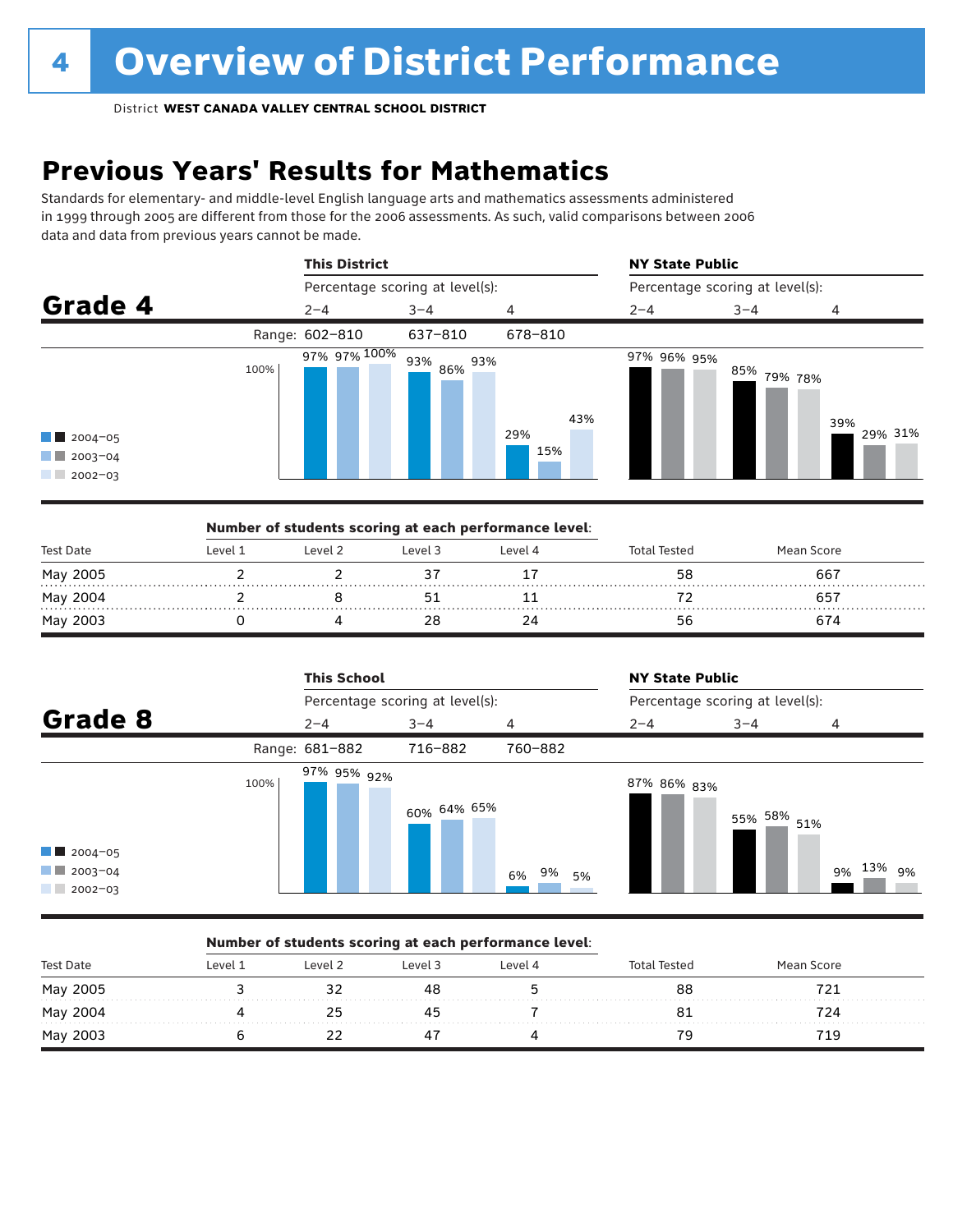# **This District's Total Cohort Results in Secondary-Level English after Four Years of Instruction**

|                                           |      | <b>This District</b>            |            |            | <b>NY State Public</b>          |         |         |  |
|-------------------------------------------|------|---------------------------------|------------|------------|---------------------------------|---------|---------|--|
|                                           |      | Percentage scoring at level(s): |            |            | Percentage scoring at level(s): |         |         |  |
|                                           |      | $2 - 4$                         | $3 - 4$    | 4          | $2 - 4$                         | $3 - 4$ | 4       |  |
|                                           |      |                                 |            |            |                                 |         |         |  |
| $\blacksquare$ 2002 Cohort<br>2001 Cohort | 100% | 82% 87%                         | 83%<br>70% | 33%<br>24% | 76% 74%                         | 69% 68% | 28% 33% |  |
| <b>Results hy</b>                         |      | 2002 Cohort*                    |            |            | 2001 Cohort*                    |         |         |  |

| <b>Results by</b>                 | 2002 Cohort* |         |                                 |     | 2001 Cohort* |         |                                 |                |
|-----------------------------------|--------------|---------|---------------------------------|-----|--------------|---------|---------------------------------|----------------|
|                                   | Number       |         | Percentage scoring at level(s): |     | Number       |         | Percentage scoring at level(s): |                |
| <b>Student Group</b>              | of Students  | $2 - 4$ | $3 - 4$                         | 4   | of Students  | $2 - 4$ | $3 - 4$                         | $\overline{4}$ |
| <b>All Students</b>               | 74           | 82%     | 70%                             | 24% | 75           | 87%     | 83%                             | 33%            |
| Female                            | 36           | 89%     | 78%                             | 36% | 42           | 86%     | 86%                             | 33%            |
| Male                              | 38           | 76%     | 63%                             | 13% | 33           | 88%     | 79%                             | 33%            |
| American Indian or Alaska Native  |              |         |                                 |     |              |         |                                 |                |
| Black or African American         | 1            |         |                                 |     |              |         |                                 |                |
| Hispanic or Latino                |              |         |                                 |     |              |         |                                 |                |
| Asian or Native Hawaiian/Other    |              |         |                                 |     |              |         |                                 |                |
| Pacific Islander                  |              |         |                                 |     |              |         |                                 |                |
| White                             | 73           |         |                                 |     | 75           | 87%     | 83%                             | 33%            |
| Small Group Totals                | 74           | 82%     | 70%                             | 24% |              |         |                                 |                |
| <b>General-Education Students</b> | 62           | 95%     | 84%                             | 29% | 70           | 91%     | 87%                             | 36%            |
| <b>Students with Disabilities</b> | 12           | 17%     | 0%                              | 0%  | 5            | 20%     | 20%                             | 0%             |
| English Proficient                | 72           |         |                                 |     | 74           |         |                                 |                |
| Limited English Proficient        | 2            |         |                                 |     | 1            |         |                                 |                |
| Economically Disadvantaged        | 21           | 76%     | 71%                             | 29% |              |         |                                 |                |
| Not Disadvantaged                 | 53           | 85%     | 70%                             | 23% |              |         |                                 |                |
| Migrant                           |              |         |                                 |     |              |         |                                 |                |
| Not Migrant                       | 74           | 82%     | 70%                             | 24% |              |         |                                 |                |

**NOTES** 

The – symbol indicates that data for a group of students has been suppressed. If a group has fewer than five students, data for that group and the next smallest group(s) are suppressed to protect the privacy of individual students.

| <b>Other</b><br><b>Assessments</b><br>New York State Alternate Assessment | 2002 Cohort* |                             |         |  | 2001 Cohort*          |                             |         |  |  |
|---------------------------------------------------------------------------|--------------|-----------------------------|---------|--|-----------------------|-----------------------------|---------|--|--|
|                                                                           | Number       | Number scoring at level(s): |         |  | Number<br>of Students | Number scoring at level(s): |         |  |  |
|                                                                           | of Students  | $2 - 4$                     | $3 - 4$ |  |                       | $2 - 4$                     | $3 - 4$ |  |  |
| (NYSAA): High School Equivalent                                           |              |                             |         |  |                       |                             |         |  |  |

A total cohort consists of all students who first entered Grade 9 in a particular year, and all ungraded students with disabilities who reached their seventeenth birthday in that year, and were enrolled in the school/district for five months. Students are excluded from the cohort if they transferred to another school district, nonpublic school, or criminal justice facility, or left the U.S. and its territories or died before the report date. Statewide total cohort also includes students who were enrolled for fewer than five months.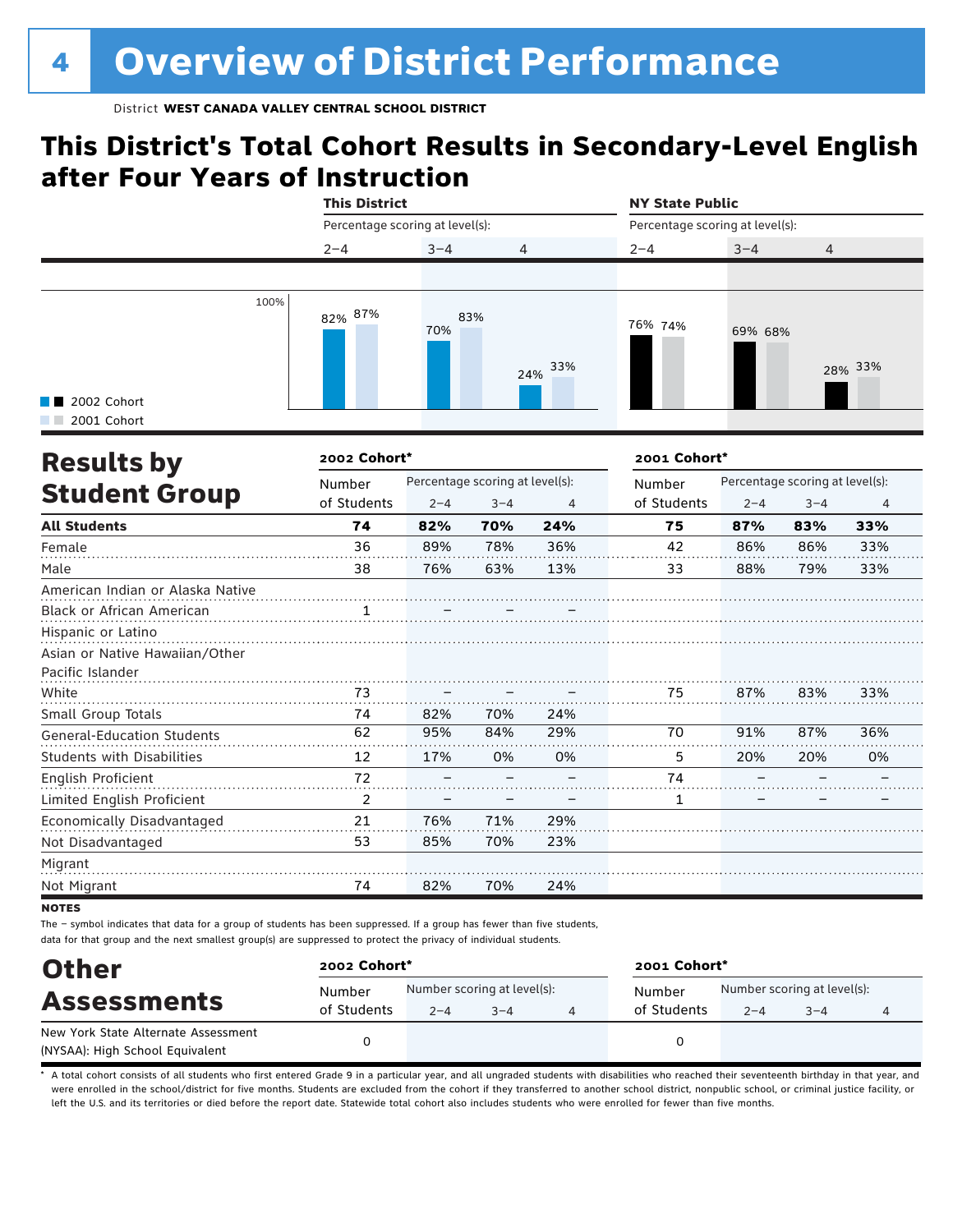# **This District's Total Cohort Results in Secondary-Level Mathematics after Four Years of Instruction**

|                                          | <b>This District</b> |                                 |                                 |              | <b>NY State Public</b>          |                |  |  |  |
|------------------------------------------|----------------------|---------------------------------|---------------------------------|--------------|---------------------------------|----------------|--|--|--|
|                                          |                      | Percentage scoring at level(s): |                                 |              | Percentage scoring at level(s): |                |  |  |  |
|                                          | $2 - 4$              | $3 - 4$                         | 4                               | $2 - 4$      | $3 - 4$                         | $\overline{4}$ |  |  |  |
|                                          |                      |                                 |                                 |              |                                 |                |  |  |  |
| 100%<br>2002 Cohort<br>H.<br>2001 Cohort | 82% 88%              | 82% 87%                         | 36%<br>27%                      | 78% 75%      | 71% 67%                         | 23% 21%        |  |  |  |
| <b>Results by</b>                        | 2002 Cohort*         |                                 |                                 | 2001 Cohort* |                                 |                |  |  |  |
|                                          | Number               |                                 | Percentage scoring at level(s): | Number       | Percentage scoring at level(s): |                |  |  |  |
| <b>Student Group</b>                     | of Students          | $2 - 4$                         | $3 - 4$<br>4                    | of Students  | $2 - 4$                         | 4<br>$3 - 4$   |  |  |  |

| ,,,,,,,,,,,,,,,,                  | of Students | $2 - 4$ | $3 - 4$ | 4   | of Students | $2 - 4$ | $3 - 4$ | 4   |
|-----------------------------------|-------------|---------|---------|-----|-------------|---------|---------|-----|
| <b>All Students</b>               | 74          | 82%     | 82%     | 27% | 75          | 88%     | 87%     | 36% |
| Female                            | 36          | 86%     | 86%     | 28% | 42          | 88%     | 86%     | 36% |
| Male                              | 38          | 79%     | 79%     | 26% | 33          | 88%     | 88%     | 36% |
| American Indian or Alaska Native  |             |         |         |     |             |         |         |     |
| Black or African American         |             |         |         |     |             |         |         |     |
| Hispanic or Latino                |             |         |         |     |             |         |         |     |
| Asian or Native Hawaiian/Other    |             |         |         |     |             |         |         |     |
| Pacific Islander                  |             |         |         |     |             |         |         |     |
| White                             | 73          |         |         |     | 75          | 88%     | 87%     | 36% |
| Small Group Totals                | 74          | 82%     | 82%     | 27% |             |         |         |     |
| General-Education Students        | 62          | 92%     | 92%     | 31% | 70          | 93%     | 91%     | 39% |
| <b>Students with Disabilities</b> | 12          | 33%     | 33%     | 8%  | 5           | 20%     | 20%     | 0%  |
| English Proficient                | 72          |         |         |     | 74          |         |         |     |
| Limited English Proficient        | 2           |         |         |     | 1           |         |         |     |
| Economically Disadvantaged        | 21          | 81%     | 81%     | 14% |             |         |         |     |
| Not Disadvantaged                 | 53          | 83%     | 83%     | 32% |             |         |         |     |
| Migrant                           |             |         |         |     |             |         |         |     |
| Not Migrant                       | 74          | 82%     | 82%     | 27% |             |         |         |     |

**NOTES** 

The – symbol indicates that data for a group of students has been suppressed. If a group has fewer than five students, data for that group and the next smallest group(s) are suppressed to protect the privacy of individual students.

| <b>Other</b><br><b>Assessments</b>  | 2002 Cohort* |                             |         |  | 2001 Cohort* |                             |         |  |  |
|-------------------------------------|--------------|-----------------------------|---------|--|--------------|-----------------------------|---------|--|--|
|                                     | Number       | Number scoring at level(s): |         |  | Number       | Number scoring at level(s): |         |  |  |
|                                     | of Students  | $2 - 4$                     | $3 - 4$ |  | of Students  | $2 - 4$                     | $3 - 4$ |  |  |
| New York State Alternate Assessment |              |                             |         |  | 0            |                             |         |  |  |
| (NYSAA): High School Equivalent     |              |                             |         |  |              |                             |         |  |  |

A total cohort consists of all students who first entered Grade 9 in a particular year, and all ungraded students with disabilities who reached their seventeenth birthday in that year, and were enrolled in the school/district for five months. Students are excluded from the cohort if they transferred to another school district, nonpublic school, or criminal justice facility, or left the U.S. and its territories or died before the report date. Statewide total cohort also includes students who were enrolled for fewer than five months.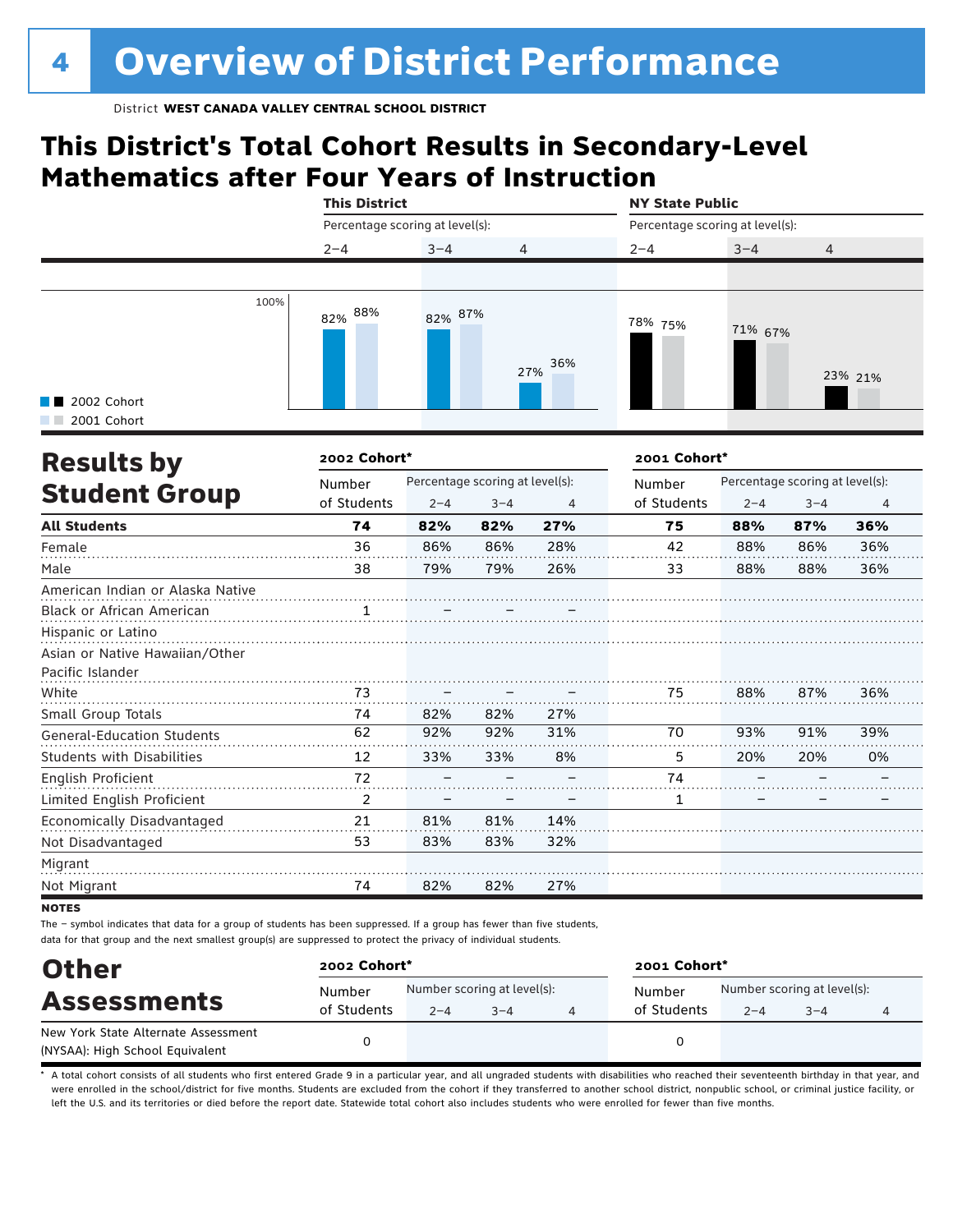# Graduation Rate and Other Outcomes for Total Cohort

Students are included in the State total cohort based on the year they entered Grade 9 or, if ungraded, the school year in which they reached their seventeenth birthday. Students are included in the cohort of the school where they were last enrolled if they were enrolled for a minimum of five months. Students were counted as graduates if they earned a local or a Regents diploma.

## Total Cohort Outcomes after Four Years of School

Percentage of students who:



2002 Cohort 2001 Cohort

|                                   | Cohort | <b>Number</b><br>of Students | <b>Graduated</b> | <b>Earned an</b><br><b>IEP Diploma</b> | <b>Transferred</b><br>to GED | <b>Were Still</b><br><b>Enrolled</b> | <b>Dropped</b><br>Out |
|-----------------------------------|--------|------------------------------|------------------|----------------------------------------|------------------------------|--------------------------------------|-----------------------|
| <b>All Students</b>               | 2002   | 74                           | 81%              | 7%                                     | 3%                           | 3%                                   | 7%                    |
|                                   | 2001   | 75                           | 87%              | 4%                                     | 3%                           | 3%                                   | 4%                    |
| Female                            | 2002   | 36                           | 86%              | 6%                                     | 0%                           | 0%                                   | 8%                    |
|                                   | 2001   | 42                           | 83%              | 2%                                     | 5%                           | 5%                                   | 5%                    |
| Male                              | 2002   | 38                           | 76%              | 8%                                     | 5%                           | 5%                                   | 5%                    |
|                                   | 2001   | 33                           | 91%              | 6%                                     | $0\%$                        | 0%                                   | 3%                    |
| American Indian                   | 2002   | $\overline{0}$               | N/A              | N/A                                    | N/A                          | N/A                                  | N/A                   |
| or Alaska Native                  |        |                              |                  |                                        |                              |                                      |                       |
| Black or                          | 2002   | 1                            |                  |                                        |                              |                                      |                       |
| African American                  |        |                              |                  |                                        |                              |                                      |                       |
| Hispanic or Latino                | 2002   | 0                            | N/A              | N/A                                    | N/A                          | N/A                                  | N/A                   |
| Asian or Native                   | 2002   | $\mathbf{0}$                 | N/A              | N/A                                    | N/A                          | N/A                                  | N/A                   |
| Hawaiian/Other Pacific Islander   |        |                              |                  |                                        |                              |                                      |                       |
| White                             | 2002   | 73                           |                  |                                        |                              |                                      |                       |
|                                   | 2001   | 75                           | 87%              | $4\%$                                  | $3\%$                        | 3%                                   | $4\%$                 |
| Small Group Totals                | 2002   | 74                           | 81%              | 7%                                     | 3%                           | 3%                                   | 7%                    |
| <b>General-Education Students</b> | 2002   | 62                           | 90%              | 0%                                     | 3%                           | 0%                                   | 6%                    |
|                                   | 2001   | 70                           | 91%              | 0%                                     | 3%                           | 3%                                   | 3%                    |
| <b>Students with Disabilities</b> | 2002   | 12                           | 33%              | 42%                                    | 0%                           | 17%                                  | 8%                    |
|                                   | 2001   | 5                            | 20%              | 60%                                    | 0%                           | 0%                                   | 20%                   |
| English Proficient                | 2002   | 72                           | ÷,               | $\overline{\phantom{0}}$               |                              | $\overline{\phantom{m}}$             |                       |
|                                   | 2001   | 74                           |                  |                                        |                              |                                      |                       |
| Limited English Proficient        | 2002   | 2                            |                  |                                        |                              |                                      |                       |
|                                   | 2001   | 1                            |                  |                                        |                              |                                      |                       |
| Economically Disadvantaged        | 2002   | 21                           | 81%              | 14%                                    | 0%                           | 5%                                   | 0%                    |
| Not Disadvantaged                 | 2002   | 53                           | 81%              | 4%                                     | 4%                           | 2%                                   | 9%                    |
| Migrant                           | 2002   | $\Omega$                     | N/A              | N/A                                    | N/A                          | N/A                                  | N/A                   |
| Not Migrant                       | 2002   | 74                           | 81%              | 7%                                     | 3%                           | 3%                                   | 7%                    |

### **NOTES**

The – symbol indicates that data for a group of s tudents has been suppressed. If a group has fewer than five students,

data for that group and the next smallest group(s) are suppressed to protect the privacy of individual students.